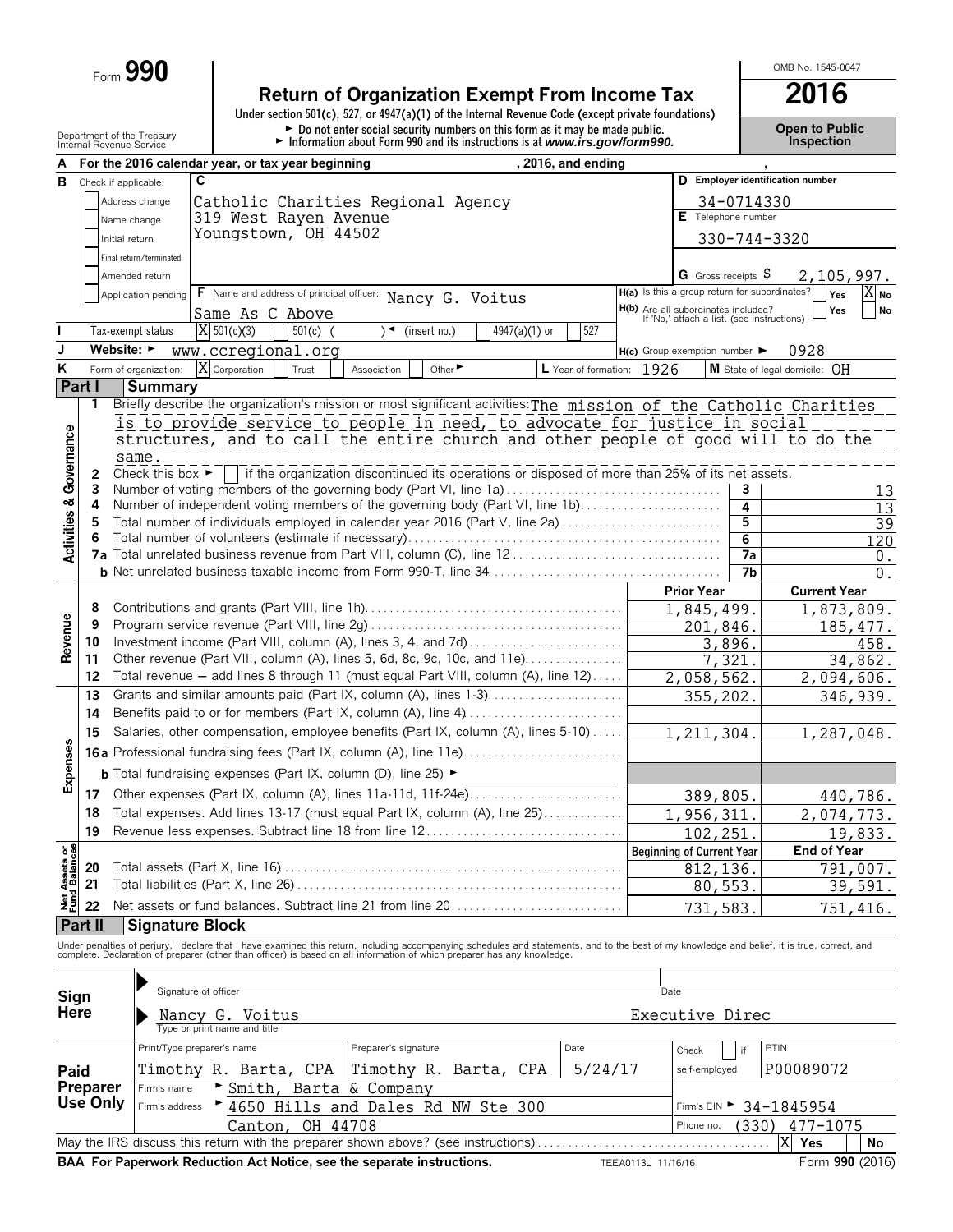| Form 990 (2016) Catholic Charities Regional Agency                                                                                                                                                                                                                                                                                                                                                                                                                                                                                                                                                                       |                                                                         | 34-0714330               | Page 2   |
|--------------------------------------------------------------------------------------------------------------------------------------------------------------------------------------------------------------------------------------------------------------------------------------------------------------------------------------------------------------------------------------------------------------------------------------------------------------------------------------------------------------------------------------------------------------------------------------------------------------------------|-------------------------------------------------------------------------|--------------------------|----------|
| <b>Statement of Program Service Accomplishments</b><br><b>Part III</b><br>Check if Schedule O contains a response or note to any line in this Part III                                                                                                                                                                                                                                                                                                                                                                                                                                                                   |                                                                         |                          | X        |
| Briefly describe the organization's mission:<br>1                                                                                                                                                                                                                                                                                                                                                                                                                                                                                                                                                                        |                                                                         |                          |          |
| The mission of the Catholic Charities is to provide service to people in need, to                                                                                                                                                                                                                                                                                                                                                                                                                                                                                                                                        |                                                                         |                          |          |
| advocate for justice in social structures, and to call the entire church and other                                                                                                                                                                                                                                                                                                                                                                                                                                                                                                                                       |                                                                         |                          |          |
| people of good will to do the same.                                                                                                                                                                                                                                                                                                                                                                                                                                                                                                                                                                                      |                                                                         |                          |          |
| 2 Did the organization undertake any significant program services during the year which were not listed on the prior                                                                                                                                                                                                                                                                                                                                                                                                                                                                                                     |                                                                         |                          |          |
| Form 990 or 990-EZ?                                                                                                                                                                                                                                                                                                                                                                                                                                                                                                                                                                                                      |                                                                         | Yes                      | No       |
| If 'Yes,' describe these new services on Schedule O.                                                                                                                                                                                                                                                                                                                                                                                                                                                                                                                                                                     |                                                                         |                          |          |
| Did the organization cease conducting, or make significant changes in how it conducts, any program services?<br>3<br>If 'Yes,' describe these changes on Schedule O.                                                                                                                                                                                                                                                                                                                                                                                                                                                     |                                                                         | Yes                      | No       |
| Describe the organization's program service accomplishments for each of its three largest program services, as measured by expenses.<br>4<br>Section 501(c)(3) and 501(c)(4) organizations are required to report the amount of grants and allocations to others, the total expenses,<br>and revenue, if any, for each program service reported.                                                                                                                                                                                                                                                                         |                                                                         |                          |          |
| ) (Expenses $\frac{1}{2}$<br>4a (Code:<br>981,809. including grants of $\,$ \$                                                                                                                                                                                                                                                                                                                                                                                                                                                                                                                                           | 343, 845. ) (Revenue \$                                                 |                          |          |
| The Agency provides financial assistance in the form of distribution of funds to                                                                                                                                                                                                                                                                                                                                                                                                                                                                                                                                         |                                                                         |                          |          |
| people in crisis for the payment of rent, food, utilities and medical expenses. The<br>P.A.T.H. and C.O.A.C.H. programs provide outreach and case management for homeless                                                                                                                                                                                                                                                                                                                                                                                                                                                |                                                                         |                          |          |
| persons. The SSI project through COOHIO helps the homeless sign up for SSI and SSDI                                                                                                                                                                                                                                                                                                                                                                                                                                                                                                                                      |                                                                         |                          |          |
| benefits. Housing counseling provides help to people facing foreclosure or in need                                                                                                                                                                                                                                                                                                                                                                                                                                                                                                                                       |                                                                         |                          |          |
| of pre-purchase education. These programs assisted over 2,596 families encompassing                                                                                                                                                                                                                                                                                                                                                                                                                                                                                                                                      |                                                                         |                          |          |
| over 6,424 individuals.                                                                                                                                                                                                                                                                                                                                                                                                                                                                                                                                                                                                  |                                                                         |                          |          |
|                                                                                                                                                                                                                                                                                                                                                                                                                                                                                                                                                                                                                          |                                                                         |                          |          |
|                                                                                                                                                                                                                                                                                                                                                                                                                                                                                                                                                                                                                          | --------------------                                                    |                          |          |
|                                                                                                                                                                                                                                                                                                                                                                                                                                                                                                                                                                                                                          |                                                                         |                          |          |
|                                                                                                                                                                                                                                                                                                                                                                                                                                                                                                                                                                                                                          |                                                                         |                          |          |
| ) (Expenses \$<br>$4b$ (Code:<br>The Agency provides an emergency shelter for up to 30 days for women who are victims<br>of domestic violence and their children. The women and children receive counseling,<br>case management, legal advocacy and transportation if needed. Other services<br>provided are: hospital advocacy, 24 hour telephone crisis line and community<br>education and outreach, and helping people obtain protection orders. This program<br>provided 48 adults and 48 children with 1,350 shelter nights. Over 4,117 individuals<br>received other services. In-kind rent amounted to \$10,000. | $343,677$ . including grants of $\$$<br>$1,842.$ (Revenue $\frac{1}{5}$ |                          |          |
|                                                                                                                                                                                                                                                                                                                                                                                                                                                                                                                                                                                                                          |                                                                         |                          |          |
|                                                                                                                                                                                                                                                                                                                                                                                                                                                                                                                                                                                                                          |                                                                         |                          |          |
|                                                                                                                                                                                                                                                                                                                                                                                                                                                                                                                                                                                                                          |                                                                         |                          |          |
|                                                                                                                                                                                                                                                                                                                                                                                                                                                                                                                                                                                                                          |                                                                         |                          |          |
| 189, 339. including grants of \$<br>) (Expenses $$$<br>4c (Code:<br>The Agency provides services to seniors in southern Columbiana county, including<br>on-site and home-delivered meals, transportation, and fellowship, as well as<br>assistance with emergency situations. There was a total of 534 people served<br>approximately 17,003 meals.                                                                                                                                                                                                                                                                      |                                                                         | ) (Revenue $\frac{1}{2}$ | 22, 337. |
|                                                                                                                                                                                                                                                                                                                                                                                                                                                                                                                                                                                                                          |                                                                         |                          |          |
|                                                                                                                                                                                                                                                                                                                                                                                                                                                                                                                                                                                                                          |                                                                         |                          |          |
|                                                                                                                                                                                                                                                                                                                                                                                                                                                                                                                                                                                                                          |                                                                         |                          |          |
|                                                                                                                                                                                                                                                                                                                                                                                                                                                                                                                                                                                                                          |                                                                         |                          |          |
|                                                                                                                                                                                                                                                                                                                                                                                                                                                                                                                                                                                                                          |                                                                         |                          |          |
| 4d Other program services (Describe in Schedule O.)                                                                                                                                                                                                                                                                                                                                                                                                                                                                                                                                                                      | See Schedule O                                                          |                          |          |
| \$<br>(Expenses<br>327, 120. including grants of<br>\$                                                                                                                                                                                                                                                                                                                                                                                                                                                                                                                                                                   | $1,252.$ ) (Revenue \$                                                  | 163, 140.                |          |
| 4e Total program service expenses<br>1,841,945.                                                                                                                                                                                                                                                                                                                                                                                                                                                                                                                                                                          |                                                                         |                          |          |
| <b>BAA</b>                                                                                                                                                                                                                                                                                                                                                                                                                                                                                                                                                                                                               | TEEA0102L 11/16/16                                                      | Form 990 (2016)          |          |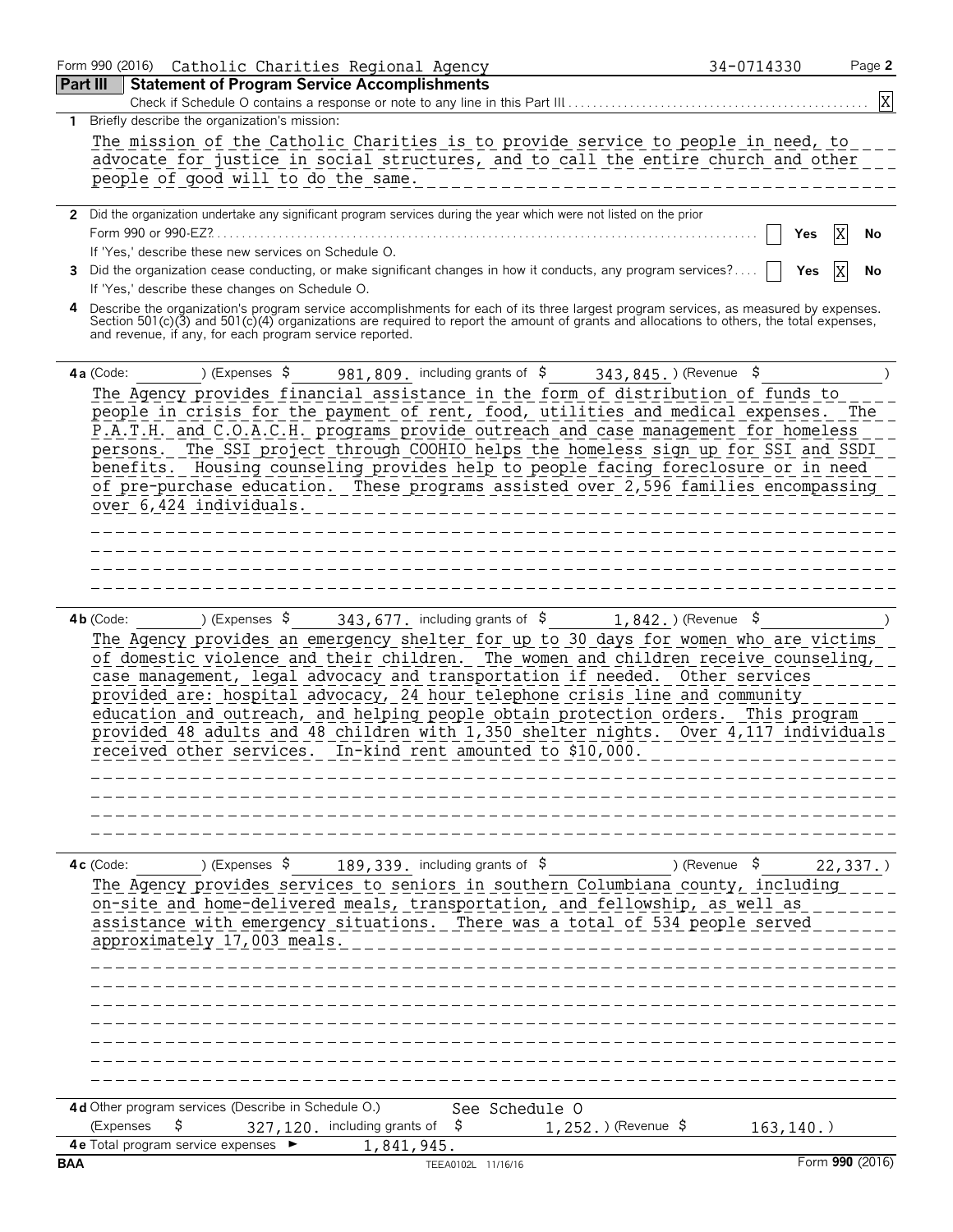#### Form 990 (2016) Page **3** Catholic Charities Regional Agency 34-0714330 **Part IV Checklist of Required Schedules**

|            |                                                                                                                                                                                                                                                   |                 | Yes | No              |
|------------|---------------------------------------------------------------------------------------------------------------------------------------------------------------------------------------------------------------------------------------------------|-----------------|-----|-----------------|
|            | Is the organization described in section 501(c)(3) or 4947(a)(1) (other than a private foundation)? If 'Yes,' complete                                                                                                                            | 1               | X   |                 |
| 2          |                                                                                                                                                                                                                                                   | $\overline{2}$  | X   |                 |
| 3          | Did the organization engage in direct or indirect political campaign activities on behalf of or in opposition to candidates                                                                                                                       | $\mathbf{3}$    |     | Χ               |
| 4          | Section 501(c)(3) organizations. Did the organization engage in lobbying activities, or have a section 501(h) election                                                                                                                            | 4               |     | Χ               |
| 5          | Is the organization a section 501(c)(4), 501(c)(5), or 501(c)(6) organization that receives membership dues,<br>assessments, or similar amounts as defined in Revenue Procedure 98-19? If 'Yes,' complete Schedule C, Part III                    | 5               |     | X               |
| 6          | Did the organization maintain any donor advised funds or any similar funds or accounts for which donors have the right to provide advice on the distribution or investment of amounts in such funds or accounts? If 'Yes,' com                    | 6               |     | X               |
| 7          | Did the organization receive or hold a conservation easement, including easements to preserve open space, the                                                                                                                                     | $\overline{7}$  |     | Χ               |
| 8          | Did the organization maintain collections of works of art, historical treasures, or other similar assets? If 'Yes,'                                                                                                                               | 8               |     | Χ               |
| 9          | Did the organization report an amount in Part X, line 21, for escrow or custodial account liability, serve as a custodian<br>for amounts not listed in Part X; or provide credit counseling, debt management, credit repair, or debt negotiation  | 9               |     | Χ               |
| 10         | Did the organization, directly or through a related organization, hold assets in temporarily restricted endowments,<br>permanent endowments, or quasi-endowments? If 'Yes,' complete Schedule D, Part V.                                          | 10              | X   |                 |
| 11         | If the organization's answer to any of the following questions is 'Yes', then complete Schedule D, Parts VI, VII, VIII, IX,<br>or X as applicable.                                                                                                |                 |     |                 |
|            | a Did the organization report an amount for land, buildings, and equipment in Part X, line 10? If 'Yes,' complete Schedule                                                                                                                        | 11a             | X   |                 |
|            | <b>b</b> Did the organization report an amount for investments - other securities in Part X, line 12 that is 5% or more of its total                                                                                                              | 11 <sub>b</sub> |     | Χ               |
|            | c Did the organization report an amount for investments - program related in Part X, line 13 that is 5% or more of its total                                                                                                                      | 11c             |     | X               |
|            | d Did the organization report an amount for other assets in Part X, line 15 that is 5% or more of its total assets reported                                                                                                                       | 11d             |     | Χ               |
|            | e Did the organization report an amount for other liabilities in Part X, line 25? If 'Yes,' complete Schedule D, Part X                                                                                                                           | 11e             |     | X               |
|            | f Did the organization's separate or consolidated financial statements for the tax year include a footnote that addresses<br>the organization's liability for uncertain tax positions under FIN 48 (ASC 740)? If 'Yes,' complete                  | 11f             | X   |                 |
|            | 12a Did the organization obtain separate, independent audited financial statements for the tax year? If 'Yes,' complete                                                                                                                           | 12a             | X   |                 |
|            | <b>b</b> Was the organization included in consolidated, independent audited financial statements for the tax year? If 'Yes,' and<br>if the organization answered 'No' to line 12a, then completing Schedule D, Parts XI and XII is optional       | 12 <sub>b</sub> |     | Χ               |
|            |                                                                                                                                                                                                                                                   | 13              |     | X               |
|            | 14a Did the organization maintain an office, employees, or agents outside of the United States?                                                                                                                                                   | 14a             |     | X               |
|            | <b>b</b> Did the organization have aggregate revenues or expenses of more than \$10,000 from grantmaking, fundraising,<br>business, investment, and program service activities outside the United States, or aggregate foreign investments valued | 14b             |     | X               |
|            | 15 Did the organization report on Part IX, column (A), line 3, more than \$5,000 of grants or other assistance to or for any                                                                                                                      | 15              |     | X               |
| 16         | Did the organization report on Part IX, column (A), line 3, more than \$5,000 of aggregate grants or other assistance to                                                                                                                          | 16              |     | X               |
| 17         | Did the organization report a total of more than \$15,000 of expenses for professional fundraising services on Part IX,                                                                                                                           | 17              |     | X               |
| 18         | Did the organization report more than \$15,000 total of fundraising event gross income and contributions on Part VIII,                                                                                                                            | 18              | Χ   |                 |
| 19         | Did the organization report more than \$15,000 of gross income from gaming activities on Part VIII, line 9a? If 'Yes,'                                                                                                                            | 19              |     | X               |
| <b>BAA</b> | TEEA0103L 11/16/16                                                                                                                                                                                                                                |                 |     | Form 990 (2016) |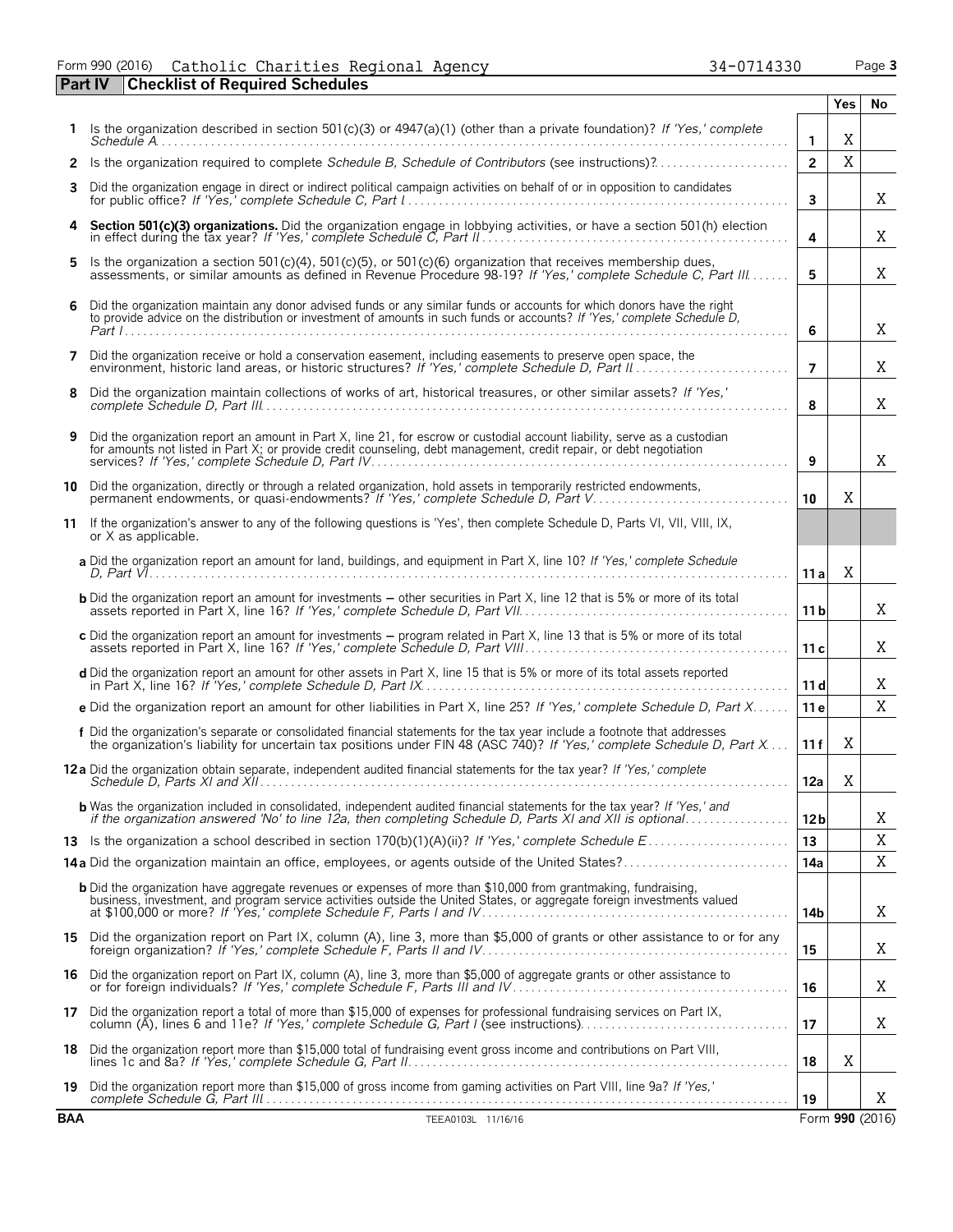|            | <b>Checklist of Required Schedules</b> (continued)<br><b>Part IV</b>                                                                                                                                                                                         |                 |            |                 |
|------------|--------------------------------------------------------------------------------------------------------------------------------------------------------------------------------------------------------------------------------------------------------------|-----------------|------------|-----------------|
|            |                                                                                                                                                                                                                                                              |                 | <b>Yes</b> | No              |
|            |                                                                                                                                                                                                                                                              | 20a             |            | X               |
|            | <b>b</b> If 'Yes' to line 20a, did the organization attach a copy of its audited financial statements to this return?                                                                                                                                        | 20 <sub>b</sub> |            |                 |
|            | 21 Did the organization report more than \$5,000 of grants or other assistance to any domestic organization or<br>domestic government on Part IX, column (A), line 1? If 'Yes,' complete Schedule I, Parts I and II.                                         | 21              |            | Χ               |
|            | 22 Did the organization report more than \$5,000 of grants or other assistance to or for domestic individuals on Part IX,                                                                                                                                    | 22              | X          |                 |
|            | 23 Did the organization answer 'Yes' to Part VII, Section A, line 3, 4, or 5 about compensation of the organization's current<br>and former officers, directors, trustees, key employees, and highest compensated employees? If 'Yes,' complete              | 23              |            | X               |
|            | 24 a Did the organization have a tax-exempt bond issue with an outstanding principal amount of more than \$100,000 as of<br>the last day of the year, that was issued after December 31, 2002? If 'Yes,' answer lines 24b through 24d and                    | 24a             |            | X               |
|            | <b>b</b> Did the organization invest any proceeds of tax-exempt bonds beyond a temporary period exception?                                                                                                                                                   | 24b             |            |                 |
|            | c Did the organization maintain an escrow account other than a refunding escrow at any time during the year to defease                                                                                                                                       | 24c             |            |                 |
|            | d Did the organization act as an 'on behalf of' issuer for bonds outstanding at any time during the year?                                                                                                                                                    | 24d             |            |                 |
|            | 25 a Section 501(c)(3), 501(c)(4), and 501(c)(29) organizations. Did the organization engage in an excess benefit<br>transaction with a disqualified person during the year? If 'Yes,' complete Schedule L, Part 1                                           | 25a             |            | X               |
|            | <b>b</b> Is the organization aware that it engaged in an excess benefit transaction with a disqualified person in a prior year, and<br>that the transaction has not been reported on any of the organization's prior Forms 990 or 990-EZ? If 'Yes,' complete | 25 <sub>b</sub> |            | Χ               |
|            | 26 Did the organization report any amount on Part X, line 5, 6, or 22 for receivables from or payables to any current or<br>former officers, directors, trustees, key employees, highest compensated employees, or disqualified persons?                     | 26              |            | Χ               |
|            | 27 Did the organization provide a grant or other assistance to an officer, director, trustee, key employee, substantial<br>contributor or employee thereof, a grant selection committee member, or to a 35% controlled entity or family member               | 27              |            | Χ               |
| 28         | Was the organization a party to a business transaction with one of the following parties (see Schedule L, Part IV<br>instructions for applicable filing thresholds, conditions, and exceptions):                                                             |                 |            |                 |
|            |                                                                                                                                                                                                                                                              | 28a             |            | Χ               |
|            | <b>b</b> A family member of a current or former officer, director, trustee, or key employee? If 'Yes,' complete                                                                                                                                              | 28b             |            | Χ               |
|            | c An entity of which a current or former officer, director, trustee, or key employee (or a family member thereof) was an                                                                                                                                     | 28 <sub>c</sub> |            | Χ               |
| 29         | Did the organization receive more than \$25,000 in non-cash contributions? If 'Yes,' complete Schedule M                                                                                                                                                     | 29              |            | $\overline{X}$  |
| 30         | Did the organization receive contributions of art, historical treasures, or other similar assets, or qualified conservation                                                                                                                                  | 30              |            | Χ               |
| 31.        | Did the organization liquidate, terminate, or dissolve and cease operations? If 'Yes,' complete Schedule N, Part I                                                                                                                                           | 31              |            | $\overline{X}$  |
| 32         | Did the organization sell, exchange, dispose of, or transfer more than 25% of its net assets? If 'Yes,' complete                                                                                                                                             | 32              |            | Χ               |
| 33         | Did the organization own 100% of an entity disregarded as separate from the organization under Regulations sections                                                                                                                                          | 33              |            | Χ               |
| 34         | Was the organization related to any tax-exempt or taxable entity? If 'Yes,' complete Schedule R, Part II, III, or IV,                                                                                                                                        | 34              | X          |                 |
|            |                                                                                                                                                                                                                                                              | 35a             |            | X               |
|            | <b>b</b> If 'Yes' to line 35a, did the organization receive any payment from or engage in any transaction with a controlled                                                                                                                                  | 35b             |            |                 |
| 36         | Section 501(c)(3) organizations. Did the organization make any transfers to an exempt non-charitable related                                                                                                                                                 | 36              |            | X               |
| 37         | Did the organization conduct more than 5% of its activities through an entity that is not a related organization and that is                                                                                                                                 | 37              |            | Χ               |
| 38         | Did the organization complete Schedule O and provide explanations in Schedule O for Part VI, lines 11b and 19?                                                                                                                                               | 38              | X          |                 |
| <b>BAA</b> |                                                                                                                                                                                                                                                              |                 |            | Form 990 (2016) |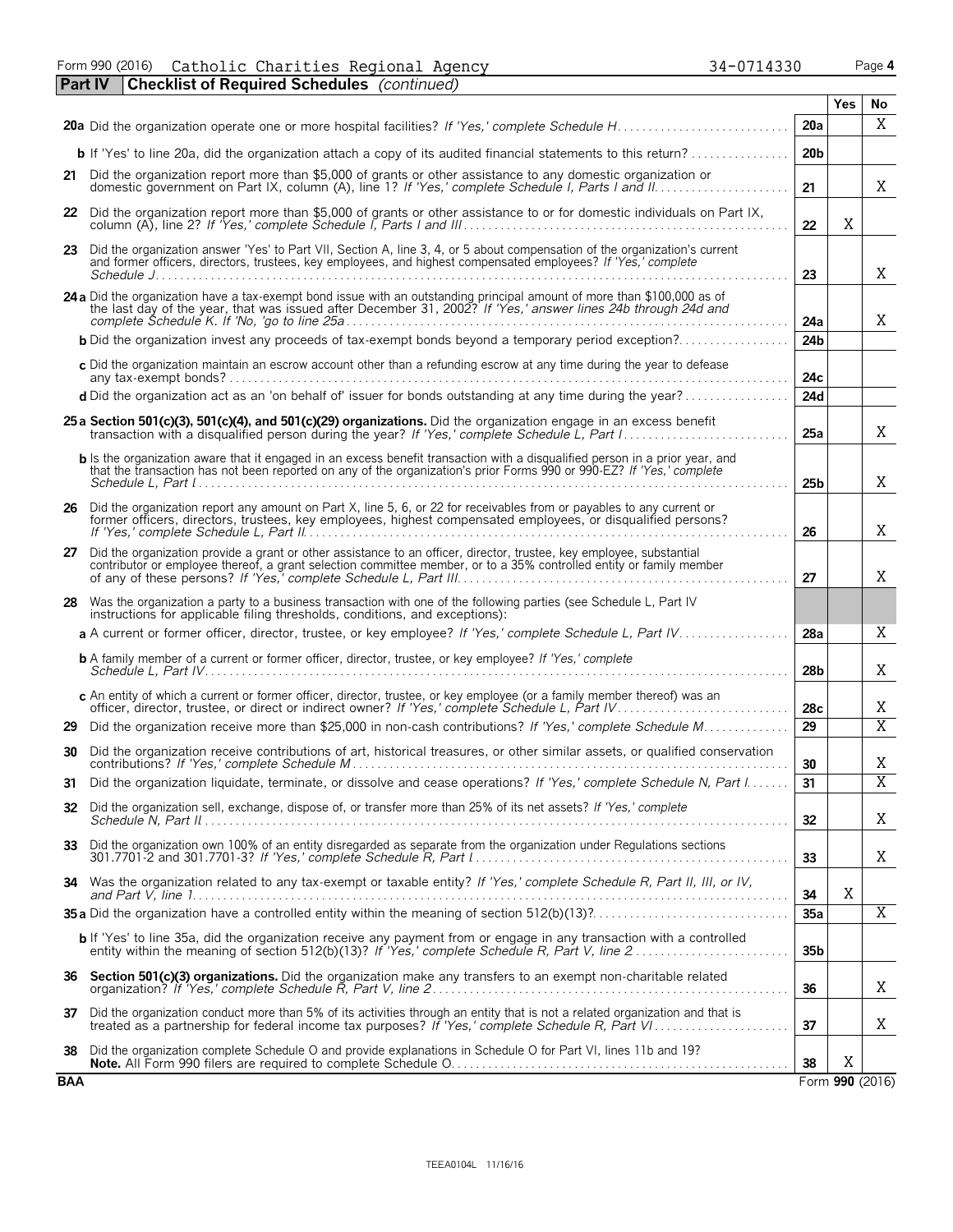|            | Form 990 (2016)<br>Catholic Charities Regional Agency<br>34-0714330                                                                                                                                                            |                 |     | Page 5          |
|------------|--------------------------------------------------------------------------------------------------------------------------------------------------------------------------------------------------------------------------------|-----------------|-----|-----------------|
|            | <b>Part V Statements Regarding Other IRS Filings and Tax Compliance</b>                                                                                                                                                        |                 |     |                 |
|            | Check if Schedule O contains a response or note to any line in this Part V                                                                                                                                                     |                 |     |                 |
|            |                                                                                                                                                                                                                                |                 | Yes | No              |
|            | 3                                                                                                                                                                                                                              |                 |     |                 |
|            | <b>b</b> Enter the number of Forms W-2G included in line 1a. Enter $-0$ - if not applicable<br>1 <sub>b</sub><br>$\Omega$                                                                                                      |                 |     |                 |
|            | c Did the organization comply with backup withholding rules for reportable payments to vendors and reportable gaming                                                                                                           |                 |     |                 |
|            |                                                                                                                                                                                                                                | 1 с             | Χ   |                 |
|            | 2a Enter the number of employees reported on Form W-3, Transmittal of Wage and Tax State-<br>ments, filed for the calendar year ending with or within the year covered by this return<br>39<br>2a                              |                 |     |                 |
|            | <b>b</b> If at least one is reported on line 2a, did the organization file all required federal employment tax returns?                                                                                                        | 2b              | X   |                 |
|            | Note. If the sum of lines 1a and 2a is greater than 250, you may be required to e-file (see instructions)                                                                                                                      |                 |     |                 |
|            | 3a Did the organization have unrelated business gross income of \$1,000 or more during the year?                                                                                                                               | 3a              |     | Χ               |
|            |                                                                                                                                                                                                                                | 3 <sub>b</sub>  |     |                 |
|            | 4 a At any time during the calendar year, did the organization have an interest in, or a signature or other authority over, a financial account in a foreign country (such as a bank account, securities account, or other fin | 4a              |     | X               |
|            | <b>b</b> If 'Yes,' enter the name of the foreign country: ►                                                                                                                                                                    |                 |     |                 |
|            | See instructions for filing requirements for FinCEN Form 114, Report of Foreign Bank and Financial Accounts (FBAR).                                                                                                            |                 |     |                 |
|            | <b>5a</b> Was the organization a party to a prohibited tax shelter transaction at any time during the tax year?                                                                                                                | 5a              |     | Χ               |
|            | <b>b</b> Did any taxable party notify the organization that it was or is a party to a prohibited tax shelter transaction?                                                                                                      | 5 <sub>b</sub>  |     | Χ               |
|            |                                                                                                                                                                                                                                | 5c              |     |                 |
|            | 6 a Does the organization have annual gross receipts that are normally greater than \$100,000, and did the organization solicit any contributions that were not tax deductible as charitable contributions?                    |                 |     | Χ               |
|            | b If 'Yes,' did the organization include with every solicitation an express statement that such contributions or gifts were                                                                                                    | 6a              |     |                 |
|            | 7 Organizations that may receive deductible contributions under section 170(c).                                                                                                                                                | 6b              |     |                 |
|            |                                                                                                                                                                                                                                |                 |     |                 |
|            | a Did the organization receive a payment in excess of \$75 made partly as a contribution and partly for goods and                                                                                                              | <b>7a</b>       |     | Χ               |
|            |                                                                                                                                                                                                                                | 7 <sub>b</sub>  |     |                 |
|            | c Did the organization sell, exchange, or otherwise dispose of tangible personal property for which it was required to file<br>Form 8282?.                                                                                     | 7 с             |     | X               |
|            |                                                                                                                                                                                                                                |                 |     |                 |
|            | e Did the organization receive any funds, directly or indirectly, to pay premiums on a personal benefit contract?                                                                                                              | <b>7e</b>       |     | Χ               |
|            | f Did the organization, during the year, pay premiums, directly or indirectly, on a personal benefit contract?                                                                                                                 | 7f              |     | Χ               |
|            | q If the organization received a contribution of qualified intellectual property, did the organization file Form 8899                                                                                                          | 7g              |     |                 |
|            | h If the organization received a contribution of cars, boats, airplanes, or other vehicles, did the organization file a                                                                                                        | 7 h             |     |                 |
|            | Sponsoring organizations maintaining donor advised funds. Did a donor advised fund maintained by the sponsoring                                                                                                                |                 |     |                 |
|            |                                                                                                                                                                                                                                | 8               |     |                 |
| 9          | Sponsoring organizations maintaining donor advised funds.                                                                                                                                                                      |                 |     |                 |
|            |                                                                                                                                                                                                                                | 9а              |     |                 |
|            | <b>b</b> Did the sponsoring organization make a distribution to a donor, donor advisor, or related person?                                                                                                                     | 9 b             |     |                 |
|            | 10 Section 501(c)(7) organizations. Enter:                                                                                                                                                                                     |                 |     |                 |
|            | 10a<br>a Initiation fees and capital contributions included on Part VIII, line 12                                                                                                                                              |                 |     |                 |
|            | <b>b</b> Gross receipts, included on Form 990, Part VIII, line 12, for public use of club facilities<br>10 <sub>b</sub>                                                                                                        |                 |     |                 |
|            | 11 Section 501(c)(12) organizations. Enter:                                                                                                                                                                                    |                 |     |                 |
|            | 11a                                                                                                                                                                                                                            |                 |     |                 |
|            | <b>b</b> Gross income from other sources (Do not net amounts due or paid to other sources<br>11 <sub>b</sub>                                                                                                                   |                 |     |                 |
|            | 12a Section 4947(a)(1) non-exempt charitable trusts. Is the organization filing Form 990 in lieu of Form 1041?                                                                                                                 | 12a             |     |                 |
|            | <b>b</b> If 'Yes,' enter the amount of tax-exempt interest received or accrued during the year<br>12 <sub>b</sub>                                                                                                              |                 |     |                 |
|            | 13 Section 501(c)(29) qualified nonprofit health insurance issuers.                                                                                                                                                            |                 |     |                 |
|            |                                                                                                                                                                                                                                | 13a             |     |                 |
|            | Note. See the instructions for additional information the organization must report on Schedule O.                                                                                                                              |                 |     |                 |
|            |                                                                                                                                                                                                                                |                 |     |                 |
|            | 13 <sub>b</sub>                                                                                                                                                                                                                |                 |     |                 |
|            | 13c                                                                                                                                                                                                                            |                 |     |                 |
|            |                                                                                                                                                                                                                                | 14 a            |     | X               |
|            | <b>b</b> If 'Yes,' has it filed a Form 720 to report these payments? If 'No,' provide an explanation in Schedule O                                                                                                             | 14 <sub>b</sub> |     |                 |
| <b>BAA</b> | TEEA0105L 11/16/16                                                                                                                                                                                                             |                 |     | Form 990 (2016) |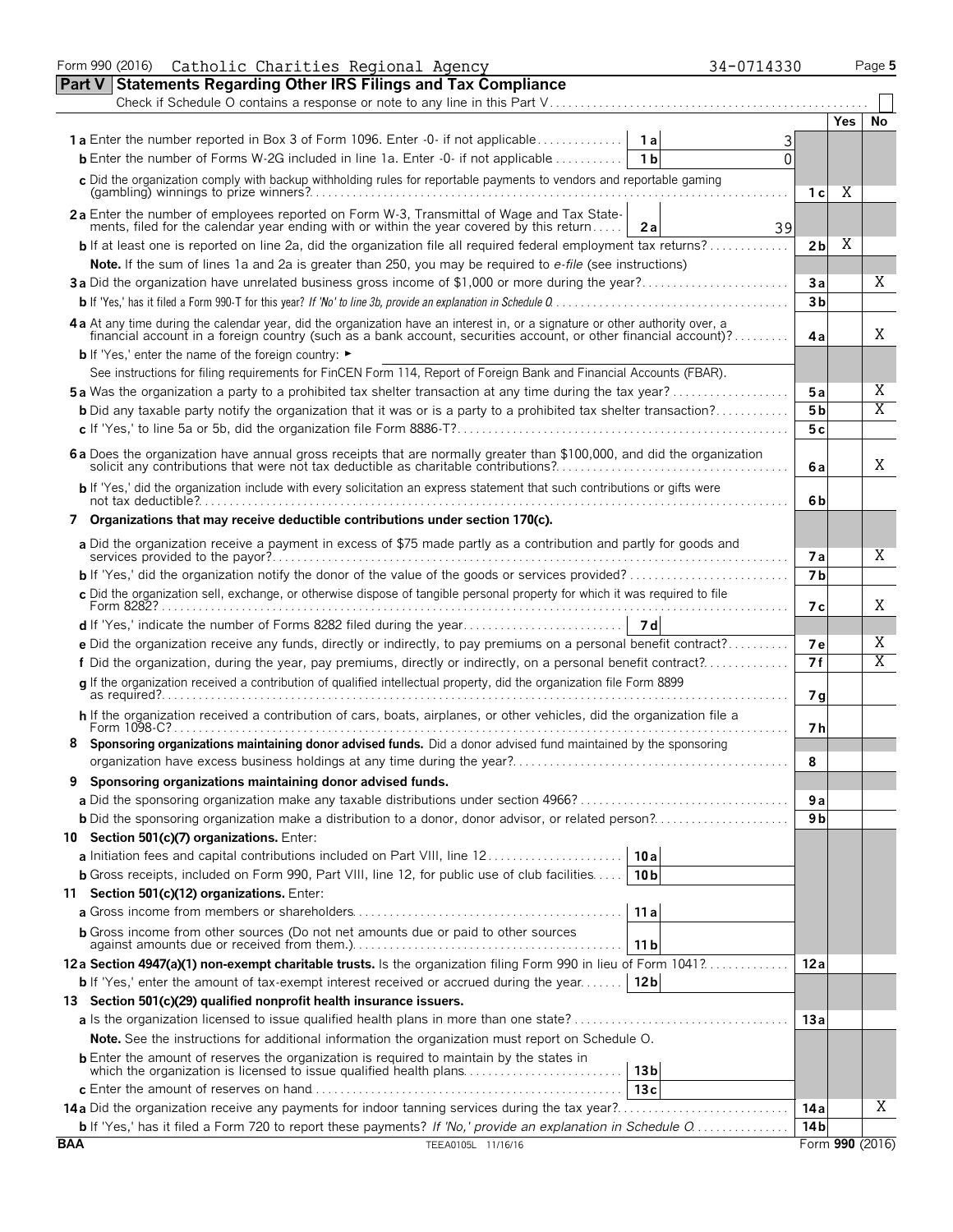|     | <b>Part VI</b><br>Governance, Management, and Disclosure For each 'Yes' response to lines 2 through 7b below, and for                                                                                                                                                                                                            |                 |                         |                |  |  |  |  |  |
|-----|----------------------------------------------------------------------------------------------------------------------------------------------------------------------------------------------------------------------------------------------------------------------------------------------------------------------------------|-----------------|-------------------------|----------------|--|--|--|--|--|
|     | a 'No' response to line 8a, 8b, or 10b below, describe the circumstances, processes, or changes in<br>Schedule O. See instructions.                                                                                                                                                                                              |                 |                         |                |  |  |  |  |  |
|     |                                                                                                                                                                                                                                                                                                                                  |                 |                         | $\overline{X}$ |  |  |  |  |  |
|     | <b>Section A. Governing Body and Management</b>                                                                                                                                                                                                                                                                                  |                 |                         |                |  |  |  |  |  |
|     |                                                                                                                                                                                                                                                                                                                                  |                 | $\overline{Y}$ es       | No             |  |  |  |  |  |
|     | <b>1a</b> Enter the number of voting members of the governing body at the end of the tax year   1a<br>13<br>If there are material differences in voting rights among members<br>of the governing body, or if the governing body delegated broad authority to an executive committee or similar committee, explain in Schedule O. |                 |                         |                |  |  |  |  |  |
|     | <b>b</b> Enter the number of voting members included in line 1a, above, who are independent $\begin{bmatrix} 1 & b \end{bmatrix}$<br>13                                                                                                                                                                                          |                 |                         |                |  |  |  |  |  |
|     | 2 Did any officer, director, trustee, or key employee have a family relationship or a business relationship with any other                                                                                                                                                                                                       | $\overline{2}$  |                         | X              |  |  |  |  |  |
| 3   | Did the organization delegate control over management duties customarily performed by or under the direct supervision<br>of officers, directors, or trustees, or key employees to a management company or other person?                                                                                                          | $\mathbf{3}$    |                         | Χ              |  |  |  |  |  |
| 4   | Did the organization make any significant changes to its governing documents                                                                                                                                                                                                                                                     |                 |                         |                |  |  |  |  |  |
|     |                                                                                                                                                                                                                                                                                                                                  | 4               |                         | Χ              |  |  |  |  |  |
| 5   | Did the organization become aware during the year of a significant diversion of the organization's assets?                                                                                                                                                                                                                       | 5               |                         | X              |  |  |  |  |  |
| 6   |                                                                                                                                                                                                                                                                                                                                  | 6               |                         | X              |  |  |  |  |  |
|     | 7a Did the organization have members, stockholders, or other persons who had the power to elect or appoint one or more                                                                                                                                                                                                           | <b>7a</b>       |                         | Χ              |  |  |  |  |  |
|     | <b>b</b> Are any governance decisions of the organization reserved to (or subject to approval by) members,                                                                                                                                                                                                                       | 7 b             |                         | Χ              |  |  |  |  |  |
| 8   | Did the organization contemporaneously document the meetings held or written actions undertaken during the year by<br>the following:                                                                                                                                                                                             |                 |                         |                |  |  |  |  |  |
|     |                                                                                                                                                                                                                                                                                                                                  | 8a              | X                       |                |  |  |  |  |  |
|     |                                                                                                                                                                                                                                                                                                                                  | 8 <sub>b</sub>  | $\overline{\mathbf{X}}$ |                |  |  |  |  |  |
| 9   | Is there any officer, director, trustee, or key employee listed in Part VII, Section A, who cannot be reached at the                                                                                                                                                                                                             | 9               |                         | Χ              |  |  |  |  |  |
|     | Section B. Policies (This Section B requests information about policies not required by the Internal Revenue Code.)                                                                                                                                                                                                              |                 |                         |                |  |  |  |  |  |
|     |                                                                                                                                                                                                                                                                                                                                  |                 | Yes                     | No             |  |  |  |  |  |
|     |                                                                                                                                                                                                                                                                                                                                  | 10a             |                         | X              |  |  |  |  |  |
|     | b If 'Yes,' did the organization have written policies and procedures governing the activities of such chapters, affiliates, and branches to ensure their                                                                                                                                                                        | 10 <sub>b</sub> |                         |                |  |  |  |  |  |
|     |                                                                                                                                                                                                                                                                                                                                  | 11a             | Χ                       |                |  |  |  |  |  |
|     | <b>b</b> Describe in Schedule O the process, if any, used by the organization to review this Form 990. See Schedule O                                                                                                                                                                                                            |                 |                         |                |  |  |  |  |  |
|     |                                                                                                                                                                                                                                                                                                                                  | 12a             | X                       |                |  |  |  |  |  |
|     | <b>b</b> Were officers, directors, or trustees, and key employees required to disclose annually interests that could give rise                                                                                                                                                                                                   | 12 <sub>b</sub> | Χ                       |                |  |  |  |  |  |
|     | c Did the organization regularly and consistently monitor and enforce compliance with the policy? If 'Yes,' describe in                                                                                                                                                                                                          | 12 c            | X                       |                |  |  |  |  |  |
| 13  |                                                                                                                                                                                                                                                                                                                                  | 13              | Χ                       |                |  |  |  |  |  |
| 14  |                                                                                                                                                                                                                                                                                                                                  | 14              | $\overline{\text{X}}$   |                |  |  |  |  |  |
| 15  | Did the process for determining compensation of the following persons include a review and approval by independent<br>persons, comparability data, and contemporaneous substantiation of the deliberation and decision?                                                                                                          |                 |                         |                |  |  |  |  |  |
|     |                                                                                                                                                                                                                                                                                                                                  | 15a             | Χ                       |                |  |  |  |  |  |
|     |                                                                                                                                                                                                                                                                                                                                  | 15 b            |                         | Χ              |  |  |  |  |  |
|     | If 'Yes' to line 15a or 15b, describe the process in Schedule O (see instructions).                                                                                                                                                                                                                                              |                 |                         |                |  |  |  |  |  |
|     | <b>16a</b> Did the organization invest in, contribute assets to, or participate in a joint venture or similar arrangement with a                                                                                                                                                                                                 | 16 a            |                         | Χ              |  |  |  |  |  |
|     | b If 'Yes,' did the organization follow a written policy or procedure requiring the organization to evaluate its<br>participation in joint venture arrangements under applicable federal tax law, and take steps to safeguard the                                                                                                | 16 b            |                         |                |  |  |  |  |  |
|     | <b>Section C. Disclosure</b>                                                                                                                                                                                                                                                                                                     |                 |                         |                |  |  |  |  |  |
| 17  | List the states with which a copy of this Form 990 is required to be filed ►<br>None                                                                                                                                                                                                                                             |                 |                         |                |  |  |  |  |  |
| 18  | Section 6104 requires an organization to make its Forms 1023 (or 1024 if applicable), 990, and 990-T (Section 501(c)(3)s only) available<br>for public inspection. Indicate how you made these available. Check all that apply.<br>Another's website<br>X<br>Upon request<br>Own website<br>Other (explain in Schedule O)        |                 |                         |                |  |  |  |  |  |
| 19. | Describe in Schedule O whether (and if so, how) the organization made its governing documents, conflict of interest policy, and financial statements available to<br>the public during the tax year.<br>See Schedule O                                                                                                           |                 |                         |                |  |  |  |  |  |
|     | 20 State the name, address, and telephone number of the person who possesses the organization's books and records:                                                                                                                                                                                                               |                 |                         |                |  |  |  |  |  |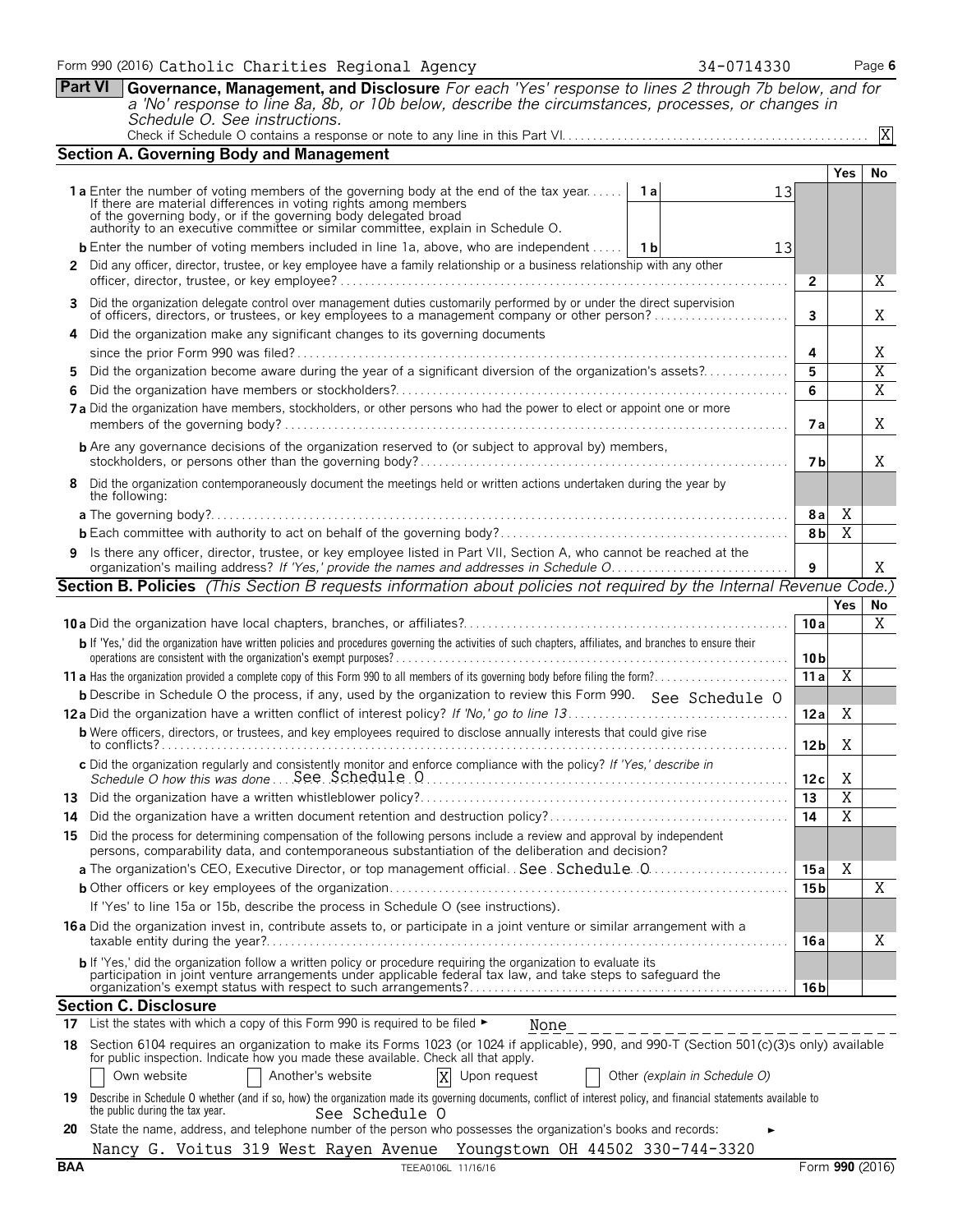| Form 990 (2016) Catholic Charities Regional Agency                                                                                                                                                                                                                                                                                                                                                                                      | 34-0714330 | Page 7 |
|-----------------------------------------------------------------------------------------------------------------------------------------------------------------------------------------------------------------------------------------------------------------------------------------------------------------------------------------------------------------------------------------------------------------------------------------|------------|--------|
| Part VII   Compensation of Officers, Directors, Trustees, Key Employees, Highest Compensated Employees, and<br><b>Independent Contractors</b>                                                                                                                                                                                                                                                                                           |            |        |
|                                                                                                                                                                                                                                                                                                                                                                                                                                         |            |        |
| Section A. Officers, Directors, Trustees, Key Employees, and Highest Compensated Employees                                                                                                                                                                                                                                                                                                                                              |            |        |
| 1 a Complete this table for all persons required to be listed. Report compensation for the calendar year ending with or within the<br>organization's tax year.<br>• List all of the organization's <b>current</b> officers, directors, trustees (whether individuals or organizations), regardless of amount of<br>compensation. Enter -0- in columns (D), $(E)$ , and $(F)$ if no compensation was paid.                               |            |        |
| • List all of the organization's <b>current</b> key employees, if any. See instructions for definition of 'key employee.'<br>• List the organization's five current highest compensated employees (other than an officer, director, trustee, or key employee)<br>who received reportable compensation (Box 5 of Form W-2 and/or Box 7 of Form 1099-MISC) of more than \$100,000 from the<br>organization and any related organizations. |            |        |

? List all of the organization's **former** officers, key employees, and highest compensated employees who received more than \$100,000 of reportable compensation from the organization and any related organizations.

? List all of the organization's **former directors or trustees** that received, in the capacity as a former director or trustee of the

organization, more than \$10,000 of reportable compensation from the organization and any related organizations.

List persons in the following order: individual trustees or directors; institutional trustees; officers; key employees; highest compensated employees; and former such persons.

Check this box if neither the organization nor any related organization compensated any current officer, director, or trustee.

|                           |                                                                                                    | (C)                                                                                                         |                      |             |              |                                            |                                                            |                                          |                                                          |
|---------------------------|----------------------------------------------------------------------------------------------------|-------------------------------------------------------------------------------------------------------------|----------------------|-------------|--------------|--------------------------------------------|------------------------------------------------------------|------------------------------------------|----------------------------------------------------------|
| (A)<br>Name and Title     |                                                                                                    | Position (do not check more<br>than one box, unless person<br>is both an officer and a<br>director/trustee) |                      |             |              |                                            | (D)<br>Reportable<br>compensation from<br>the organization | (E)<br>Reportable<br>compensation from   | (F)<br>Estimated<br>amount of other<br>compensation      |
|                           | per<br>week<br>(list any<br>hours for<br>related<br>organiza-<br>tions<br>below<br>dotted<br>line) | ndividual trustee<br>drect<br>হি                                                                            | nstitutional trustee | Officer     | Key employee | Former<br>Highest compensated<br> employee | (W-2/1099-MISC)                                            | related organizations<br>(W-2/1099-MISC) | from the<br>organization<br>and related<br>organizations |
| (1) Sr. Joan Franklin     | $\sqrt{2}$                                                                                         |                                                                                                             |                      |             |              |                                            |                                                            |                                          |                                                          |
| Director                  | $\mathsf 0$                                                                                        | X                                                                                                           |                      |             |              |                                            | $\mathbf 0$                                                | 0.                                       | $0$ .                                                    |
| (2) Deanna Spirko         | $\overline{2}$                                                                                     |                                                                                                             |                      |             |              |                                            |                                                            |                                          |                                                          |
| Director                  | 0                                                                                                  | X                                                                                                           |                      |             |              |                                            | 0                                                          | 0.                                       | $0$ .                                                    |
| (3) John Finizio          | $\overline{2}$                                                                                     |                                                                                                             |                      |             |              |                                            |                                                            |                                          |                                                          |
| Treasurer                 | $\overline{0}$                                                                                     | $\mathbf X$                                                                                                 |                      | $\mathbf X$ |              |                                            | $\mathbf 0$                                                | 0.                                       | $0$ .                                                    |
| (4) Peggy Trebus          | $\overline{2}$                                                                                     |                                                                                                             |                      |             |              |                                            |                                                            |                                          |                                                          |
| Director                  | $\mathbf 0$                                                                                        | $\mathbf X$                                                                                                 |                      |             |              |                                            | $\mathbf 0$                                                | 0.                                       | $\boldsymbol{0}$ .                                       |
| (5) Ted Thornton          | $\overline{2}$                                                                                     |                                                                                                             |                      |             |              |                                            |                                                            |                                          |                                                          |
| Secretary                 | $\overline{0}$                                                                                     | X                                                                                                           |                      | $\rm X$     |              |                                            | 0                                                          | 0.                                       | 0.                                                       |
| (6) Rev. Chris Cicero     | $\overline{2}$                                                                                     |                                                                                                             |                      |             |              |                                            |                                                            |                                          |                                                          |
| Director                  | $\overline{0}$                                                                                     | X                                                                                                           |                      |             |              |                                            | $\mathbf 0$                                                | $\mathbf 0$ .                            | $0$ .                                                    |
| (7) Porfirio Esparra, Jr. | $\overline{2}$                                                                                     |                                                                                                             |                      |             |              |                                            |                                                            |                                          |                                                          |
| Director                  | $\mathsf 0$                                                                                        | X                                                                                                           |                      |             |              |                                            | 0                                                          | 0.                                       | 0.                                                       |
| (8) Fr. James Lang        | $\overline{2}$                                                                                     |                                                                                                             |                      |             |              |                                            |                                                            |                                          |                                                          |
| Director                  | $\overline{0}$                                                                                     | X                                                                                                           |                      |             |              |                                            | $\mathbf 0$                                                | $\mathbf{0}$                             | $\boldsymbol{0}$ .                                       |
| (9) Kenneth Kimble        | $\overline{2}$                                                                                     |                                                                                                             |                      |             |              |                                            |                                                            |                                          |                                                          |
| Director                  | $\mathbf 0$                                                                                        | X                                                                                                           |                      |             |              |                                            | $\mathbf 0$                                                | $\mathbf{0}$                             | $\mathbf 0$ .                                            |
| (10) David Erra           | $\overline{2}$                                                                                     |                                                                                                             |                      |             |              |                                            |                                                            |                                          |                                                          |
| Director                  | $\mathbf 0$                                                                                        | X                                                                                                           |                      |             |              |                                            | 0                                                          | 0.                                       | $\boldsymbol{0}$ .                                       |
| (11) Deacon Robert Green  | $\overline{2}$                                                                                     |                                                                                                             |                      |             |              |                                            |                                                            |                                          |                                                          |
| Director                  | $\mathbf 0$                                                                                        | X                                                                                                           |                      |             |              |                                            | $\mathbf 0$                                                | 0.                                       | $0$ .                                                    |
| (12) Terry Supancic       | $\overline{2}$                                                                                     |                                                                                                             |                      |             |              |                                            |                                                            |                                          |                                                          |
| 1st VP                    | $\overline{0}$                                                                                     | $\mathbf X$                                                                                                 |                      | $\mathbf X$ |              |                                            | $\mathbf 0$                                                | $\mathbf 0$ .                            | $\boldsymbol{0}$ .                                       |
| (13) Ginger Grilli        | $\overline{2}$                                                                                     |                                                                                                             |                      |             |              |                                            |                                                            |                                          |                                                          |
| President                 | $\mathbf 0$                                                                                        | X                                                                                                           |                      | X           |              |                                            | 0                                                          | 0.                                       | 0.                                                       |
| (14) Nancy G. Voitus      | 40                                                                                                 |                                                                                                             |                      |             |              |                                            |                                                            |                                          |                                                          |
| Executive Direc           | $\Omega$                                                                                           |                                                                                                             | X                    |             |              |                                            | 68,369                                                     | $\mathbf{0}$ .                           | 19,619.                                                  |
| <b>BAA</b>                | TEEA0107L 11/16/16                                                                                 |                                                                                                             |                      |             |              |                                            |                                                            |                                          | Form 990 (2016)                                          |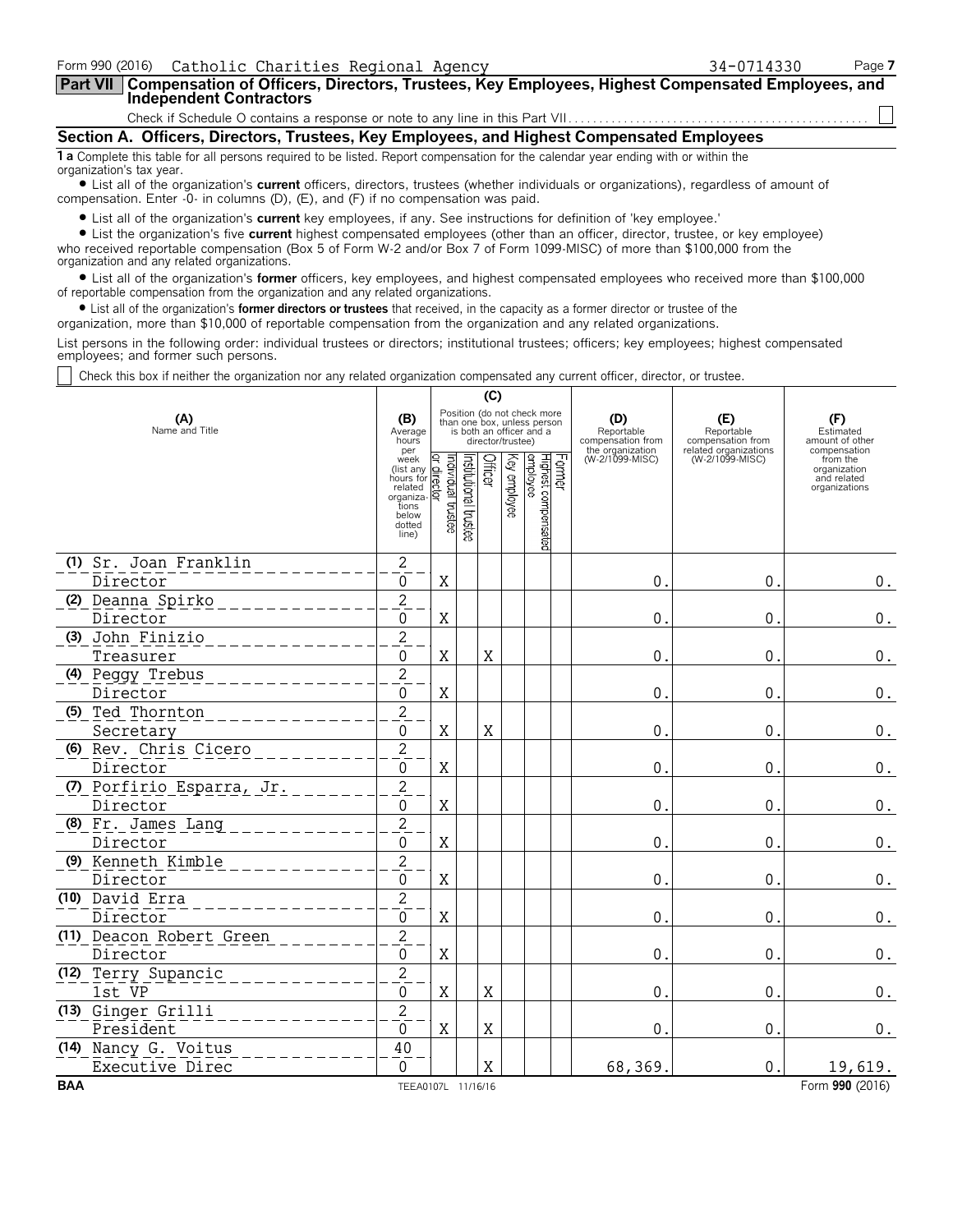#### Form 990 (2016) Page **8** Catholic Charities Regional Agency 34-0714330

| ٠ť |
|----|

| (B)<br>(C)<br>Position<br>(do not check more than one<br>(D)<br>(E)<br>(F)<br>(A)<br>Average<br>hours<br>box, unless person is both an<br>Reportable<br>compensation from<br>Estimated<br>Reportable<br>Name and title<br>officer and a director/trustee)<br>per<br>compensation from<br>amount of other<br>week<br>the organization<br>related organizations<br>compensation<br> Former<br> Highest compensated<br> employee<br>(list any<br>Key employee<br>or director<br>ndividual trustee<br>nstitutional trustee<br>Officer<br>(W-2/1099-MISC)<br>(W-2/1099-MISC)<br>from the<br>hours<br>organization<br>for<br>and related<br>related<br>organizations<br>organiza<br>- tions<br>below<br>dotted<br>line)<br>(15) |               |
|---------------------------------------------------------------------------------------------------------------------------------------------------------------------------------------------------------------------------------------------------------------------------------------------------------------------------------------------------------------------------------------------------------------------------------------------------------------------------------------------------------------------------------------------------------------------------------------------------------------------------------------------------------------------------------------------------------------------------|---------------|
|                                                                                                                                                                                                                                                                                                                                                                                                                                                                                                                                                                                                                                                                                                                           |               |
|                                                                                                                                                                                                                                                                                                                                                                                                                                                                                                                                                                                                                                                                                                                           |               |
|                                                                                                                                                                                                                                                                                                                                                                                                                                                                                                                                                                                                                                                                                                                           |               |
|                                                                                                                                                                                                                                                                                                                                                                                                                                                                                                                                                                                                                                                                                                                           |               |
| (16)                                                                                                                                                                                                                                                                                                                                                                                                                                                                                                                                                                                                                                                                                                                      |               |
| (17)                                                                                                                                                                                                                                                                                                                                                                                                                                                                                                                                                                                                                                                                                                                      |               |
| (18)                                                                                                                                                                                                                                                                                                                                                                                                                                                                                                                                                                                                                                                                                                                      |               |
| (19)                                                                                                                                                                                                                                                                                                                                                                                                                                                                                                                                                                                                                                                                                                                      |               |
| (20)                                                                                                                                                                                                                                                                                                                                                                                                                                                                                                                                                                                                                                                                                                                      |               |
| (21)                                                                                                                                                                                                                                                                                                                                                                                                                                                                                                                                                                                                                                                                                                                      |               |
| (22)                                                                                                                                                                                                                                                                                                                                                                                                                                                                                                                                                                                                                                                                                                                      |               |
| (23)                                                                                                                                                                                                                                                                                                                                                                                                                                                                                                                                                                                                                                                                                                                      |               |
| (24)                                                                                                                                                                                                                                                                                                                                                                                                                                                                                                                                                                                                                                                                                                                      |               |
| (25)                                                                                                                                                                                                                                                                                                                                                                                                                                                                                                                                                                                                                                                                                                                      |               |
| 68,369.<br>1 b Sub-total.<br>$0$ .                                                                                                                                                                                                                                                                                                                                                                                                                                                                                                                                                                                                                                                                                        | 19,619.       |
| $0$ .<br>$0$ .<br>68,369.<br>0.                                                                                                                                                                                                                                                                                                                                                                                                                                                                                                                                                                                                                                                                                           | 0.<br>19,619. |
| Total number of individuals (including but not limited to those listed above) who received more than \$100,000 of reportable compensation<br>$\mathbf{2}^{\prime}$<br>from the organization $\blacktriangleright$<br>0                                                                                                                                                                                                                                                                                                                                                                                                                                                                                                    |               |
| Did the organization list any <b>former</b> officer, director, or trustee, key employee, or highest compensated employee<br>з                                                                                                                                                                                                                                                                                                                                                                                                                                                                                                                                                                                             | Yes<br>No     |
| 3                                                                                                                                                                                                                                                                                                                                                                                                                                                                                                                                                                                                                                                                                                                         | Χ             |
| For any individual listed on line 1a, is the sum of reportable compensation and other compensation from<br>4<br>the organization and related organizations greater than \$150,000? If 'Yes,' complete Schedule J for<br>4                                                                                                                                                                                                                                                                                                                                                                                                                                                                                                 | Χ             |
| Did any person listed on line 1a receive or accrue compensation from any unrelated organization or individual<br>5<br>5                                                                                                                                                                                                                                                                                                                                                                                                                                                                                                                                                                                                   | Χ             |
| <b>Section B. Independent Contractors</b><br>Complete this table for your five highest compensated independent contractors that received more than \$100,000 of                                                                                                                                                                                                                                                                                                                                                                                                                                                                                                                                                           |               |
| compensation from the organization. Report compensation for the calendar year ending with or within the organization's tax year.                                                                                                                                                                                                                                                                                                                                                                                                                                                                                                                                                                                          |               |
| (C)<br>Compensation<br>(A)<br>Name and business address<br>(B)<br>Description of services                                                                                                                                                                                                                                                                                                                                                                                                                                                                                                                                                                                                                                 |               |
|                                                                                                                                                                                                                                                                                                                                                                                                                                                                                                                                                                                                                                                                                                                           |               |
|                                                                                                                                                                                                                                                                                                                                                                                                                                                                                                                                                                                                                                                                                                                           |               |
|                                                                                                                                                                                                                                                                                                                                                                                                                                                                                                                                                                                                                                                                                                                           |               |
| 2 Total number of independent contractors (including but not limited to those listed above) who received more than<br>\$100,000 of compensation from the organization ► 0                                                                                                                                                                                                                                                                                                                                                                                                                                                                                                                                                 |               |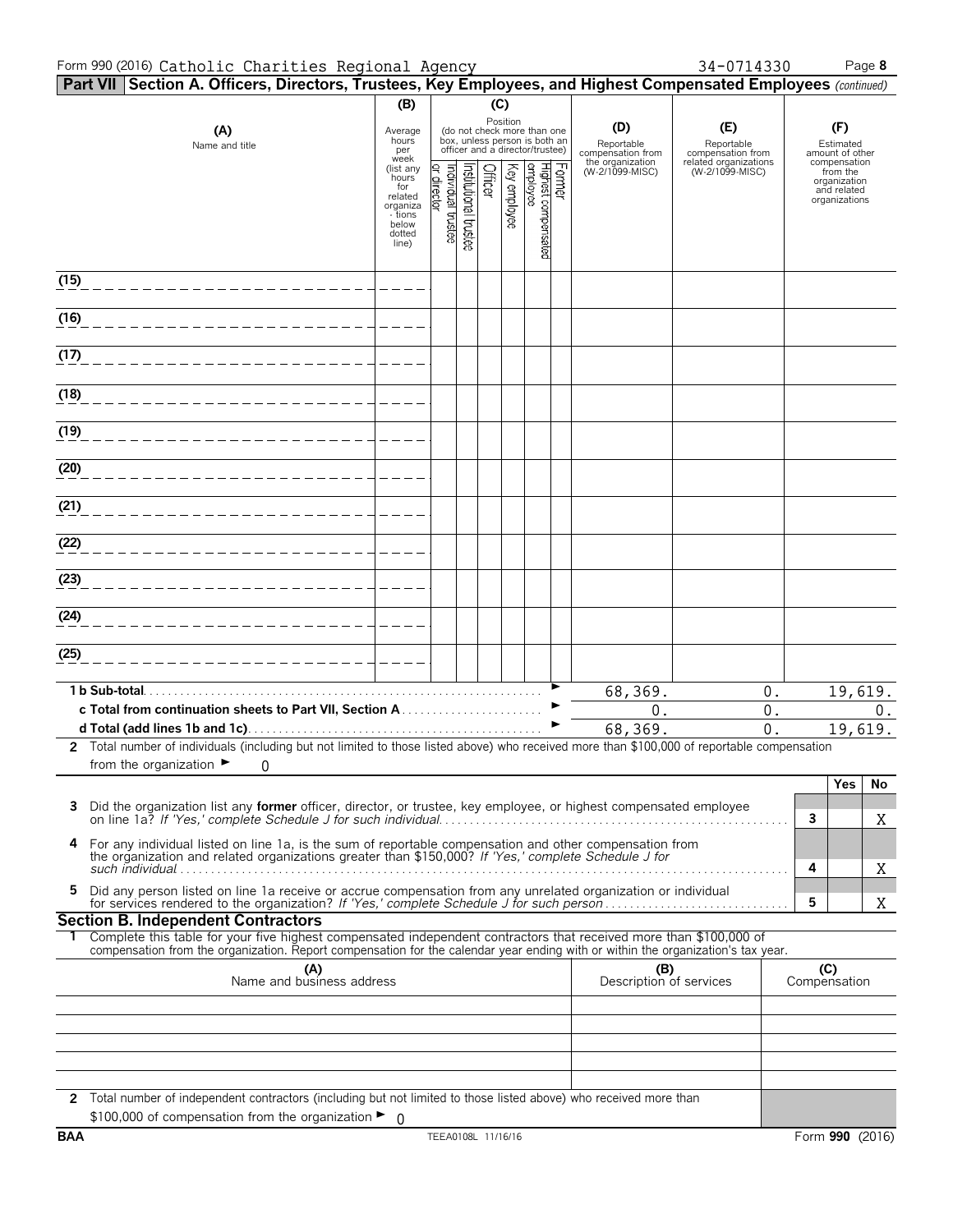#### Form 990 (2016) Page **9** Catholic Charities Regional Agency 34-0714330

# **Part VIII Statement of Revenue**

|                                                           |    |                                                                                                                                                                                                                             |                                              | (A)<br>Total revenue | (B)<br>Related or<br>exempt<br>function<br>revenue | (C)<br>Unrelated<br>business<br>revenue | (D)<br>Revenue<br>excluded from tax<br>under sections<br>512-514 |
|-----------------------------------------------------------|----|-----------------------------------------------------------------------------------------------------------------------------------------------------------------------------------------------------------------------------|----------------------------------------------|----------------------|----------------------------------------------------|-----------------------------------------|------------------------------------------------------------------|
| Contributions, Gifts, Grants<br>and Other Similar Amounts |    | 1a Federated campaigns<br>1 a<br>1 <sub>b</sub><br><b>b</b> Membership dues<br>1 <sub>c</sub><br>c Fundraising events<br>d Related organizations<br>1 <sub>d</sub><br>e Government grants (contributions)<br>1 <sub>e</sub> | 106,027.<br>28,508.<br>633,758.<br>004, 459. |                      |                                                    |                                         |                                                                  |
|                                                           |    | f All other contributions, gifts, grants, and<br>similar amounts not included above<br>1f                                                                                                                                   | 101,057.                                     |                      |                                                    |                                         |                                                                  |
|                                                           |    | g Noncash contributions included in lines 1a-1f: \$                                                                                                                                                                         | ▶                                            |                      |                                                    |                                         |                                                                  |
|                                                           |    |                                                                                                                                                                                                                             | <b>Business Code</b>                         | 1,873,809.           |                                                    |                                         |                                                                  |
|                                                           |    |                                                                                                                                                                                                                             | 624100                                       |                      |                                                    |                                         |                                                                  |
| Program Service Revenue                                   |    | 2a Program Fees                                                                                                                                                                                                             | 624100                                       | 113,750.             | 113,750.                                           |                                         |                                                                  |
|                                                           |    | b Prison Reentry _______                                                                                                                                                                                                    |                                              | 25,070.              | 25,070.                                            |                                         |                                                                  |
|                                                           |    | c Criminal Justice                                                                                                                                                                                                          | 624100<br>624100                             | 23,610.<br>22,337.   | 23,610.                                            |                                         |                                                                  |
|                                                           |    | d Meal Fees<br>----------                                                                                                                                                                                                   | 624100                                       |                      | 22,337.<br>710.                                    |                                         |                                                                  |
|                                                           |    | e Adoption Fees________<br>f All other program service revenue                                                                                                                                                              |                                              | 710.                 |                                                    |                                         |                                                                  |
|                                                           |    |                                                                                                                                                                                                                             | $\blacktriangleright$                        |                      |                                                    |                                         |                                                                  |
|                                                           |    |                                                                                                                                                                                                                             |                                              | 185, 477.            |                                                    |                                         |                                                                  |
|                                                           | 3  | Investment income (including dividends, interest and                                                                                                                                                                        |                                              | 458.                 |                                                    |                                         | 458.                                                             |
|                                                           | 4  | Income from investment of tax-exempt bond proceeds                                                                                                                                                                          |                                              |                      |                                                    |                                         |                                                                  |
|                                                           | 5  |                                                                                                                                                                                                                             |                                              |                      |                                                    |                                         |                                                                  |
|                                                           |    | (i) Real                                                                                                                                                                                                                    | (ii) Personal                                |                      |                                                    |                                         |                                                                  |
|                                                           |    | 6a Gross rents                                                                                                                                                                                                              |                                              |                      |                                                    |                                         |                                                                  |
|                                                           |    | <b>b</b> Less: rental expenses                                                                                                                                                                                              |                                              |                      |                                                    |                                         |                                                                  |
|                                                           |    | <b>c</b> Rental income or (loss) $\ldots$                                                                                                                                                                                   |                                              |                      |                                                    |                                         |                                                                  |
|                                                           |    | d Net rental income or (loss)                                                                                                                                                                                               |                                              |                      |                                                    |                                         |                                                                  |
|                                                           |    | (i) Securities<br>7 a Gross amount from sales of<br>assets other than inventory                                                                                                                                             | (ii) Other                                   |                      |                                                    |                                         |                                                                  |
|                                                           |    | <b>b</b> Less: cost or other basis<br>and sales expenses                                                                                                                                                                    |                                              |                      |                                                    |                                         |                                                                  |
|                                                           |    | <b>c</b> Gain or (loss). $\ldots$                                                                                                                                                                                           |                                              |                      |                                                    |                                         |                                                                  |
|                                                           |    |                                                                                                                                                                                                                             |                                              |                      |                                                    |                                         |                                                                  |
| A)<br><b>Other Revenue</b>                                |    | 8a Gross income from fundraising events<br>(not including $\sharp$<br>28,508.                                                                                                                                               |                                              |                      |                                                    |                                         |                                                                  |
|                                                           |    | of contributions reported on line 1c).                                                                                                                                                                                      |                                              |                      |                                                    |                                         |                                                                  |
|                                                           |    | See Part IV, line 18. a                                                                                                                                                                                                     | 44,953.                                      |                      |                                                    |                                         |                                                                  |
|                                                           |    | <b>b</b> Less: direct expenses                                                                                                                                                                                              | b<br>11,391                                  |                      |                                                    |                                         |                                                                  |
|                                                           |    | c Net income or (loss) from fundraising events $\dots\dots\dots$                                                                                                                                                            | 33,562.                                      |                      |                                                    | 33,562.                                 |                                                                  |
|                                                           |    | <b>9a</b> Gross income from gaming activities.<br>See Part IV, line 19. a                                                                                                                                                   |                                              |                      |                                                    |                                         |                                                                  |
|                                                           |    | <b>b</b> Less: direct expenses                                                                                                                                                                                              | b                                            |                      |                                                    |                                         |                                                                  |
|                                                           |    | c Net income or (loss) from gaming activities                                                                                                                                                                               |                                              |                      |                                                    |                                         |                                                                  |
|                                                           |    | 10a Gross sales of inventory, less returns                                                                                                                                                                                  |                                              |                      |                                                    |                                         |                                                                  |
|                                                           |    |                                                                                                                                                                                                                             |                                              |                      |                                                    |                                         |                                                                  |
|                                                           |    | <b>b</b> Less: cost of goods sold                                                                                                                                                                                           | $\mathbf b$                                  |                      |                                                    |                                         |                                                                  |
|                                                           |    | c Net income or (loss) from sales of inventory                                                                                                                                                                              |                                              |                      |                                                    |                                         |                                                                  |
|                                                           |    | Miscellaneous Revenue                                                                                                                                                                                                       | <b>Business Code</b>                         |                      |                                                    |                                         |                                                                  |
|                                                           |    | 11a Miscellaneous Income                                                                                                                                                                                                    | 900099                                       | 1,300.               | 1,300.                                             |                                         |                                                                  |
|                                                           | b  |                                                                                                                                                                                                                             |                                              |                      |                                                    |                                         |                                                                  |
|                                                           |    |                                                                                                                                                                                                                             |                                              |                      |                                                    |                                         |                                                                  |
|                                                           |    | <b>d</b> All other revenue $\ldots$ , $\ldots$                                                                                                                                                                              |                                              |                      |                                                    |                                         |                                                                  |
|                                                           |    | e Total. Add lines 11a-11d                                                                                                                                                                                                  |                                              | 1,300.               |                                                    |                                         |                                                                  |
|                                                           | 12 | Total revenue. See instructions                                                                                                                                                                                             |                                              | 2,094,606.           | 186,777.                                           | 0.                                      | 34,020.                                                          |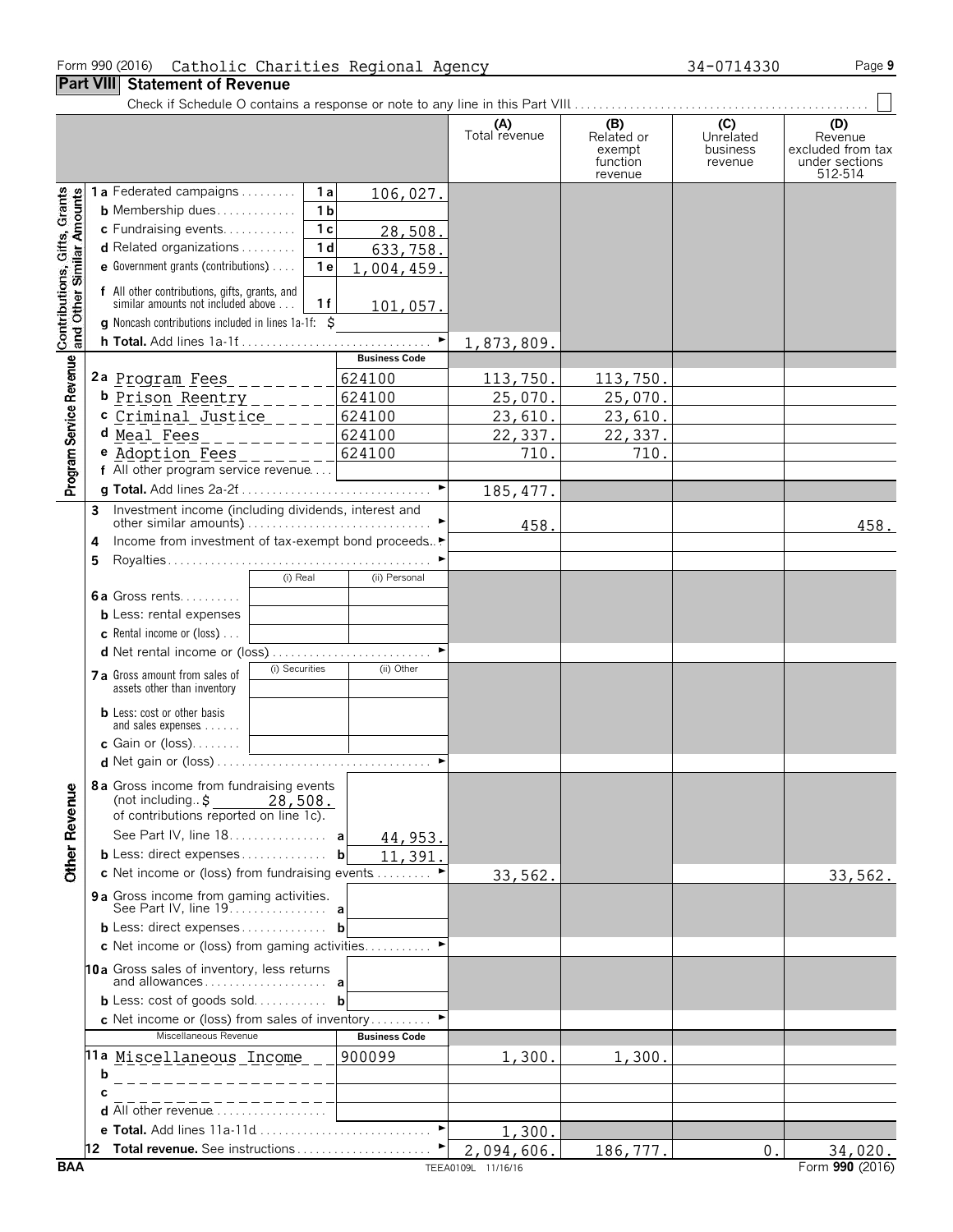#### Form 990 (2016) Page **10** Catholic Charities Regional Agency 34-0714330 **Part IX | Statement of Functional Expenses**

|               | Section 501(c)(3) and 501(c)(4) organizations must complete all columns. All other organizations must complete column (A).                                                                                                     |                       |                                    |                                                      |                                |
|---------------|--------------------------------------------------------------------------------------------------------------------------------------------------------------------------------------------------------------------------------|-----------------------|------------------------------------|------------------------------------------------------|--------------------------------|
|               |                                                                                                                                                                                                                                |                       |                                    |                                                      |                                |
|               | Do not include amounts reported on lines<br>6b, 7b, 8b, 9b, and 10b of Part VIII.                                                                                                                                              | (A)<br>Total expenses | (B)<br>Program service<br>expenses | $\overline{C}$<br>Management and<br>general expenses | (D)<br>Fundraising<br>expenses |
| 1.            | Grants and other assistance to domestic<br>organizations and domestic governments.<br>See Part IV, line 21                                                                                                                     |                       |                                    |                                                      |                                |
| $\mathcal{P}$ | Grants and other assistance to domestic<br>individuals. See Part IV, line 22                                                                                                                                                   | 346,939.              | 346,939.                           |                                                      |                                |
| 3             | Grants and other assistance to foreign<br>organizations, foreign governments, and for-<br>eign individuals. See Part IV, lines 15 and 16                                                                                       |                       |                                    |                                                      |                                |
| 4             | Benefits paid to or for members                                                                                                                                                                                                |                       |                                    |                                                      |                                |
| 5             | Compensation of current officers, directors,<br>trustees, and key employees                                                                                                                                                    | 87,988.               | 59,832.                            | 28,156.                                              | $\boldsymbol{0}$ .             |
| 6             | Compensation not included above, to                                                                                                                                                                                            |                       |                                    |                                                      |                                |
|               | disqualified persons (as defined under<br>section $4958(f)(1)$ ) and persons described                                                                                                                                         | 0.                    | 0.                                 | 0.                                                   | 0.                             |
| 7             | Other salaries and wages                                                                                                                                                                                                       | 890,721.              | 802,206.                           | 88,515.                                              |                                |
| <b>R</b>      | Pension plan accruals and contributions<br>(include section $401(k)$ and $403(b)$<br>employer contributions)                                                                                                                   | 39,653.               | 33,735.                            | 5,918.                                               |                                |
| 9             | Other employee benefits                                                                                                                                                                                                        | 184,109.              | 157,026.                           | 27,083.                                              |                                |
| 10            | Payroll taxes                                                                                                                                                                                                                  | 84,577.               | 75,117.                            | 9,460.                                               |                                |
|               | 11 Fees for services (non-employees):                                                                                                                                                                                          |                       |                                    |                                                      |                                |
|               |                                                                                                                                                                                                                                |                       |                                    |                                                      |                                |
|               |                                                                                                                                                                                                                                | 66.                   |                                    | 66.                                                  |                                |
|               |                                                                                                                                                                                                                                | 10,799.               |                                    | 10,799.                                              |                                |
|               |                                                                                                                                                                                                                                |                       |                                    |                                                      |                                |
|               | e Professional fundraising services. See Part IV, line 17                                                                                                                                                                      |                       |                                    |                                                      |                                |
|               | f Investment management fees                                                                                                                                                                                                   |                       |                                    |                                                      |                                |
|               | g Other. (If line 11g amount exceeds 10% of line 25, column<br>(A) amount, list line 11g expenses on Schedule $0.$ )                                                                                                           | 76,969.               | 76,969.                            |                                                      |                                |
|               | 12 Advertising and promotion                                                                                                                                                                                                   | 1,717.                | 966.                               | 751.                                                 |                                |
| 13            | Office expenses                                                                                                                                                                                                                |                       |                                    |                                                      |                                |
| 14            | Information technology                                                                                                                                                                                                         |                       |                                    |                                                      |                                |
| 15            |                                                                                                                                                                                                                                |                       |                                    |                                                      |                                |
| 16            |                                                                                                                                                                                                                                | 87,696.               | 90,416.                            | $-2,720.$                                            |                                |
| 17            |                                                                                                                                                                                                                                | 26,743.               | 26,666.                            | 77.                                                  |                                |
|               | 18 Payments of travel or entertainment<br>expenses for any federal, state, or local<br>public officials.                                                                                                                       |                       |                                    |                                                      |                                |
| 19            | Conferences, conventions, and meetings                                                                                                                                                                                         | 6,059.                | 1,115.                             | 4,944.                                               |                                |
| 20            |                                                                                                                                                                                                                                |                       |                                    |                                                      |                                |
| 21            | Payments to affiliates                                                                                                                                                                                                         |                       |                                    |                                                      |                                |
| 22            | Depreciation, depletion, and amortization                                                                                                                                                                                      | 40,632.               |                                    | 40,632.                                              |                                |
| 23            | Insurance                                                                                                                                                                                                                      | 12,091.               | 11,614.                            | 477.                                                 |                                |
|               | 24 Other expenses. Itemize expenses not<br>covered above (List miscellaneous expenses<br>in line 24e. If line 24e amount exceeds 10%<br>of line 25, column (A) amount, list line 24e                                           |                       |                                    |                                                      |                                |
|               |                                                                                                                                                                                                                                |                       |                                    |                                                      |                                |
|               | a Supplies                                                                                                                                                                                                                     | 77,569.               | 78,974.                            | $-1,405.$                                            |                                |
|               | <u>b Miscellaneous Expenses </u>                                                                                                                                                                                               | 29,282.               | 20, 160.                           | 9,122.                                               |                                |
|               | c Utilities                                                                                                                                                                                                                    | 27,228.               | 25,293.                            | 1,935                                                |                                |
|               | d Telephone                                                                                                                                                                                                                    | 25,062.               | 21,526.                            | 3,536.                                               |                                |
|               | e All other expenses<br>25 Total functional expenses. Add lines 1 through 24e.                                                                                                                                                 | 18,873.               | 13,391.                            | 5,482.                                               |                                |
|               |                                                                                                                                                                                                                                | 2,074,773.            | 1,841,945.                         | 232,828.                                             | 0.                             |
|               | 26 Joint costs. Complete this line only if<br>the organization reported in column (B)<br>joint costs from a combined educational<br>campaign and fundraising solicitation.<br>Check here $\blacktriangleright$<br>if following |                       |                                    |                                                      |                                |

SOP 98-2 (ASC 958-720). . . . . . . . . . . . . . . . .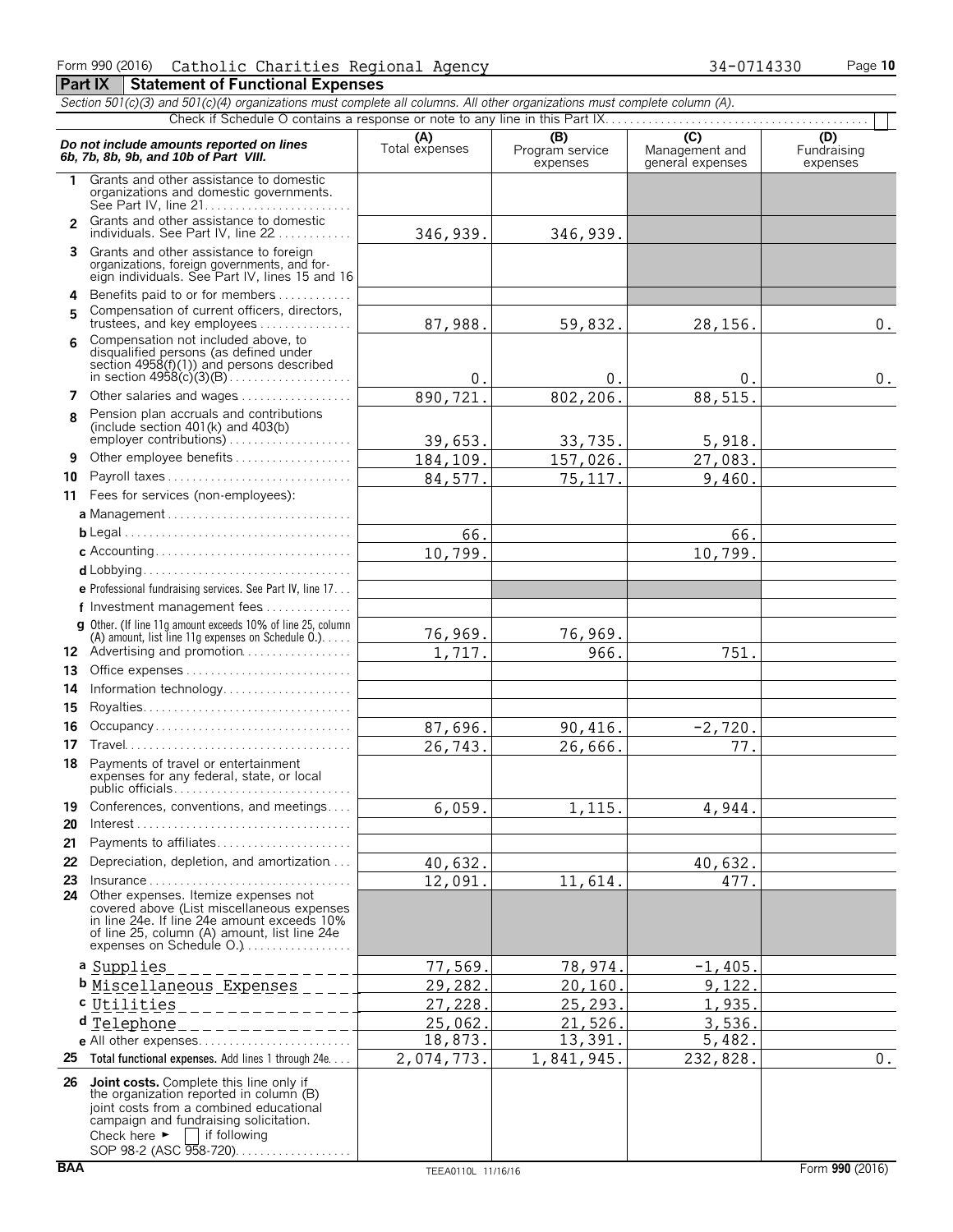#### Form 990 (2016) Page **11** Catholic Charities Regional Agency 34-0714330

|                             | <b>Part X</b> | <b>Balance Sheet</b>                                                                                                                                                                                                                                                                                                 |                             |                          |                 |                    |
|-----------------------------|---------------|----------------------------------------------------------------------------------------------------------------------------------------------------------------------------------------------------------------------------------------------------------------------------------------------------------------------|-----------------------------|--------------------------|-----------------|--------------------|
|                             |               |                                                                                                                                                                                                                                                                                                                      |                             |                          |                 |                    |
|                             |               |                                                                                                                                                                                                                                                                                                                      |                             | (A)<br>Beginning of year |                 | (B)<br>End of year |
|                             | 1             |                                                                                                                                                                                                                                                                                                                      |                             | 47,835.                  | $\mathbf{1}$    | 151,995.           |
|                             | 2             |                                                                                                                                                                                                                                                                                                                      |                             | 212,714.                 | $\mathbf{2}$    | 126,810.           |
|                             | 3             |                                                                                                                                                                                                                                                                                                                      |                             |                          | $\overline{3}$  |                    |
|                             | 4             |                                                                                                                                                                                                                                                                                                                      |                             | 384,429.                 | 4               | 367,605.           |
|                             | 5             | Loans and other receivables from current and former officers, directors,<br>trustees, key employees, and highest compensated employees. Complete                                                                                                                                                                     |                             |                          | 5               |                    |
|                             | 6             | Loans and other receivables from other disqualified persons (as defined under<br>section 4958(f)(1)), persons described in section 4958(c)(3)(B), and contributing<br>employers and sponsoring organizations of section 501(c)(9) voluntary employees<br>beneficiary organizations (see instructions). Complete Part |                             |                          | 6               |                    |
|                             | 7             |                                                                                                                                                                                                                                                                                                                      |                             |                          | $\overline{7}$  |                    |
| Assets                      | 8             |                                                                                                                                                                                                                                                                                                                      |                             |                          | 8               |                    |
|                             | 9             |                                                                                                                                                                                                                                                                                                                      |                             |                          | 9               |                    |
|                             |               |                                                                                                                                                                                                                                                                                                                      | 441,830.                    |                          |                 |                    |
|                             |               |                                                                                                                                                                                                                                                                                                                      | 297,233.                    | 167,158.                 | 10c             | 144,597.           |
|                             | 11            |                                                                                                                                                                                                                                                                                                                      |                             |                          | 11              |                    |
|                             | 12            | Investments - other securities. See Part IV, line 11                                                                                                                                                                                                                                                                 |                             |                          | 12              |                    |
|                             | 13            | Investments – program-related. See Part IV, line 11                                                                                                                                                                                                                                                                  |                             |                          | 13              |                    |
|                             | 14            |                                                                                                                                                                                                                                                                                                                      |                             |                          | 14              |                    |
|                             | 15            |                                                                                                                                                                                                                                                                                                                      |                             |                          | 15              |                    |
|                             | 16            |                                                                                                                                                                                                                                                                                                                      |                             | 812, 136.                | 16              | 791,007.           |
|                             | 17            |                                                                                                                                                                                                                                                                                                                      |                             | 80, 553.                 | 17              | 39,591.            |
|                             | 18            |                                                                                                                                                                                                                                                                                                                      |                             |                          | 18              |                    |
|                             | 19            |                                                                                                                                                                                                                                                                                                                      |                             |                          | $\overline{19}$ |                    |
|                             | 20            |                                                                                                                                                                                                                                                                                                                      |                             |                          | 20              |                    |
|                             | 21            | Escrow or custodial account liability. Complete Part IV of Schedule D.                                                                                                                                                                                                                                               |                             |                          | 21              |                    |
| Liabilities                 | 22            | Loans and other payables to current and former officers, directors, trustees,                                                                                                                                                                                                                                        |                             |                          | 22              |                    |
|                             | 23            | Secured mortgages and notes payable to unrelated third parties                                                                                                                                                                                                                                                       |                             |                          | 23              |                    |
|                             | 24            | Unsecured notes and loans payable to unrelated third parties                                                                                                                                                                                                                                                         |                             |                          | 24              |                    |
|                             | 25            |                                                                                                                                                                                                                                                                                                                      |                             |                          |                 |                    |
|                             |               | Other liabilities (including federal income tax, payables to related third parties, and other liabilities not included on lines 17-24). Complete Part X of Schedule D.                                                                                                                                               |                             |                          | 25              |                    |
|                             | 26            |                                                                                                                                                                                                                                                                                                                      |                             | 80,553.                  | 26              | 39,591.            |
|                             |               | Organizations that follow SFAS 117 (ASC 958), check here ►<br>lines 27 through 29, and lines 33 and 34.                                                                                                                                                                                                              | $\overline{X}$ and complete |                          |                 |                    |
|                             | 27            |                                                                                                                                                                                                                                                                                                                      |                             | 529,859.                 | 27              | 596,534.           |
|                             | 28            |                                                                                                                                                                                                                                                                                                                      |                             | 201,724.                 | 28              | 154,882.           |
|                             | 29            |                                                                                                                                                                                                                                                                                                                      |                             |                          | 29              |                    |
| Net Assets or Fund Balances |               | Organizations that do not follow SFAS 117 (ASC 958), check here ►<br>and complete lines 30 through 34.                                                                                                                                                                                                               | $\vert \ \ \vert$           |                          |                 |                    |
|                             | 30            | Capital stock or trust principal, or current funds                                                                                                                                                                                                                                                                   |                             |                          | 30              |                    |
|                             | 31            | Paid-in or capital surplus, or land, building, or equipment fund                                                                                                                                                                                                                                                     |                             |                          | 31              |                    |
|                             | 32            | Retained earnings, endowment, accumulated income, or other funds                                                                                                                                                                                                                                                     |                             |                          | 32              |                    |
|                             | 33            |                                                                                                                                                                                                                                                                                                                      |                             | 731,583.                 | 33              | 751,416.           |
|                             | 34            |                                                                                                                                                                                                                                                                                                                      |                             | 812, 136.                | 34              | 791,007.           |
| <b>BAA</b>                  |               |                                                                                                                                                                                                                                                                                                                      |                             |                          |                 | Form 990 (2016)    |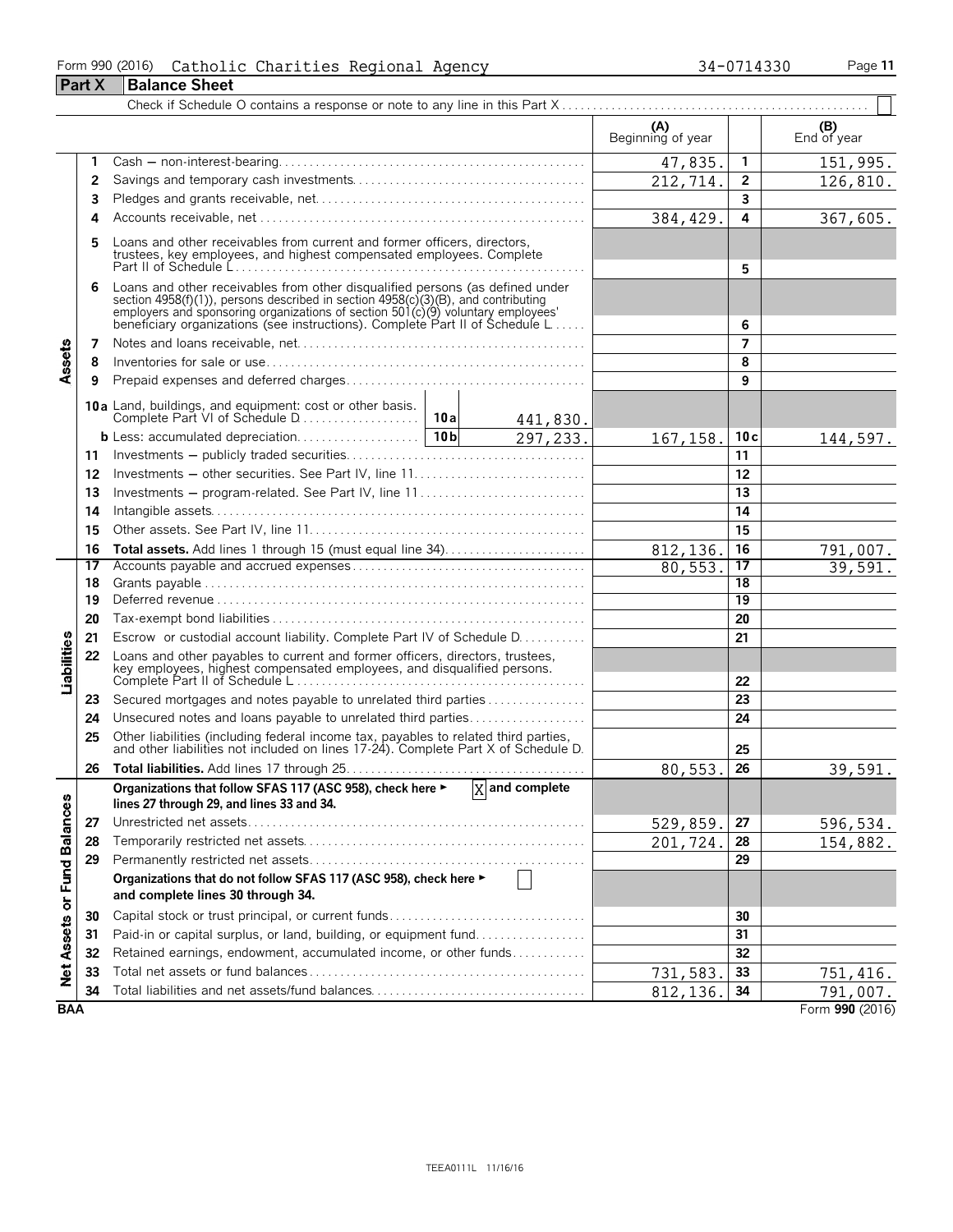|                | Form 990 (2016) Catholic Charities Regional Agency                                                                                                                                                                                                   | 34-0714330     |                     | Page 12         |
|----------------|------------------------------------------------------------------------------------------------------------------------------------------------------------------------------------------------------------------------------------------------------|----------------|---------------------|-----------------|
| <b>Part XI</b> | Reconciliation of Net Assets                                                                                                                                                                                                                         |                |                     |                 |
|                |                                                                                                                                                                                                                                                      |                |                     |                 |
| 1              |                                                                                                                                                                                                                                                      | $\mathbf{1}$   | 2,094,606.          |                 |
| 2              |                                                                                                                                                                                                                                                      | $\overline{2}$ | 2,074,773.          |                 |
| 3              |                                                                                                                                                                                                                                                      | $\overline{3}$ |                     | 19,833.         |
| 4              | Net assets or fund balances at beginning of year (must equal Part X, line 33, column (A))                                                                                                                                                            | 4              |                     | 731,583.        |
| 5              |                                                                                                                                                                                                                                                      | 5              |                     |                 |
| 6              |                                                                                                                                                                                                                                                      | 6              |                     |                 |
| 7              |                                                                                                                                                                                                                                                      | 7              |                     |                 |
| 8              |                                                                                                                                                                                                                                                      | 8              |                     |                 |
| 9              |                                                                                                                                                                                                                                                      | 9              |                     | $0$ .           |
| 10             | Net assets or fund balances at end of year. Combine lines 3 through 9 (must equal Part X, line 33,                                                                                                                                                   | 10             |                     | 751,416.        |
|                | <b>Part XII Financial Statements and Reporting</b>                                                                                                                                                                                                   |                |                     |                 |
|                |                                                                                                                                                                                                                                                      |                |                     |                 |
|                |                                                                                                                                                                                                                                                      |                | <b>Yes</b>          | No              |
| 1.             | X Accrual<br>Accounting method used to prepare the Form 990:<br>Cash<br>Other                                                                                                                                                                        |                |                     |                 |
|                | If the organization changed its method of accounting from a prior year or checked 'Other,' explain<br>in Schedule O.                                                                                                                                 |                |                     |                 |
|                | 2a Were the organization's financial statements compiled or reviewed by an independent accountant?                                                                                                                                                   |                | 2a                  | X               |
|                | If 'Yes,' check a box below to indicate whether the financial statements for the year were compiled or reviewed on a<br>separate basis, consolidated basis, or both:<br>Consolidated basis<br>Both consolidated and separate basis<br>Separate basis |                |                     |                 |
|                |                                                                                                                                                                                                                                                      |                | X<br>2 <sub>b</sub> |                 |
|                | If 'Yes,' check a box below to indicate whether the financial statements for the year were audited on a separate<br>basis, consolidated basis, or both:<br>X<br>Consolidated basis<br>Both consolidated and separate basis<br>Separate basis         |                |                     |                 |
|                | c If 'Yes' to line 2a or 2b, does the organization have a committee that assumes responsibility for oversight of the audit,<br>review, or compilation of its financial statements and selection of an independent accountant?                        |                | 2 c                 | Χ               |
|                | If the organization changed either its oversight process or selection process during the tax year, explain<br>in Schedule O.                                                                                                                         |                |                     |                 |
|                | 3a As a result of a federal award, was the organization required to undergo an audit or audits as set forth in the Single                                                                                                                            |                | Зa                  | X               |
|                | b If 'Yes,' did the organization undergo the required audit or audits? If the organization did not undergo the required audit<br>or audits, explain why in Schedule O and describe any steps taken to undergo such audits                            |                | 3b                  |                 |
| <b>BAA</b>     |                                                                                                                                                                                                                                                      |                |                     | Form 990 (2016) |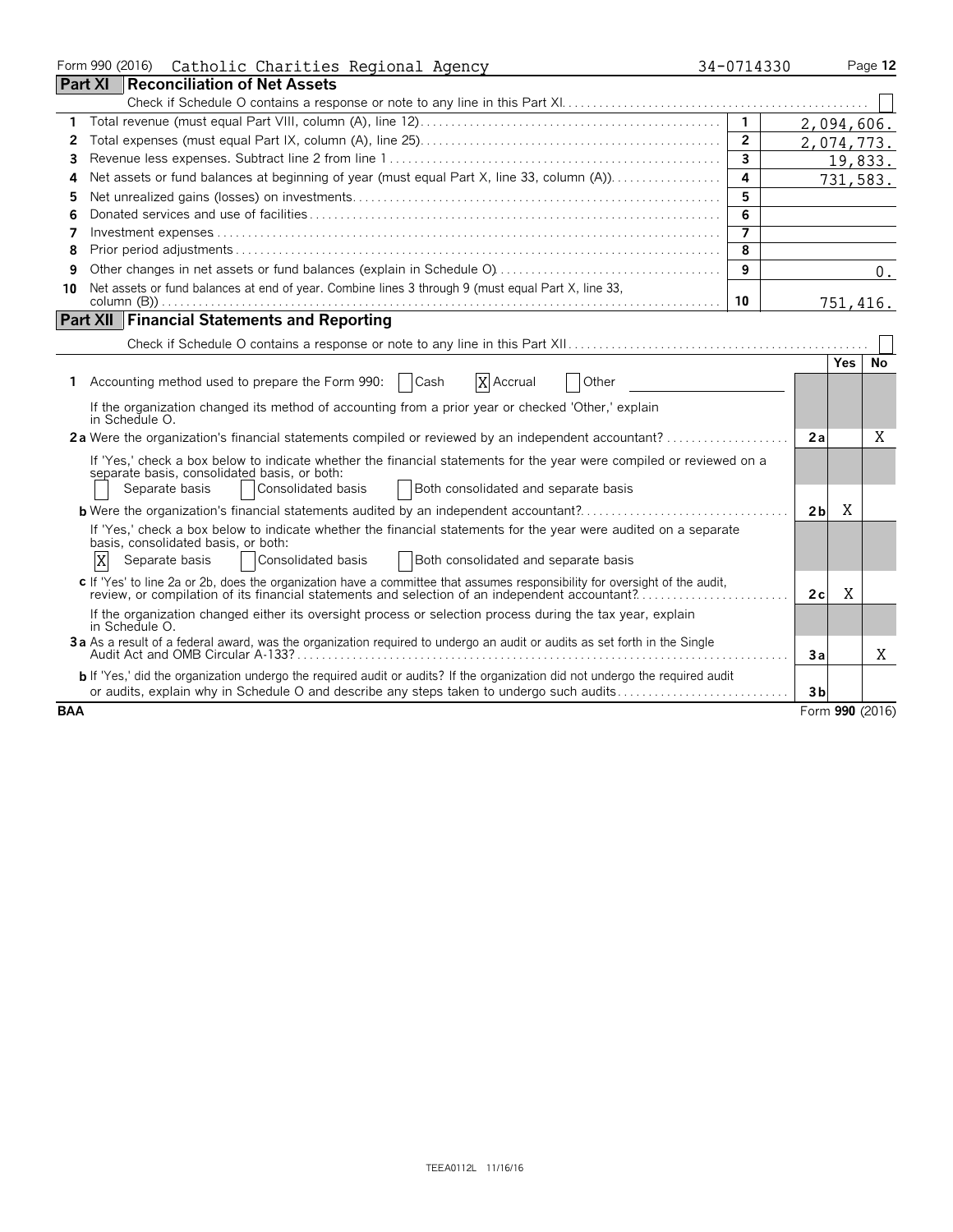| <b>SCHEDULE A</b>    |
|----------------------|
| (Form 990 or 990-EZ) |

# **Public Charity Status and Public Support**

Complete if the organization is a section 501(c)(3) organization or a section **2016**<br>4947(a)(1) nonexempt charitable trust.

Attach to Form 990 or Form 990-EZ.

Department of the Treasury <sup>G</sup>**Information about Schedule A (Form 990 or 990-EZ) and its instructions is Inspection** Internal Revenue Service **at** *www.irs.gov/form990.*

|  | OMB No. 1545-0047 |
|--|-------------------|
|  |                   |

**Open to Public**

|              |   | Name of the organization                                                                                                                                                                                                                                                                                                                                                                                                |                                                                                                                                                                                                                                      |                                                                                    |     |                                                                        | Employer identification number                       |                                                    |
|--------------|---|-------------------------------------------------------------------------------------------------------------------------------------------------------------------------------------------------------------------------------------------------------------------------------------------------------------------------------------------------------------------------------------------------------------------------|--------------------------------------------------------------------------------------------------------------------------------------------------------------------------------------------------------------------------------------|------------------------------------------------------------------------------------|-----|------------------------------------------------------------------------|------------------------------------------------------|----------------------------------------------------|
|              |   | Catholic Charities Regional Agency                                                                                                                                                                                                                                                                                                                                                                                      |                                                                                                                                                                                                                                      |                                                                                    |     |                                                                        | 34-0714330                                           |                                                    |
| Part I       |   | Reason for Public Charity Status (All organizations must complete this part.) See instructions.                                                                                                                                                                                                                                                                                                                         |                                                                                                                                                                                                                                      |                                                                                    |     |                                                                        |                                                      |                                                    |
|              |   | The organization is not a private foundation because it is: (For lines 1 through 12, check only one box.)                                                                                                                                                                                                                                                                                                               |                                                                                                                                                                                                                                      |                                                                                    |     |                                                                        |                                                      |                                                    |
| 1            |   | A church, convention of churches, or association of churches described in section 170(b)(1)(A)(i).                                                                                                                                                                                                                                                                                                                      |                                                                                                                                                                                                                                      |                                                                                    |     |                                                                        |                                                      |                                                    |
| 2            |   | A school described in section 170(b)(1)(A)(ii). (Attach Schedule E (Form 990 or 990-EZ).)                                                                                                                                                                                                                                                                                                                               |                                                                                                                                                                                                                                      |                                                                                    |     |                                                                        |                                                      |                                                    |
| 3            |   | A hospital or a cooperative hospital service organization described in section 170(b)(1)(A)(iii).                                                                                                                                                                                                                                                                                                                       |                                                                                                                                                                                                                                      |                                                                                    |     |                                                                        |                                                      |                                                    |
| 4            |   | A medical research organization operated in conjunction with a hospital described in section 170(b)(1)(A)(iii). Enter the hospital's                                                                                                                                                                                                                                                                                    |                                                                                                                                                                                                                                      |                                                                                    |     |                                                                        |                                                      |                                                    |
|              |   | name, city, and state:                                                                                                                                                                                                                                                                                                                                                                                                  | <u> 1999 - San Amerika Serika Serika Serika Serika Serika Serika Serika Serika Serika Serika Serika Serika Serika Serika Serika Serika Serika Serika Serika Serika Serika Serika Serika Serika Serika Serika Serika Serika Serik</u> |                                                                                    |     |                                                                        |                                                      |                                                    |
| 5            |   | An organization operated for the benefit of a college or university owned or operated by a governmental unit described in<br>section 170(b)(1)(A)(iv). (Complete Part II.)                                                                                                                                                                                                                                              |                                                                                                                                                                                                                                      |                                                                                    |     |                                                                        |                                                      |                                                    |
| 6            |   | A federal, state, or local government or governmental unit described in section 170(b)(1)(A)(v).                                                                                                                                                                                                                                                                                                                        |                                                                                                                                                                                                                                      |                                                                                    |     |                                                                        |                                                      |                                                    |
| 7            | Χ | An organization that normally receives a substantial part of its support from a governmental unit or from the general public described<br>in section 170(b)(1)(A)(vi). (Complete Part II.)                                                                                                                                                                                                                              |                                                                                                                                                                                                                                      |                                                                                    |     |                                                                        |                                                      |                                                    |
| 8            |   | A community trust described in section 170(b)(1)(A)(vi). (Complete Part II.)                                                                                                                                                                                                                                                                                                                                            |                                                                                                                                                                                                                                      |                                                                                    |     |                                                                        |                                                      |                                                    |
| 9            |   | An agricultural research organization described in section 170(b)(1)(A)(ix) operated in conjunction with a land-grant college                                                                                                                                                                                                                                                                                           |                                                                                                                                                                                                                                      |                                                                                    |     |                                                                        |                                                      |                                                    |
|              |   | or university or a non-land-grant college of agriculture (see instructions). Enter the name, city, and state of the college or<br>university:                                                                                                                                                                                                                                                                           |                                                                                                                                                                                                                                      |                                                                                    |     |                                                                        |                                                      |                                                    |
| 10           |   | An organization that normally receives: (1) more than 33-1/3% of its support from contributions, membership fees, and gross receipts                                                                                                                                                                                                                                                                                    |                                                                                                                                                                                                                                      |                                                                                    |     |                                                                        |                                                      |                                                    |
|              |   | from activities related to its exempt functions-subject to certain exceptions, and (2) no more than 33-1/3% of its support from gross<br>investment income and unrelated business taxable income (less section 511 tax) from businesses acquired by the organization after                                                                                                                                              |                                                                                                                                                                                                                                      |                                                                                    |     |                                                                        |                                                      |                                                    |
|              |   | June 30, 1975. See section 509(a)(2). (Complete Part III.)                                                                                                                                                                                                                                                                                                                                                              |                                                                                                                                                                                                                                      |                                                                                    |     |                                                                        |                                                      |                                                    |
| 11           |   | An organization organized and operated exclusively to test for public safety. See section 509(a)(4).                                                                                                                                                                                                                                                                                                                    |                                                                                                                                                                                                                                      |                                                                                    |     |                                                                        |                                                      |                                                    |
| 12           |   | An organization organized and operated exclusively for the benefit of, to perform the functions of, or to carry out the purposes of one<br>or more publicly supported organizations described in <b>section 509(a)(1)</b> or <b>section 509(a)(2).</b> See <b>section 509(a)(3).</b> Check the box in<br>lines 12a through 12d that describes the type of supporting organization and complete lines 12e, 12f, and 12g. |                                                                                                                                                                                                                                      |                                                                                    |     |                                                                        |                                                      |                                                    |
| a            |   | Type I. A supporting organization operated, supervised, or controlled by its supported organization(s), typically by giving the supported                                                                                                                                                                                                                                                                               |                                                                                                                                                                                                                                      |                                                                                    |     |                                                                        |                                                      |                                                    |
|              |   | organization(s) the power to regularly appoint or elect a majority of the directors or trustees of the supporting organization. You must<br>complete Part IV, Sections A and B.                                                                                                                                                                                                                                         |                                                                                                                                                                                                                                      |                                                                                    |     |                                                                        |                                                      |                                                    |
| b            |   | Type II. A supporting organization supervised or controlled in connection with its supported organization(s), by having control or<br>management of the supporting organization vested in the same persons that control or manage the supported organization(s). You<br>must complete Part IV, Sections A and C.                                                                                                        |                                                                                                                                                                                                                                      |                                                                                    |     |                                                                        |                                                      |                                                    |
| c            |   | Type III functionally integrated. A supporting organization operated in connection with, and functionally integrated with, its supported organization(s) (see instructions). You must complete Part IV, Sections A, D, and E.                                                                                                                                                                                           |                                                                                                                                                                                                                                      |                                                                                    |     |                                                                        |                                                      |                                                    |
| d            |   | Type III non-functionally integrated. A supporting organization operated in connection with its supported organization(s) that is not<br>functionally integrated. The organization generally must satisfy a distribution requirement and an attentiveness requirement (see<br>instructions). You must complete Part IV, Sections A and D, and Part V.                                                                   |                                                                                                                                                                                                                                      |                                                                                    |     |                                                                        |                                                      |                                                    |
| e            |   | Check this box if the organization received a written determination from the IRS that it is a Type I, Type II, Type III functionally<br>integrated, or Type III non-functionally integrated supporting organization.                                                                                                                                                                                                    |                                                                                                                                                                                                                                      |                                                                                    |     |                                                                        |                                                      |                                                    |
|              |   |                                                                                                                                                                                                                                                                                                                                                                                                                         |                                                                                                                                                                                                                                      |                                                                                    |     |                                                                        |                                                      |                                                    |
|              |   | g Provide the following information about the supported organization(s).                                                                                                                                                                                                                                                                                                                                                |                                                                                                                                                                                                                                      |                                                                                    |     |                                                                        |                                                      |                                                    |
|              |   | (i) Name of supported organization                                                                                                                                                                                                                                                                                                                                                                                      | (ii) EIN                                                                                                                                                                                                                             | (iii) Type of organization<br>described on lines 1-10<br>above (see instructions)) |     | $(iv)$ is the<br>organization listed<br>in your governing<br>document? | (v) Amount of monetary<br>support (see instructions) | (vi) Amount of other<br>support (see instructions) |
|              |   |                                                                                                                                                                                                                                                                                                                                                                                                                         |                                                                                                                                                                                                                                      |                                                                                    | Yes | No                                                                     |                                                      |                                                    |
|              |   |                                                                                                                                                                                                                                                                                                                                                                                                                         |                                                                                                                                                                                                                                      |                                                                                    |     |                                                                        |                                                      |                                                    |
| (A)          |   |                                                                                                                                                                                                                                                                                                                                                                                                                         |                                                                                                                                                                                                                                      |                                                                                    |     |                                                                        |                                                      |                                                    |
|              |   |                                                                                                                                                                                                                                                                                                                                                                                                                         |                                                                                                                                                                                                                                      |                                                                                    |     |                                                                        |                                                      |                                                    |
| (B)          |   |                                                                                                                                                                                                                                                                                                                                                                                                                         |                                                                                                                                                                                                                                      |                                                                                    |     |                                                                        |                                                      |                                                    |
| (C)          |   |                                                                                                                                                                                                                                                                                                                                                                                                                         |                                                                                                                                                                                                                                      |                                                                                    |     |                                                                        |                                                      |                                                    |
| (D)          |   |                                                                                                                                                                                                                                                                                                                                                                                                                         |                                                                                                                                                                                                                                      |                                                                                    |     |                                                                        |                                                      |                                                    |
| (E)          |   |                                                                                                                                                                                                                                                                                                                                                                                                                         |                                                                                                                                                                                                                                      |                                                                                    |     |                                                                        |                                                      |                                                    |
| <b>Total</b> |   |                                                                                                                                                                                                                                                                                                                                                                                                                         |                                                                                                                                                                                                                                      |                                                                                    |     |                                                                        |                                                      |                                                    |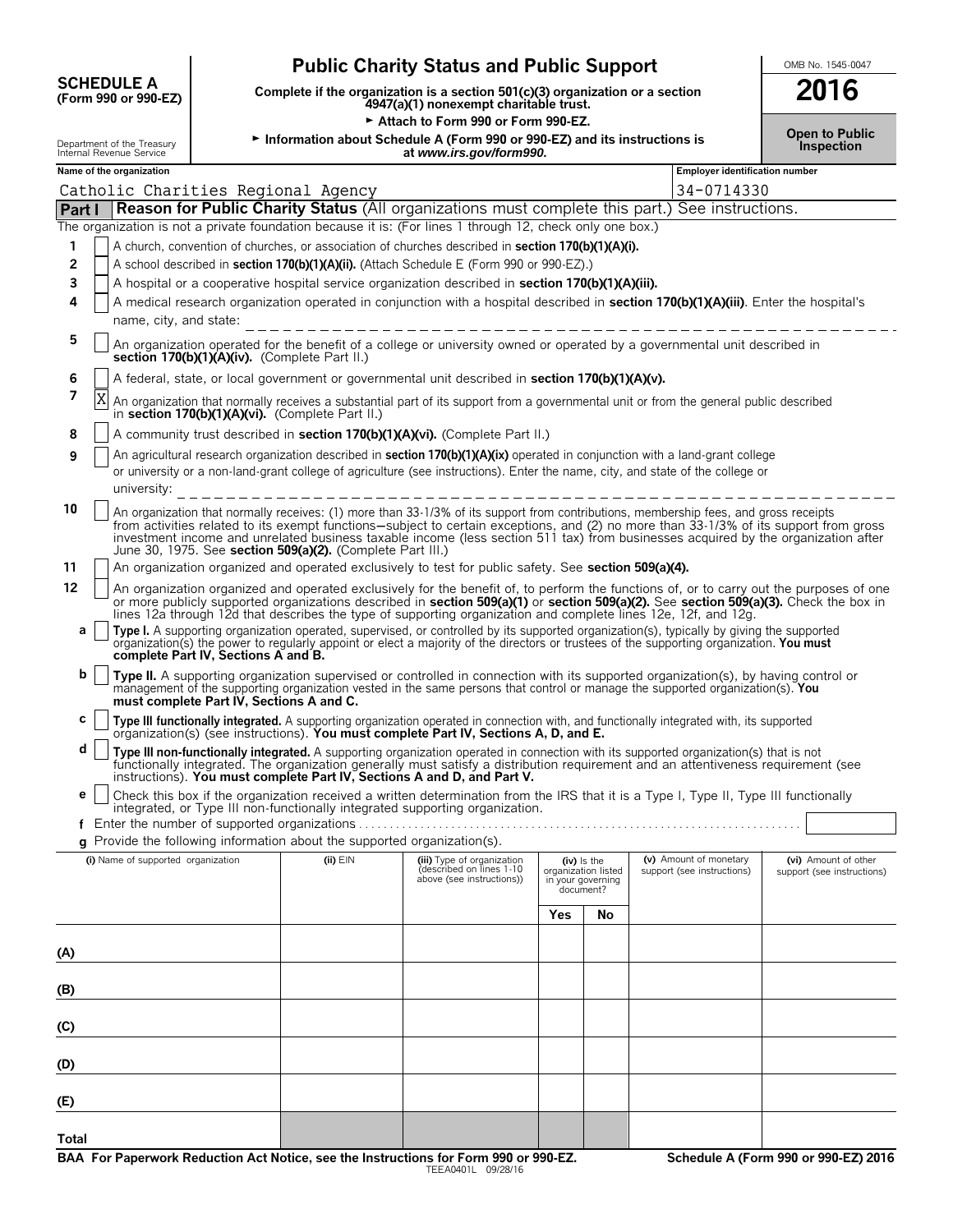#### Schedule A (Form 990 or 990-EZ) 2016 Catholic Charities Regional Agency 34-0714330 Page **2**

**Part II Support Schedule for Organizations Described in Sections 170(b)(1)(A)(iv) and 170(b)(1)(A)(vi)** (Complete only if you checked the box on line 5, 7, or 8 of Part I or if the organization failed to qualify under Part III. If the organization fails to qualify under the tests listed below, please complete Part III.)

|    | <b>Section A. Public Support</b>                                                                                                                                                                                                                                                                                                                                                                |            |            |            |                                          |            |                              |
|----|-------------------------------------------------------------------------------------------------------------------------------------------------------------------------------------------------------------------------------------------------------------------------------------------------------------------------------------------------------------------------------------------------|------------|------------|------------|------------------------------------------|------------|------------------------------|
|    | Calendar year (or fiscal year<br>beginning in) ►                                                                                                                                                                                                                                                                                                                                                | (a) 2012   | (b) 2013   | $(c)$ 2014 | $(d)$ 2015                               | $(e)$ 2016 | (f) Total                    |
|    | 1 Gifts, grants, contributions, and<br>membership fees received. (Do not<br>include any 'unusual grants.'). $\dots$ .                                                                                                                                                                                                                                                                           | 2,148,467. |            |            | $1,685,628.$ $ 1,851,389.$ $ 1,845,499.$ | 1,873,809. | 9,404,792.                   |
|    | 2 Tax revenues levied for the<br>organization's benefit and<br>either paid to or expended<br>on its behalf                                                                                                                                                                                                                                                                                      |            |            |            |                                          |            | $0$ .                        |
|    | 3 The value of services or<br>facilities furnished by a<br>governmental unit to the<br>organization without charge                                                                                                                                                                                                                                                                              |            |            |            |                                          |            | 0.                           |
|    | <b>4 Total.</b> Add lines 1 through 3                                                                                                                                                                                                                                                                                                                                                           | 2,148,467. | 1,685,628. | 1,851,389. | 1,845,499.                               | 1,873,809. | 9,404,792.                   |
| 5. | The portion of total<br>contributions by each person<br>(other than a governmental<br>unit or publicly supported<br>organization) included on line 1<br>that exceeds 2% of the amount<br>shown on line 11, column $(f)$                                                                                                                                                                         |            |            |            |                                          |            | $0$ .                        |
|    | 6 Public support. Subtract line 5<br>from line $4, \ldots, \ldots, \ldots, \ldots$                                                                                                                                                                                                                                                                                                              |            |            |            |                                          |            | 9,404,792.                   |
|    | <b>Section B. Total Support</b>                                                                                                                                                                                                                                                                                                                                                                 |            |            |            |                                          |            |                              |
|    | Calendar year (or fiscal year<br>beginning in) $\rightarrow$                                                                                                                                                                                                                                                                                                                                    | (a) $2012$ | (b) 2013   | $(c)$ 2014 | $(d)$ 2015                               | (e) $2016$ | (f) Total                    |
|    | 7 Amounts from line 4.                                                                                                                                                                                                                                                                                                                                                                          | 2,148,467. | 1,685,628. | 1,851,389. | 1,845,499.                               | 1,873,809. | 9,404,792.                   |
| 8  | Gross income from interest,<br>dividends, payments received<br>on securities loans, rents,<br>royalties and income from<br>similar sources                                                                                                                                                                                                                                                      | 2,385.     | 1,946.     | 2,814.     | 3,288.                                   | 458.       | 10,891.                      |
| 9  | Net income from unrelated<br>business activities, whether or<br>not the business is regularly<br>carried on                                                                                                                                                                                                                                                                                     |            |            |            |                                          |            | $0$ .                        |
| 10 | Other income. Do not include<br>gain or loss from the sale of<br>capital assets (Explain in VI<br>Part VI.) See Part VI                                                                                                                                                                                                                                                                         | 1,714.     | 4,470.     | 9,630.     | 540.                                     | 1,300.     | 17,654.                      |
|    | 11 Total support. Add lines 7<br>through $10, \ldots, \ldots, \ldots$                                                                                                                                                                                                                                                                                                                           |            |            |            |                                          |            | 9,433,337.                   |
|    | 12 Gross receipts from related activities, etc. (see instructions)                                                                                                                                                                                                                                                                                                                              |            |            |            |                                          | 12         | 1,006,634.                   |
|    | 13 First five years. If the Form 990 is for the organization's first, second, third, fourth, or fifth tax year as a section 501(c)(3)                                                                                                                                                                                                                                                           |            |            |            |                                          |            | $\blacktriangleright$ $\Box$ |
|    | Section C. Computation of Public Support Percentage                                                                                                                                                                                                                                                                                                                                             |            |            |            |                                          |            |                              |
|    |                                                                                                                                                                                                                                                                                                                                                                                                 |            |            |            |                                          |            | 99.70%                       |
|    |                                                                                                                                                                                                                                                                                                                                                                                                 |            |            |            |                                          | 15         | 99.63%                       |
|    | 16a 33-1/3% support test-2016. If the organization did not check the box on line 13, and line 14 is 33-1/3% or more, check this box                                                                                                                                                                                                                                                             |            |            |            |                                          |            | $\mathbf{X}$                 |
|    | <b>b 33-1/3% support test-2015.</b> If the organization did not check a box on line 13 or 16a, and line 15 is 33-1/3% or more, check this box                                                                                                                                                                                                                                                   |            |            |            |                                          |            |                              |
|    | 17a 10%-facts-and-circumstances test-2016. If the organization did not check a box on line 13, 16a, or 16b, and line 14 is 10%<br>or more, and if the organization meets the 'facts-and-circumstances' test, check this box and stop here. Explain in Part VI how<br>the organization meets the 'facts-and-circumstances' test. The organization qualifies as a publicly supported organization |            |            |            |                                          |            |                              |
|    | <b>b 10%-facts-and-circumstances test-2015.</b> If the organization did not check a box on line 13, 16a, 16b, or 17a, and line 15 is 10%<br>or more, and if the organization meets the 'facts-and-circumstances' test, check this box and stop here. Explain in Part VI how the organization meets the 'facts-and-circumstances' test. The organization qualifies as a pub                      |            |            |            |                                          |            |                              |
|    | 18 Private foundation. If the organization did not check a box on line 13, 16a, 16b, 17a, or 17b, check this box and see instructions                                                                                                                                                                                                                                                           |            |            |            |                                          |            |                              |

**BAA Schedule A (Form 990 or 990-EZ) 2016**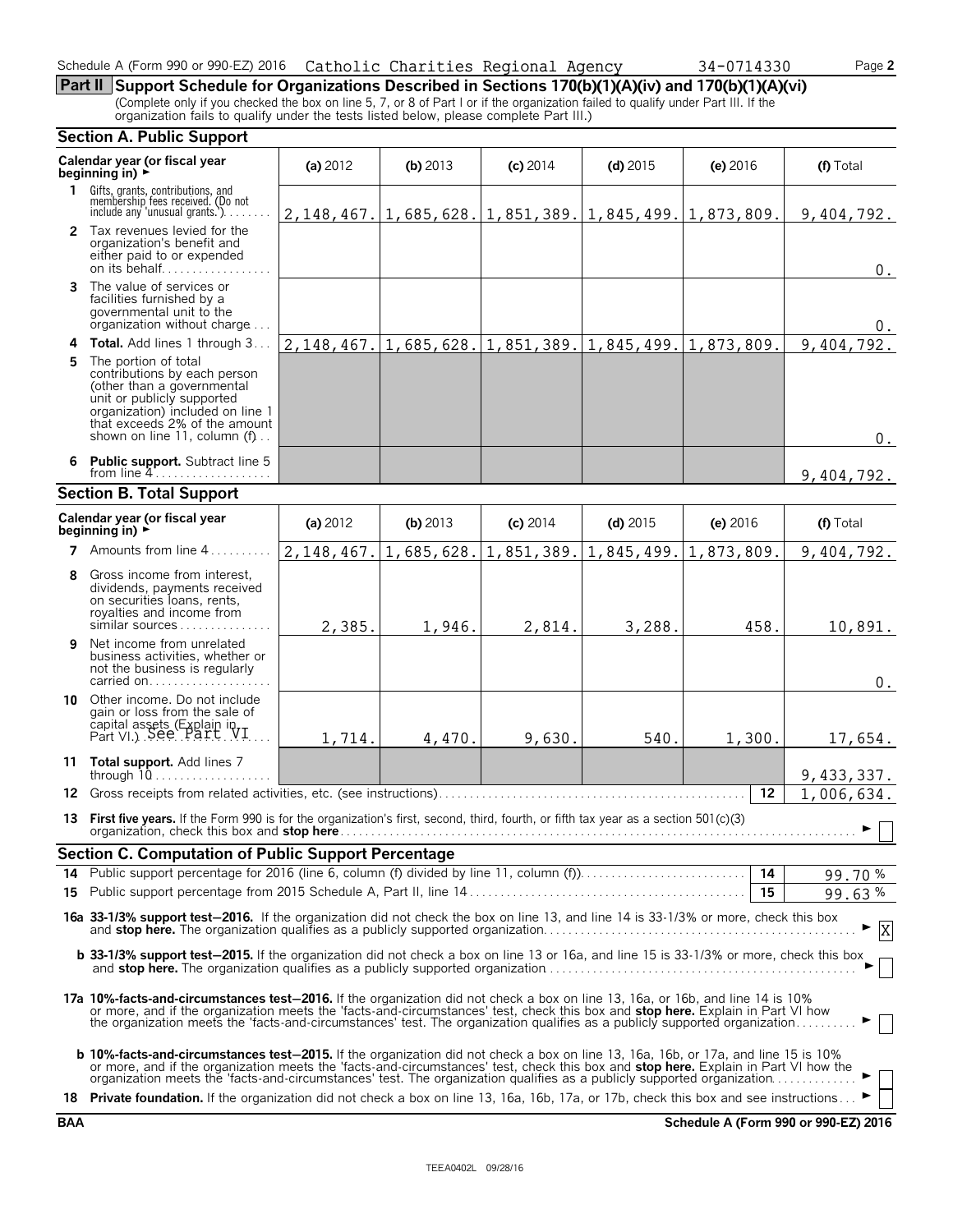# **Part III Support Schedule for Organizations Described in Section 509(a)(2)**

(Complete only if you checked the box on line 10 of Part I or if the organization failed to qualify under Part II. If the organization fails to qualify under the tests listed below, please complete Part II.)

|     | <b>Section A. Public Support</b>                                                                                                                                                                                                                               |          |            |            |            |          |           |
|-----|----------------------------------------------------------------------------------------------------------------------------------------------------------------------------------------------------------------------------------------------------------------|----------|------------|------------|------------|----------|-----------|
|     | Calendar year (or fiscal year beginning in) $\blacktriangleright$                                                                                                                                                                                              | (a) 2012 | (b) $2013$ | $(c)$ 2014 | $(d)$ 2015 | (e) 2016 | (f) Total |
|     | 1 Gifts, grants, contributions,<br>and membership fees<br>received. (Do not include                                                                                                                                                                            |          |            |            |            |          |           |
|     | any 'unusual grants.')<br>2 Gross receipts from admissions,                                                                                                                                                                                                    |          |            |            |            |          |           |
|     | merchandise sold or services                                                                                                                                                                                                                                   |          |            |            |            |          |           |
|     | performed, or facilities<br>furnished in any activity that is                                                                                                                                                                                                  |          |            |            |            |          |           |
|     | related to the organization's                                                                                                                                                                                                                                  |          |            |            |            |          |           |
| 3.  | $tax\text{-}exempt$ purpose<br>Gross receipts from activities                                                                                                                                                                                                  |          |            |            |            |          |           |
|     | that are not an unrelated trade<br>or business under section 513.                                                                                                                                                                                              |          |            |            |            |          |           |
| 4   | Tax revenues levied for the                                                                                                                                                                                                                                    |          |            |            |            |          |           |
|     | organization's benefit and<br>either paid to or expended on                                                                                                                                                                                                    |          |            |            |            |          |           |
|     |                                                                                                                                                                                                                                                                |          |            |            |            |          |           |
| 5   | The value of services or<br>facilities furnished by a                                                                                                                                                                                                          |          |            |            |            |          |           |
|     | governmental unit to the                                                                                                                                                                                                                                       |          |            |            |            |          |           |
|     | organization without charge<br><b>6 Total.</b> Add lines 1 through 5                                                                                                                                                                                           |          |            |            |            |          |           |
|     | <b>7a</b> Amounts included on lines 1,                                                                                                                                                                                                                         |          |            |            |            |          |           |
|     | 2, and 3 received from                                                                                                                                                                                                                                         |          |            |            |            |          |           |
|     | disqualified persons                                                                                                                                                                                                                                           |          |            |            |            |          |           |
|     | <b>b</b> Amounts included on lines 2<br>and 3 received from other than                                                                                                                                                                                         |          |            |            |            |          |           |
|     | disqualified persons that<br>exceed the greater of \$5,000 or                                                                                                                                                                                                  |          |            |            |            |          |           |
|     | 1% of the amount on line 13                                                                                                                                                                                                                                    |          |            |            |            |          |           |
|     | for the year                                                                                                                                                                                                                                                   |          |            |            |            |          |           |
|     | c Add lines $7a$ and $7b$                                                                                                                                                                                                                                      |          |            |            |            |          |           |
|     | <b>Public support.</b> (Subtract line<br>7c from line 6.).                                                                                                                                                                                                     |          |            |            |            |          |           |
|     | <b>Section B. Total Support</b>                                                                                                                                                                                                                                |          |            |            |            |          |           |
|     | Calendar year (or fiscal year beginning in) $\blacktriangleright$                                                                                                                                                                                              | (a) 2012 | $(b)$ 2013 | $(c)$ 2014 | $(d)$ 2015 | (e) 2016 | (f) Total |
|     | 9 Amounts from line 6                                                                                                                                                                                                                                          |          |            |            |            |          |           |
|     | <b>10a</b> Gross income from interest, dividends,                                                                                                                                                                                                              |          |            |            |            |          |           |
|     | payments received on securities loans,<br>rents, royalties and income from                                                                                                                                                                                     |          |            |            |            |          |           |
|     |                                                                                                                                                                                                                                                                |          |            |            |            |          |           |
|     | <b>b</b> Unrelated business taxable<br>income (less section 511                                                                                                                                                                                                |          |            |            |            |          |           |
|     | taxes) from businesses<br>acquired after June 30, 1975                                                                                                                                                                                                         |          |            |            |            |          |           |
|     | c Add lines 10a and $10b$                                                                                                                                                                                                                                      |          |            |            |            |          |           |
| 11. | Net income from unrelated business                                                                                                                                                                                                                             |          |            |            |            |          |           |
|     | activities not included in line 10b,<br>whether or not the business is                                                                                                                                                                                         |          |            |            |            |          |           |
|     | regularly carried on $\dots\dots\dots$                                                                                                                                                                                                                         |          |            |            |            |          |           |
|     | 12 Other income. Do not include                                                                                                                                                                                                                                |          |            |            |            |          |           |
|     | gain or loss from the sale of<br>capital assets (Explain in                                                                                                                                                                                                    |          |            |            |            |          |           |
|     |                                                                                                                                                                                                                                                                |          |            |            |            |          |           |
|     | 13 Total support. (Add lines 9,<br>10c, 11, and $12.$ )                                                                                                                                                                                                        |          |            |            |            |          |           |
|     | 14 First five years. If the Form 990 is for the organization's first, second, third, fourth, or fifth tax year as a section 501(c)(3)                                                                                                                          |          |            |            |            |          |           |
|     | <b>Section C. Computation of Public Support Percentage</b>                                                                                                                                                                                                     |          |            |            |            |          |           |
| 15  | Public support percentage for 2016 (line 8, column (f) divided by line 13, column (f)                                                                                                                                                                          |          |            |            |            | 15       | န့        |
| 16  |                                                                                                                                                                                                                                                                |          |            |            |            | 16       | ०७        |
|     | Section D. Computation of Investment Income Percentage                                                                                                                                                                                                         |          |            |            |            |          |           |
| 17  | Investment income percentage for 2016 (line 10c, column (f) divided by line 13, column (f)                                                                                                                                                                     |          |            |            |            | 17       | %         |
| 18  |                                                                                                                                                                                                                                                                |          |            |            |            | 18       | နွ        |
|     | 19a 33-1/3% support tests-2016. If the organization did not check the box on line 14, and line 15 is more than 33-1/3%, and line 17<br>is not more than 33-1/3%, check this box and stop here. The organization qualifies as a publicly supported organization |          |            |            |            |          |           |
|     | <b>b</b> 33-1/3% support tests-2015. If the organization did not check a box on line 14 or line 19a, and line 16 is more than 33-1/3%, and                                                                                                                     |          |            |            |            |          |           |
|     | line 18 is not more than 33-1/3%, check this box and stop here. The organization qualifies as a publicly supported organization                                                                                                                                |          |            |            |            |          |           |
|     | 20 Private foundation. If the organization did not check a box on line 14, 19a, or 19b, check this box and see instructions                                                                                                                                    |          |            |            |            |          |           |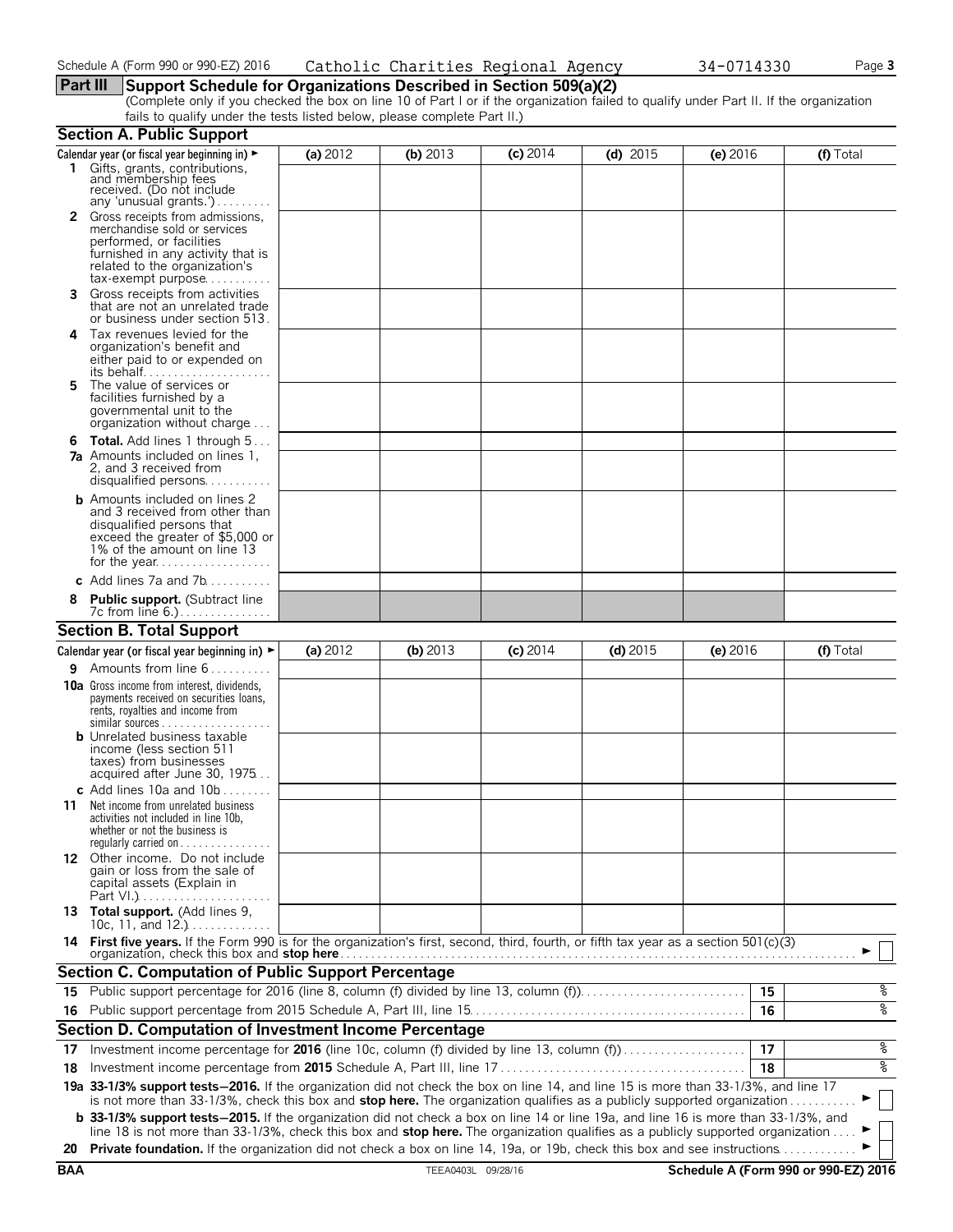#### **Part IV** Supporting Organizations

(Complete only if you checked a box in line 12 on Part I. If you checked 12a of Part I, complete Sections A and B. If you checked 12b of Part I, complete Sections A and C. If you checked 12c of Part I, complete Sections A, D, and E. If you checked 12d of Part I, complete Sections A and D, and complete Part V.)

#### **Section A. All Supporting Organizations**

**Yes No 1** Are all of the organization's supported organizations listed by name in the organization's governing documents? *If 'No,' describe in Part VI how the supported organizations are designated. If designated by class or purpose, describe the designation. If historic and continuing relationship, explain.* **1 2** Did the organization have any supported organization that does not have an IRS determination of status under section 509(a)(1) or (2)? *If 'Yes,' explain in Part VI how the organization determined that the supported organization was described in section 509(a)(1) or (2).* **2 3a** Did the organization have a supported organization described in section 501(c)(4), (5), or (6)? *If 'Yes,' answer (b) and (c) below.* **3a b** Did the organization confirm that each supported organization qualified under section 501(c)(4), (5), or (6) and satisfied the public support tests under section 509(a)(2)? *If 'Yes,' describe in Part VI when and how the organization made the determination.* **3b c** Did the organization ensure that all support to such organizations was used exclusively for section 170(c)(2)(B) purposes? *If 'Yes,' explain in Part VI what controls the organization put in place to ensure such use.* **3c 4a** Was any supported organization not organized in the United States ('foreign supported organization')? *If 'Yes' and if you checked 12a or 12b in Part I, answer (b) and (c) below.* **4a b** Did the organization have ultimate control and discretion in deciding whether to make grants to the foreign supported organization? *If 'Yes,' describe in Part VI how the organization had such control and discretion despite being controlled or supervised by or in connection with its supported organizations.* **4b c** Did the organization support any foreign supported organization that does not have an IRS determination under sections 501(c)(3) and 509(a)(1) or (2)? *If 'Yes,' explain in Part VI what controls the organization used to ensure that all support to the foreign supported organization was used exclusively for section 170(c)(2)(B) purposes.* **4c 5a** Did the organization add, substitute, or remove any supported organizations during the tax year? *If 'Yes,' answer (b) and (c) below (if applicable). Also, provide detail in Part VI, including (i) the names and EIN numbers of the supported organizations added, substituted, or removed; (ii) the reasons for each such action; (iii) the authority under the organization's organizing document authorizing such action; and (iv) how the action was accomplished (such as by amendment to the organizing document).* **5a b Type I or Type II only.** Was any added or substituted supported organization part of a class already designated in the organization's organizing document? **5b c Substitutions only.** Was the substitution the result of an event beyond the organization's control? **5c 6** Did the organization provide support (whether in the form of grants or the provision of services or facilities) to anyone other than (i) its supported organizations, (ii) individuals that are part of the charitable class benefited by one or more of its supported organizations, or (iii) other supporting organizations that also support or benefit one or more of the filing organization's supported organizations? *If 'Yes,' provide detail in Part VI.* **6 7** Did the organization provide a grant, loan, compensation, or other similar payment to a substantial contributor (defined in section  $4958(c)(3)(\tilde{C})$ ), a family member of a substantial contributor, or a 35% controlled entity with regard to a substantial contributor? *If 'Yes,' complete Part I of Schedule L (Form 990 or 990-EZ).* **7 8** Did the organization make a loan to a disqualified person (as defined in section 4958) not described in line 7? *If 'Yes,' complete Part I of Schedule L (Form 990 or 990-EZ).* **8 9a** Was the organization controlled directly or indirectly at any time during the tax year by one or more disqualified persons as defined in section 4946 (other than foundation managers and organizations described in section 509(a)(1) or (2))? *If 'Yes,' provide detail in Part VI*. **9a** b Did one or more disqualified persons (as defined in line 9a) hold a controlling interest in any entity in which the<br>supporting organization had an interest? If 'Yes,' provide detail in Part VI. c Did a disqualified person (as defined in line 9a) have an ownership interest in, or derive any personal benefit from,<br>assets in which the supporting organization also had an interest? If 'Yes,' provide detail in Part VI. **10a** Was the organization subject to the excess business holdings rules of section 4943 because of section 4943(f) (regarding certain Type II supporting organizations, and all Type III non-functionally integrated supporting organizations)? *If 'Yes,' answer 10b below.* **10a b** Did the organization have any excess business holdings in the tax year? *(Use Schedule C, Form 4720, to determine whether the organization had excess business holdings.)* **10b**

| $\frac{1}{2}$ cause $\frac{1}{2}$ of $\frac{1}{2}$ or $\frac{1}{2}$ or $\frac{1}{2}$ or $\frac{1}{2}$ cause $\frac{1}{2}$ | ╰ |
|---------------------------------------------------------------------------------------------------------------------------|---|
| art IV Supporting Organization                                                                                            |   |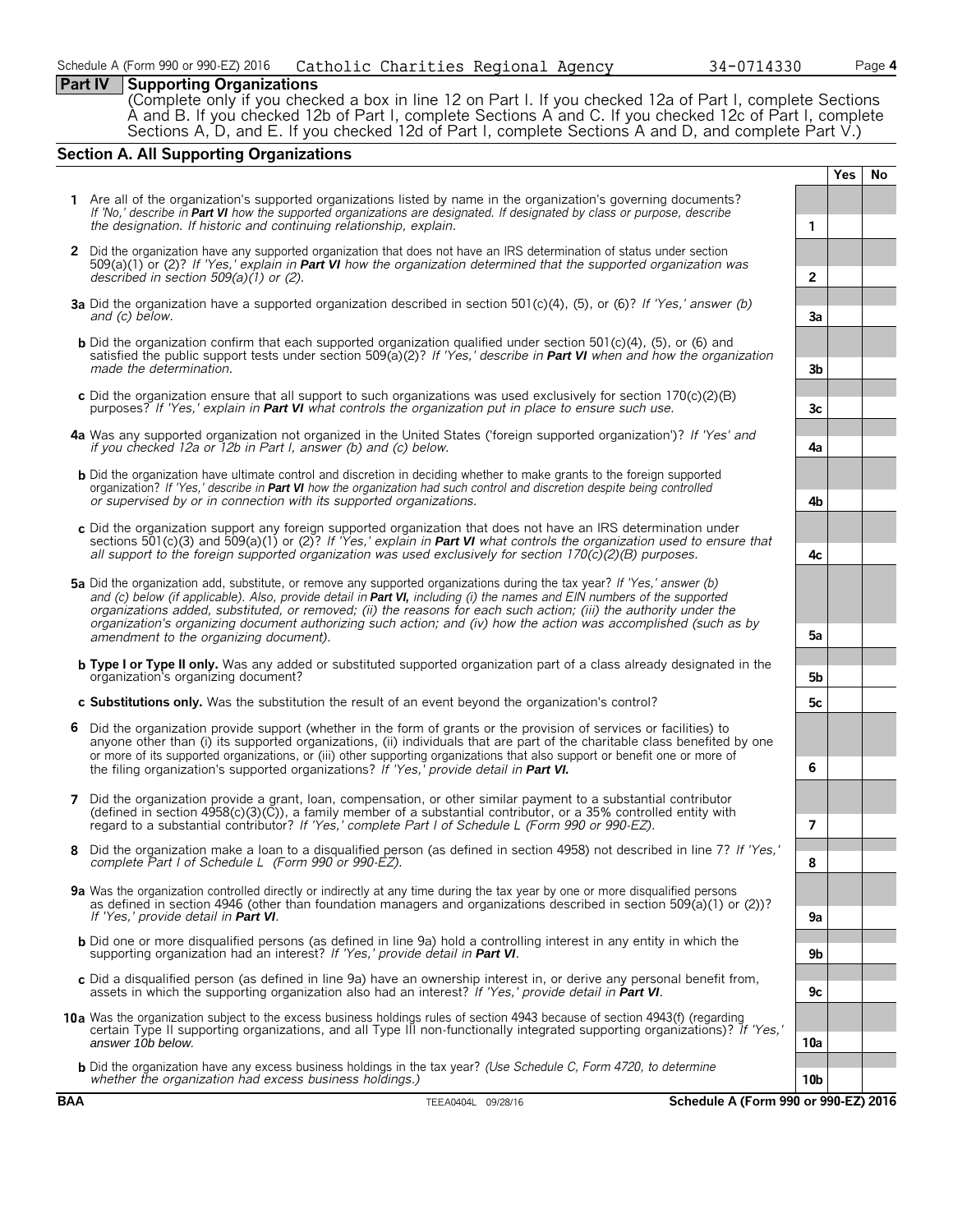| Part IV | <b>Supporting Organizations (continued)</b>                                                                               |                 |     |    |
|---------|---------------------------------------------------------------------------------------------------------------------------|-----------------|-----|----|
|         |                                                                                                                           |                 | Yes | Nο |
| 11      | Has the organization accepted a gift or contribution from any of the following persons?                                   |                 |     |    |
|         | a A person who directly or indirectly controls, either alone or together with persons described in (b) and (c) below, the |                 |     |    |
|         | governing body of a supported organization?                                                                               | 11a             |     |    |
|         | <b>b</b> A family member of a person described in (a) above?                                                              | 11 <sub>b</sub> |     |    |
|         | c A 35% controlled entity of a person described in (a) or (b) above? If 'Yes' to a, b, or c, provide detail in Part VI.   | 11c             |     |    |
|         | Section R. Tyne   Supporting Organizations                                                                                |                 |     |    |

## **Section B. Type I Supporting Organizations**

- **1** Did the directors, trustees, or membership of one or more supported organizations have the power to regularly appoint or elect at least a majority of the organization's directors or trustees at all times during the tax year? *If 'No,' describe in Part VI how the supported organization(s) effectively operated, supervised, or controlled the organization's activities. If the organization had more than one supported organization, describe how the powers to appoint and/or remove directors or trustees were allocated among the supported organizations and what conditions or restrictions, if any, applied to such powers during the tax* year. **1**
- **2** Did the organization operate for the benefit of any supported organization other than the supported organization(s) that operated, supervised, or controlled the supporting organization? *If 'Yes,' explain in Part VI how providing such benefit carried out the purposes of the supported organization(s) that operated, supervised, or controlled the supporting organization.* **2**

### **Section C. Type II Supporting Organizations**

|                                                                                                                                                                                                                                                               | Yes l | Nο |
|---------------------------------------------------------------------------------------------------------------------------------------------------------------------------------------------------------------------------------------------------------------|-------|----|
| Were a majority of the organization's directors or trustees during the tax year also a majority of the directors or trustees<br>of each of the organization's supported organization(s)? If 'No,' describe in <b>Part VI</b> how control or management of the |       |    |
| supporting organization was vested in the same persons that controlled or managed the supported organization(s).                                                                                                                                              |       |    |

# **Section D. All Type III Supporting Organizations**

**Yes No 1** Did the organization provide to each of its supported organizations, by the last day of the fifth month of the organization's tax year, (i) a written notice describing the type and amount of support provided during the prior tax year, (ii) a copy of the Form 990 that was most recently filed as of the date of notification, and (iii) copies of the organization's governing documents in effect on the date of notification, to the extent not previously provided? **1** 2 Were any of the organization's officers, directors, or trustees either (i) appointed or elected by the supported<br>organization(s) or (ii) serving on the governing body of a supported organization? If 'No,' explain in Part *the organization maintained a close and continuous working relationship with the supported organization(s).* **2 3** By reason of the relationship described in (2), did the organization's supported organizations have a significant voice in the organization's investment policies and in directing the use of the organization's income or assets at all times during the tax year? *If 'Yes,' describe in Part VI the role the organization's supported organizations played in this regard.* **3**

# **Section E. Type III Functionally Integrated Supporting Organizations**

- **1** *Check the box next to the method that the organization used to satisfy the Integral Part Test during the year (see instructions).* 
	- **a** The organization satisfied the Activities Test. *Complete line 2 below.*
	- **b** The organization is the parent of each of its supported organizations. *Complete line* 3 *below*.
	- **c** The organization supported a governmental entity. *Describe in Part VI how you supported a government entity (see instructions).*

### **2** Activities Test. **Answer (a) and (b) below.**

- **a** Did substantially all of the organization's activities during the tax year directly further the exempt purposes of the supported organization(s) to which the organization was responsive? *If 'Yes,' then in Part VI identify those supported organizations and explain how these activities directly furthered their exempt purposes, how the organization was responsive to those supported organizations, and how the organization determined that these activities constituted substantially all of its activities.* **2a**
- **b** Did the activities described in (a) constitute activities that, but for the organization's involvement, one or more of the organization's supported organization(s) would have been engaged in? *If 'Yes,' explain in Part VI the reasons for the organization's position that its supported organization(s) would have engaged in these activities but for the organization's involvement.* **2b**
- **3** Parent of Supported Organizations. *Answer (a) and (b) below.*
- **a** Did the organization have the power to regularly appoint or elect a majority of the officers, directors, or trustees of each of the supported organizations? *Provide details in Part VI.* **3a**
- **b** Did the organization exercise a substantial degree of direction over the policies, programs, and activities of each of its supported organizations? *If 'Yes,' describe in Part VI the role played by the organization in this regard.* **3b**

| $1150$ utilibiis). |     |    |  |  |
|--------------------|-----|----|--|--|
|                    | Yes | No |  |  |
|                    |     |    |  |  |
|                    |     |    |  |  |
|                    |     |    |  |  |
| 2a                 |     |    |  |  |
|                    |     |    |  |  |
|                    |     |    |  |  |
| 2 <sub>b</sub>     |     |    |  |  |
|                    |     |    |  |  |
|                    |     |    |  |  |
| 3a                 |     |    |  |  |
|                    |     |    |  |  |
| 3 <sub>b</sub>     |     |    |  |  |

**Yes No**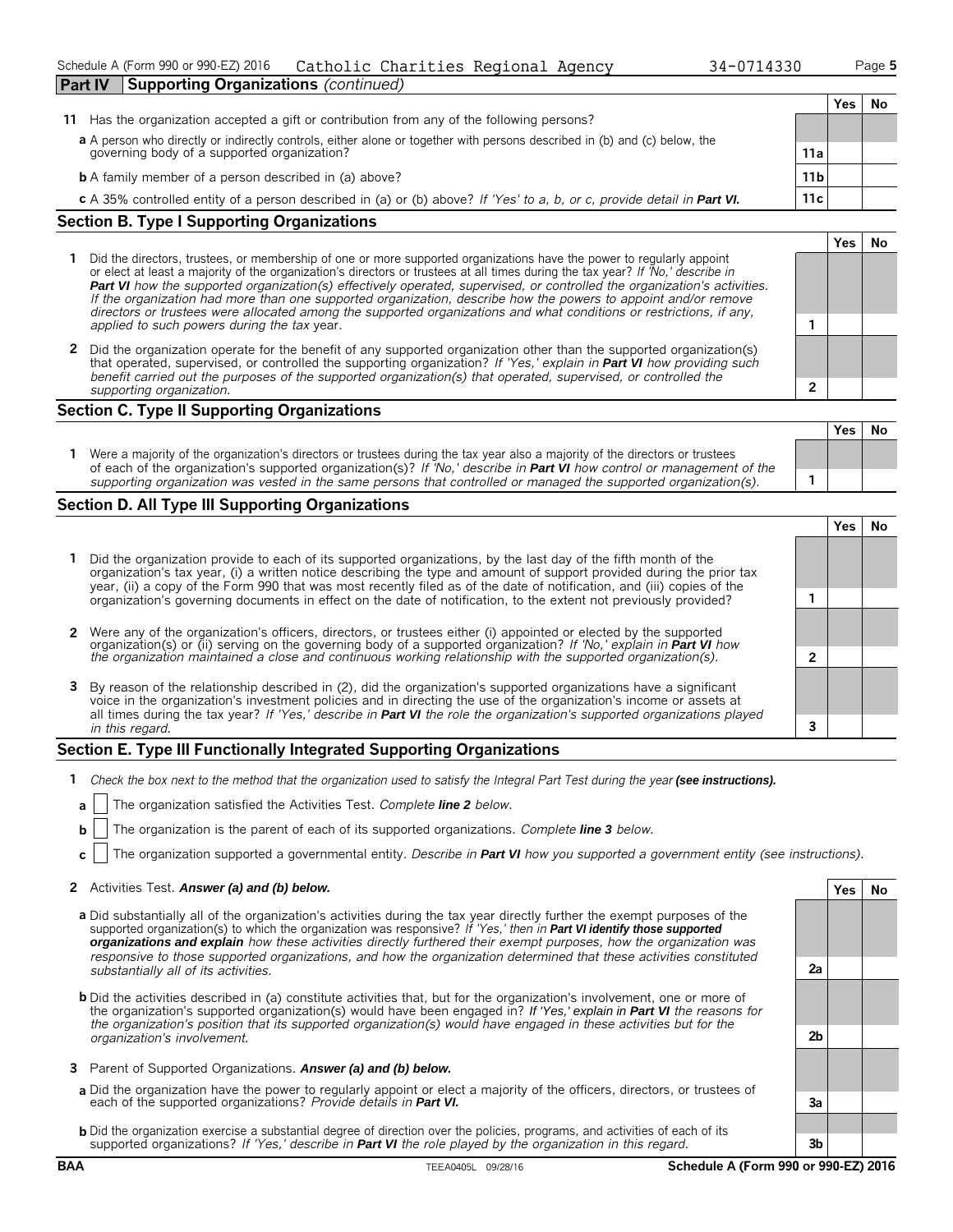| 1              | Check here if the organization satisfied the Integral Part Test as a qualifying trust on Nov. 20, 1970 (explain in Part VI). See<br><b>instructions.</b> All other Type III non-functionally integrated supporting organizations must complete Sections A through E. |                |                |                                |
|----------------|----------------------------------------------------------------------------------------------------------------------------------------------------------------------------------------------------------------------------------------------------------------------|----------------|----------------|--------------------------------|
|                | Section A - Adjusted Net Income                                                                                                                                                                                                                                      |                | (A) Prior Year | (B) Current Year<br>(optional) |
| 1.             | Net short-term capital gain                                                                                                                                                                                                                                          | 1              |                |                                |
| $\overline{2}$ | Recoveries of prior-year distributions                                                                                                                                                                                                                               | $\overline{2}$ |                |                                |
| 3              | Other gross income (see instructions)                                                                                                                                                                                                                                | 3              |                |                                |
| 4              | Add lines 1 through 3.                                                                                                                                                                                                                                               | 4              |                |                                |
| 5              | Depreciation and depletion                                                                                                                                                                                                                                           | 5              |                |                                |
| 6              | Portion of operating expenses paid or incurred for production or collection of gross<br>income or for management, conservation, or maintenance of property held for<br>production of income (see instructions)                                                       | 6              |                |                                |
|                | 7 Other expenses (see instructions)                                                                                                                                                                                                                                  | $\overline{7}$ |                |                                |
| 8              | Adjusted Net Income (subtract lines 5, 6, and 7 from line 4).                                                                                                                                                                                                        | 8              |                |                                |
|                | Section B - Minimum Asset Amount                                                                                                                                                                                                                                     |                | (A) Prior Year | (B) Current Year<br>(optional) |
| 1.             | Aggregate fair market value of all non-exempt-use assets (see instructions for short<br>tax year or assets held for part of year):                                                                                                                                   |                |                |                                |
|                | a Average monthly value of securities                                                                                                                                                                                                                                | 1a             |                |                                |
|                | <b>b</b> Average monthly cash balances                                                                                                                                                                                                                               | 1b             |                |                                |
|                | c Fair market value of other non-exempt-use assets                                                                                                                                                                                                                   | 1c             |                |                                |
|                | <b>d Total</b> (add lines 1a, 1b, and 1c)                                                                                                                                                                                                                            | 1 <sub>d</sub> |                |                                |
|                | <b>e Discount</b> claimed for blockage or other<br>factors (explain in detail in <b>Part VI</b> ):                                                                                                                                                                   |                |                |                                |
| $\mathbf{z}$   | Acquisition indebtedness applicable to non-exempt-use assets                                                                                                                                                                                                         | $\overline{2}$ |                |                                |
| 3              | Subtract line 2 from line 1d.                                                                                                                                                                                                                                        | 3              |                |                                |
| 4              | Cash deemed held for exempt use. Enter 1-1/2% of line 3 (for greater amount,<br>see instructions).                                                                                                                                                                   | 4              |                |                                |
| 5.             | Net value of non-exempt-use assets (subtract line 4 from line 3)                                                                                                                                                                                                     | 5              |                |                                |
| 6              | .035. Multiply line 5 by                                                                                                                                                                                                                                             | 6              |                |                                |
| 7              | Recoveries of prior-year distributions                                                                                                                                                                                                                               | $\overline{7}$ |                |                                |
| 8              | Minimum Asset Amount (add line 7 to line 6)                                                                                                                                                                                                                          | 8              |                |                                |
|                | Section C - Distributable Amount                                                                                                                                                                                                                                     |                |                | <b>Current Year</b>            |
| 1.             | Adjusted net income for prior year (from Section A, line 8, Column A)                                                                                                                                                                                                | 1              |                |                                |
| $\mathbf{2}$   | Enter 85% of line 1.                                                                                                                                                                                                                                                 | $\overline{2}$ |                |                                |
| 3.             | Minimum asset amount for prior year (from Section B, line 8, Column A)                                                                                                                                                                                               | 3              |                |                                |
| 4              | Enter greater of line 2 or line 3.                                                                                                                                                                                                                                   | 4              |                |                                |
| 5              | Income tax imposed in prior year                                                                                                                                                                                                                                     | 5              |                |                                |
| 6              | <b>Distributable Amount.</b> Subtract line 5 from line 4, unless subject to emergency<br>temporary reduction (see instructions).                                                                                                                                     | 6              |                |                                |

**7**  $\mid$  Check here if the current year is the organization's first as a non-functionally integrated Type III supporting organization (see instructions).

**BAA Schedule A (Form 990 or 990-EZ) 2016**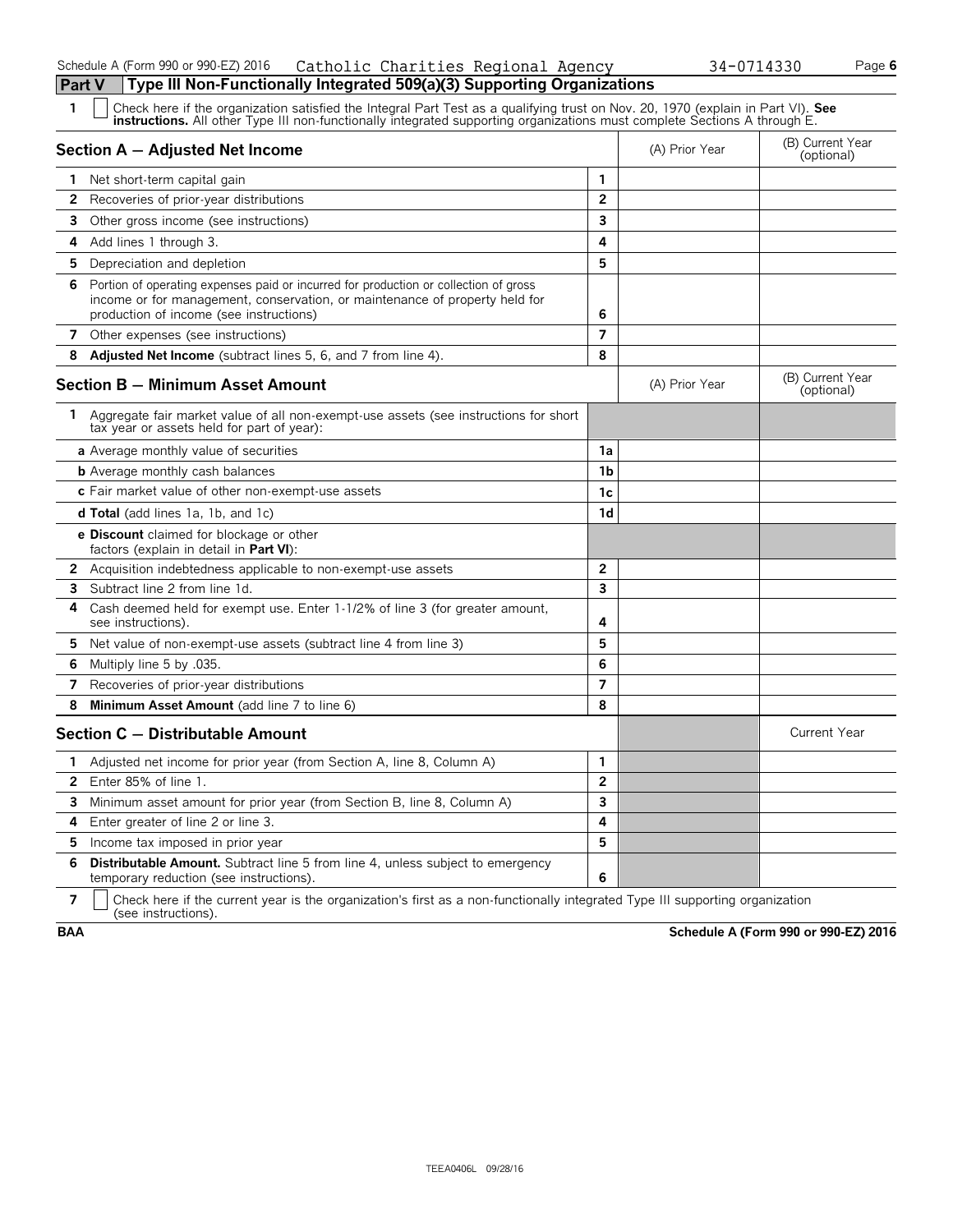#### Schedule A (Form 990 or 990-EZ) 2016 Catholic Charities Regional Agency 34-0714330 Page **7**

| ıcv | 34-0714330 |
|-----|------------|

| <b>Part V</b> | Type III Non-Functionally Integrated 509(a)(3) Supporting Organizations (continued)                                                                                             |                                              |                                              |                                                  |
|---------------|---------------------------------------------------------------------------------------------------------------------------------------------------------------------------------|----------------------------------------------|----------------------------------------------|--------------------------------------------------|
|               | <b>Section D - Distributions</b>                                                                                                                                                |                                              |                                              | <b>Current Year</b>                              |
| 1             | Amounts paid to supported organizations to accomplish exempt purposes                                                                                                           |                                              |                                              |                                                  |
| 2             | Amounts paid to perform activity that directly furthers exempt purposes of supported organizations,<br>in excess of income from activity                                        |                                              |                                              |                                                  |
| 3             | Administrative expenses paid to accomplish exempt purposes of supported organizations                                                                                           |                                              |                                              |                                                  |
| 4             | Amounts paid to acquire exempt-use assets                                                                                                                                       |                                              |                                              |                                                  |
| 5.            | Qualified set-aside amounts (prior IRS approval required)                                                                                                                       |                                              |                                              |                                                  |
| 6             | Other distributions (describe in Part VI). See instructions.                                                                                                                    |                                              |                                              |                                                  |
| 7             | Total annual distributions. Add lines 1 through 6.                                                                                                                              |                                              |                                              |                                                  |
| 8             | Distributions to attentive supported organizations to which the organization is responsive (provide details<br>in Part VI). See instructions.                                   |                                              |                                              |                                                  |
| 9             | Distributable amount for 2016 from Section C, line 6                                                                                                                            |                                              |                                              |                                                  |
| 10            | Line 8 amount divided by Line 9 amount                                                                                                                                          |                                              |                                              |                                                  |
|               | Section E - Distribution Allocations (see instructions)                                                                                                                         | (i)<br><b>Excess</b><br><b>Distributions</b> | (i)<br><b>Underdistributions</b><br>Pre-2016 | (iii)<br><b>Distributable</b><br>Amount for 2016 |
| 1             | Distributable amount for 2016 from Section C, line 6                                                                                                                            |                                              |                                              |                                                  |
| $\mathbf{2}$  | Underdistributions, if any, for years prior to 2016 (reasonable<br>cause required - explain in Part VI). See instructions.                                                      |                                              |                                              |                                                  |
| 3             | Excess distributions carryover, if any, to 2016:                                                                                                                                |                                              |                                              |                                                  |
| a             |                                                                                                                                                                                 |                                              |                                              |                                                  |
| b             |                                                                                                                                                                                 |                                              |                                              |                                                  |
|               | <b>c</b> From 2013                                                                                                                                                              |                                              |                                              |                                                  |
|               | <b>d</b> From 2014                                                                                                                                                              |                                              |                                              |                                                  |
|               | <b>e</b> From 2015                                                                                                                                                              |                                              |                                              |                                                  |
|               | f Total of lines 3a through e                                                                                                                                                   |                                              |                                              |                                                  |
|               | g Applied to underdistributions of prior years                                                                                                                                  |                                              |                                              |                                                  |
|               | h Applied to 2016 distributable amount                                                                                                                                          |                                              |                                              |                                                  |
|               | <i>i</i> Carryover from 2011 not applied (see instructions)                                                                                                                     |                                              |                                              |                                                  |
|               | j Remainder. Subtract lines 3g, 3h, and 3i from 3f.                                                                                                                             |                                              |                                              |                                                  |
|               | 4 Distributions for 2016 from Section D.<br>\$<br>$line 7$ :                                                                                                                    |                                              |                                              |                                                  |
|               | a Applied to underdistributions of prior years                                                                                                                                  |                                              |                                              |                                                  |
|               | <b>b</b> Applied to 2016 distributable amount                                                                                                                                   |                                              |                                              |                                                  |
|               | c Remainder. Subtract lines 4a and 4b from 4.                                                                                                                                   |                                              |                                              |                                                  |
|               | 5 Remaining underdistributions for years prior to 2016, if any.<br>Subtract lines 3g and 4a from line 2. For result greater than<br>zero, explain in Part VI. See instructions. |                                              |                                              |                                                  |
|               | 6 Remaining underdistributions for 2016. Subtract lines 3h and 4b<br>from line 1. For result greater than zero, explain in Part VI. See<br>instructions.                        |                                              |                                              |                                                  |
|               | 7 Excess distributions carryover to 2017. Add lines 3j and 4c.                                                                                                                  |                                              |                                              |                                                  |
|               | 8 Breakdown of line 7:                                                                                                                                                          |                                              |                                              |                                                  |
| a             |                                                                                                                                                                                 |                                              |                                              |                                                  |
|               | <b>b</b> Excess from $2013$                                                                                                                                                     |                                              |                                              |                                                  |
|               | <b>c</b> Excess from 2014                                                                                                                                                       |                                              |                                              |                                                  |
|               | <b>d</b> Excess from $2015$                                                                                                                                                     |                                              |                                              |                                                  |
|               | <b>e</b> Excess from 2016                                                                                                                                                       |                                              |                                              |                                                  |

**BAA Schedule A (Form 990 or 990-EZ) 2016**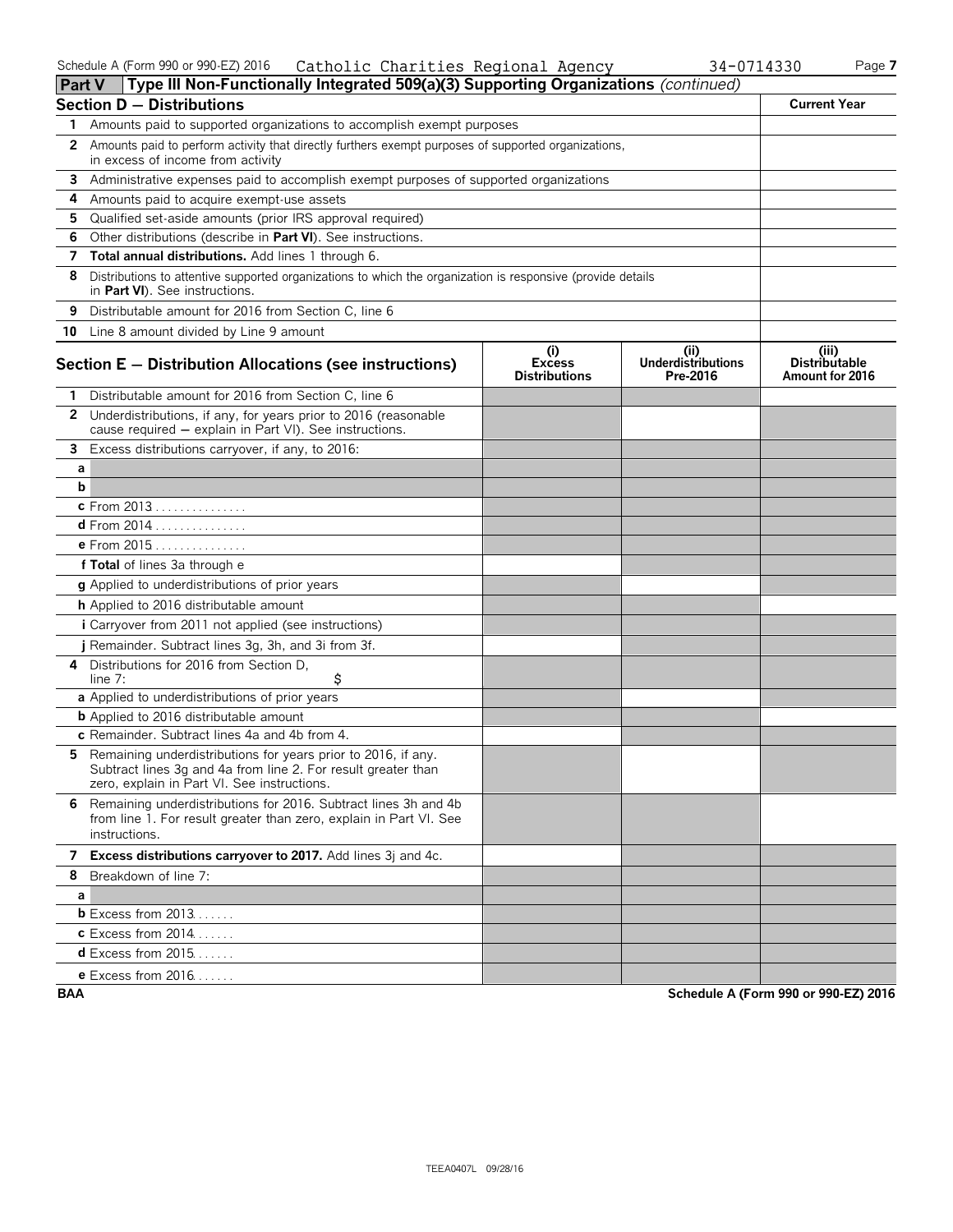Schedule A (Form 990 or 990-EZ) 2016 Page **8** Catholic Charities Regional Agency 34-0714330

**Part VI** Supplemental Information. Provide the explanations required by Part II, line 10; Part II, line 17a or 17b; Part III, line 12; Part IV, Section A, lines 1, 2, 3b, 3c, 4b, 4c, 5a, 6, 9a, 9b, 9c, 11a, 11b, and 11c; Part IV, Section B, lines 1 and 2; Part IV, Section C, line 1; Part IV, Section D, lines 2 and 3; Part IV, Section E, lines 1c, 2a, 2b, 3a, and 3b; Part V, line 1; Part V, Section B, line 1e; Part V, Section D, lines 5, 6, and 8; and Part V, Section E, lines 2, 5, and 6. Also complete this part for any additional information. (See instructions.)

### **Part II, Line 10 - Other Income**

| Nature and Source    |       |        |              |        | 201.   |                    |
|----------------------|-------|--------|--------------|--------|--------|--------------------|
| Miscellaneous Income | Total | 1,300. | 540.<br>540. | 9,630. | 4,470. | $\overline{714}$ . |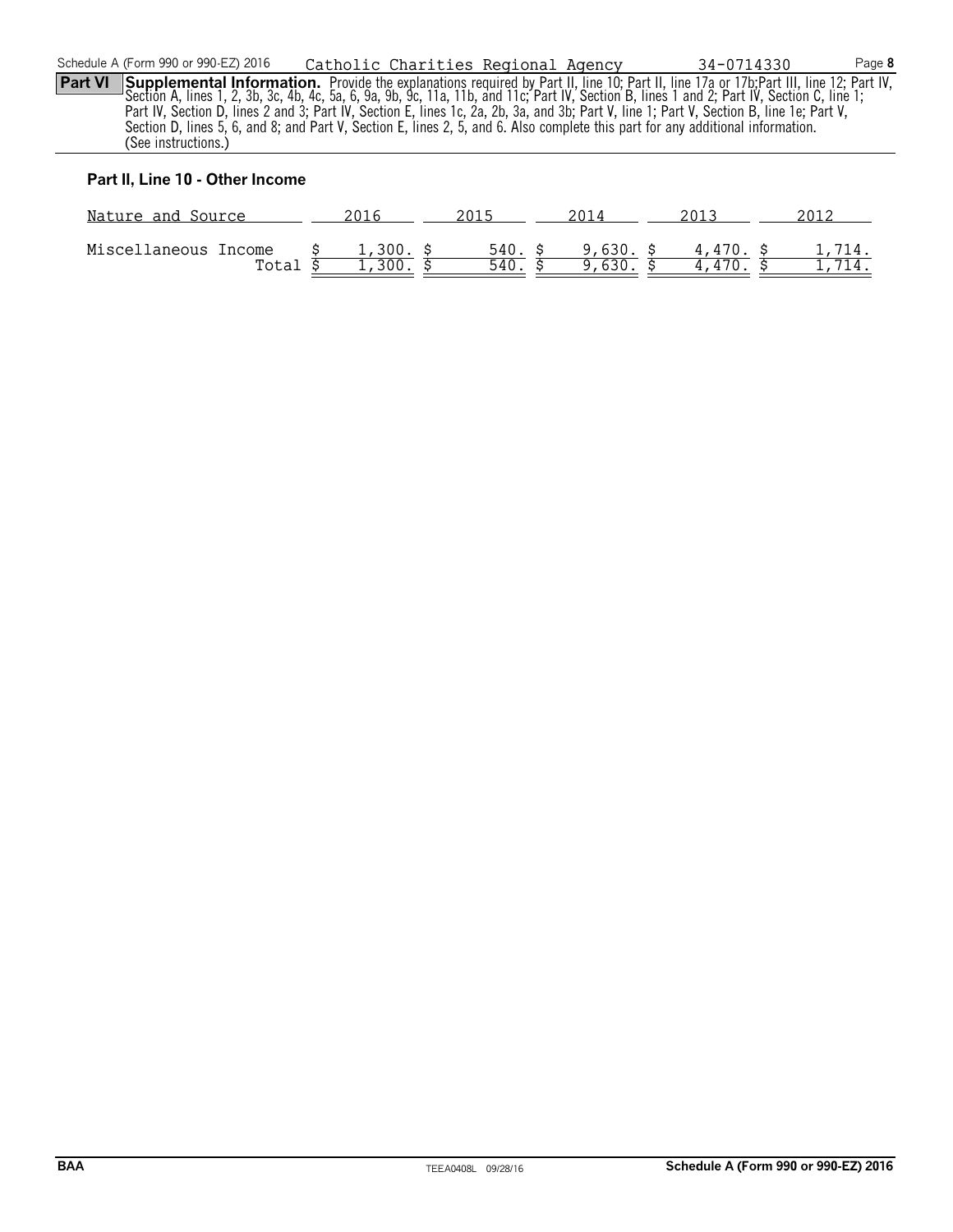| <b>Supplemental Financial Statements</b><br><b>SCHEDULE D</b> |                                                      |                                                                                                      |                                                                                                                                                                                                                                                                                                                                                                                                 |                |                                                 |                                                     | OMB No. 1545-0047     |
|---------------------------------------------------------------|------------------------------------------------------|------------------------------------------------------------------------------------------------------|-------------------------------------------------------------------------------------------------------------------------------------------------------------------------------------------------------------------------------------------------------------------------------------------------------------------------------------------------------------------------------------------------|----------------|-------------------------------------------------|-----------------------------------------------------|-----------------------|
|                                                               | (Form 990)                                           |                                                                                                      | Complete if the organization answered 'Yes' on Form 990,<br>Part IV, line 6, 7, 8, 9, 10, 11a, 11b, 11c, 11d, 11e, 11f, 12a, or 12b.                                                                                                                                                                                                                                                            |                | 2016                                            |                                                     |                       |
|                                                               | Department of the Treasury                           |                                                                                                      | ► Attach to Form 990.<br>Information about Schedule D (Form 990) and its instructions is at www.irs.gov/form990.                                                                                                                                                                                                                                                                                |                |                                                 |                                                     | <b>Open to Public</b> |
|                                                               | Internal Revenue Service<br>Name of the organization |                                                                                                      |                                                                                                                                                                                                                                                                                                                                                                                                 |                |                                                 | Inspection<br><b>Employer identification number</b> |                       |
|                                                               |                                                      |                                                                                                      |                                                                                                                                                                                                                                                                                                                                                                                                 |                |                                                 |                                                     |                       |
|                                                               |                                                      | Catholic Charities Regional Agency                                                                   |                                                                                                                                                                                                                                                                                                                                                                                                 |                | 34-0714330                                      |                                                     |                       |
| Part I                                                        |                                                      |                                                                                                      | Organizations Maintaining Donor Advised Funds or Other Similar Funds or Accounts.<br>Complete if the organization answered 'Yes' on Form 990, Part IV, line 6.                                                                                                                                                                                                                                  |                |                                                 |                                                     |                       |
|                                                               |                                                      |                                                                                                      |                                                                                                                                                                                                                                                                                                                                                                                                 |                |                                                 |                                                     |                       |
| 1                                                             |                                                      |                                                                                                      | (a) Donor advised funds                                                                                                                                                                                                                                                                                                                                                                         |                |                                                 | (b) Funds and other accounts                        |                       |
| 2                                                             |                                                      | Aggregate value of contributions to (during year)                                                    |                                                                                                                                                                                                                                                                                                                                                                                                 |                |                                                 |                                                     |                       |
| 3                                                             |                                                      | Aggregate value of grants from (during year)                                                         |                                                                                                                                                                                                                                                                                                                                                                                                 |                |                                                 |                                                     |                       |
| 4                                                             |                                                      | Aggregate value at end of year                                                                       |                                                                                                                                                                                                                                                                                                                                                                                                 |                |                                                 |                                                     |                       |
| 5                                                             |                                                      |                                                                                                      | Did the organization inform all donors and donor advisors in writing that the assets held in donor advised funds<br>are the organization's property, subject to the organization's exclusive legal control?                                                                                                                                                                                     |                |                                                 | Yes                                                 | No                    |
|                                                               |                                                      |                                                                                                      | Did the organization inform all grantees, donors, and donor advisors in writing that grant funds can be used only<br>for charitable purposes and not for the benefit of the donor or donor advisor, or for any other purpose conferring                                                                                                                                                         |                |                                                 | Yes                                                 | No                    |
| Part II                                                       |                                                      | <b>Conservation Easements.</b>                                                                       |                                                                                                                                                                                                                                                                                                                                                                                                 |                |                                                 |                                                     |                       |
|                                                               |                                                      |                                                                                                      | Complete if the organization answered 'Yes' on Form 990, Part IV, line 7.                                                                                                                                                                                                                                                                                                                       |                |                                                 |                                                     |                       |
| 1                                                             |                                                      |                                                                                                      | Purpose(s) of conservation easements held by the organization (check all that apply).                                                                                                                                                                                                                                                                                                           |                |                                                 |                                                     |                       |
|                                                               |                                                      | Preservation of land for public use (e.g., recreation or education)<br>Protection of natural habitat | Preservation of a historically important land area<br>Preservation of a certified historic structure                                                                                                                                                                                                                                                                                            |                |                                                 |                                                     |                       |
|                                                               |                                                      | Preservation of open space                                                                           |                                                                                                                                                                                                                                                                                                                                                                                                 |                |                                                 |                                                     |                       |
| 2                                                             |                                                      |                                                                                                      | Complete lines 2a through 2d if the organization held a qualified conservation contribution in the form of a conservation easement on the                                                                                                                                                                                                                                                       |                |                                                 |                                                     |                       |
|                                                               | last day of the tax year.                            |                                                                                                      |                                                                                                                                                                                                                                                                                                                                                                                                 |                |                                                 |                                                     |                       |
|                                                               |                                                      |                                                                                                      |                                                                                                                                                                                                                                                                                                                                                                                                 | 2a             |                                                 | <b>Held at the End of the Tax Year</b>              |                       |
|                                                               |                                                      |                                                                                                      |                                                                                                                                                                                                                                                                                                                                                                                                 | 2 <sub>b</sub> |                                                 |                                                     |                       |
|                                                               |                                                      |                                                                                                      | <b>c</b> Number of conservation easements on a certified historic structure included in (a) $\dots \dots \dots$                                                                                                                                                                                                                                                                                 | 2c             |                                                 |                                                     |                       |
|                                                               |                                                      |                                                                                                      | d Number of conservation easements included in (c) acquired after 8/17/06, and not on a historic                                                                                                                                                                                                                                                                                                | 2d             |                                                 |                                                     |                       |
| 3.                                                            | tax year ►                                           |                                                                                                      | Number of conservation easements modified, transferred, released, extinguished, or terminated by the organization during the                                                                                                                                                                                                                                                                    |                |                                                 |                                                     |                       |
|                                                               |                                                      | Number of states where property subject to conservation easement is located ►                        |                                                                                                                                                                                                                                                                                                                                                                                                 |                |                                                 |                                                     |                       |
|                                                               |                                                      |                                                                                                      | Does the organization have a written policy regarding the periodic monitoring, inspection, handling of violations,                                                                                                                                                                                                                                                                              |                |                                                 |                                                     |                       |
| 6                                                             |                                                      |                                                                                                      | Staff and volunteer hours devoted to monitoring, inspecting, handling of violations, and enforcing conservation easements during the year                                                                                                                                                                                                                                                       |                |                                                 | $\exists$ Yes                                       | No                    |
| 7                                                             | ►Ŝ                                                   |                                                                                                      | Amount of expenses incurred in monitoring, inspecting, handling of violations, and enforcing conservation easements during the year                                                                                                                                                                                                                                                             |                |                                                 |                                                     |                       |
| 8                                                             |                                                      |                                                                                                      | Does each conservation easement reported on line 2(d) above satisfy the requirements of section 170(h)(4)(B)(i)                                                                                                                                                                                                                                                                                 |                |                                                 | Yes                                                 | No                    |
| 9                                                             | conservation easements.                              |                                                                                                      | In Part XIII, describe how the organization reports conservation easements in its revenue and expense statement, and balance sheet, and<br>include, if applicable, the text of the footnote to the organization's financial statements that describes the organization's accounting for                                                                                                         |                |                                                 |                                                     |                       |
| Part III                                                      |                                                      |                                                                                                      | Organizations Maintaining Collections of Art, Historical Treasures, or Other Similar Assets.<br>Complete if the organization answered 'Yes' on Form 990, Part IV, line 8.                                                                                                                                                                                                                       |                |                                                 |                                                     |                       |
|                                                               |                                                      |                                                                                                      | 1 a If the organization elected, as permitted under SFAS 116 (ASC 958), not to report in its revenue statement and balance sheet works of<br>art, historical treasures, or other similar assets held for public exhibition, education, or research in furtherance of public service, provide,<br>in Part XIII, the text of the footnote to its financial statements that describes these items. |                |                                                 |                                                     |                       |
|                                                               |                                                      | following amounts relating to these items:                                                           | b If the organization elected, as permitted under SFAS 116 (ASC 958), to report in its revenue statement and balance sheet works of art,<br>historical treasures, or other similar assets held for public exhibition, education, or research in furtherance of public service, provide the                                                                                                      |                |                                                 |                                                     |                       |
|                                                               |                                                      |                                                                                                      |                                                                                                                                                                                                                                                                                                                                                                                                 |                | ►\$                                             |                                                     |                       |
|                                                               |                                                      |                                                                                                      |                                                                                                                                                                                                                                                                                                                                                                                                 |                | $\blacktriangleright$ \$                        |                                                     |                       |
|                                                               |                                                      |                                                                                                      | 2 If the organization received or held works of art, historical treasures, or other similar assets for financial gain, provide the following<br>amounts required to be reported under SFAS 116 (ASC 958) relating to these items:                                                                                                                                                               |                |                                                 |                                                     |                       |
|                                                               |                                                      |                                                                                                      |                                                                                                                                                                                                                                                                                                                                                                                                 |                | $\blacktriangleright$ \$<br>$\triangleright$ \$ |                                                     |                       |
|                                                               |                                                      |                                                                                                      |                                                                                                                                                                                                                                                                                                                                                                                                 |                |                                                 |                                                     |                       |

| BAA For Paperwork Reduction Act Notice, see the Instructions for Form 990. | TEEA3301L 08/15/16 | Schedule <b>D</b> (Form 990) 2016 |
|----------------------------------------------------------------------------|--------------------|-----------------------------------|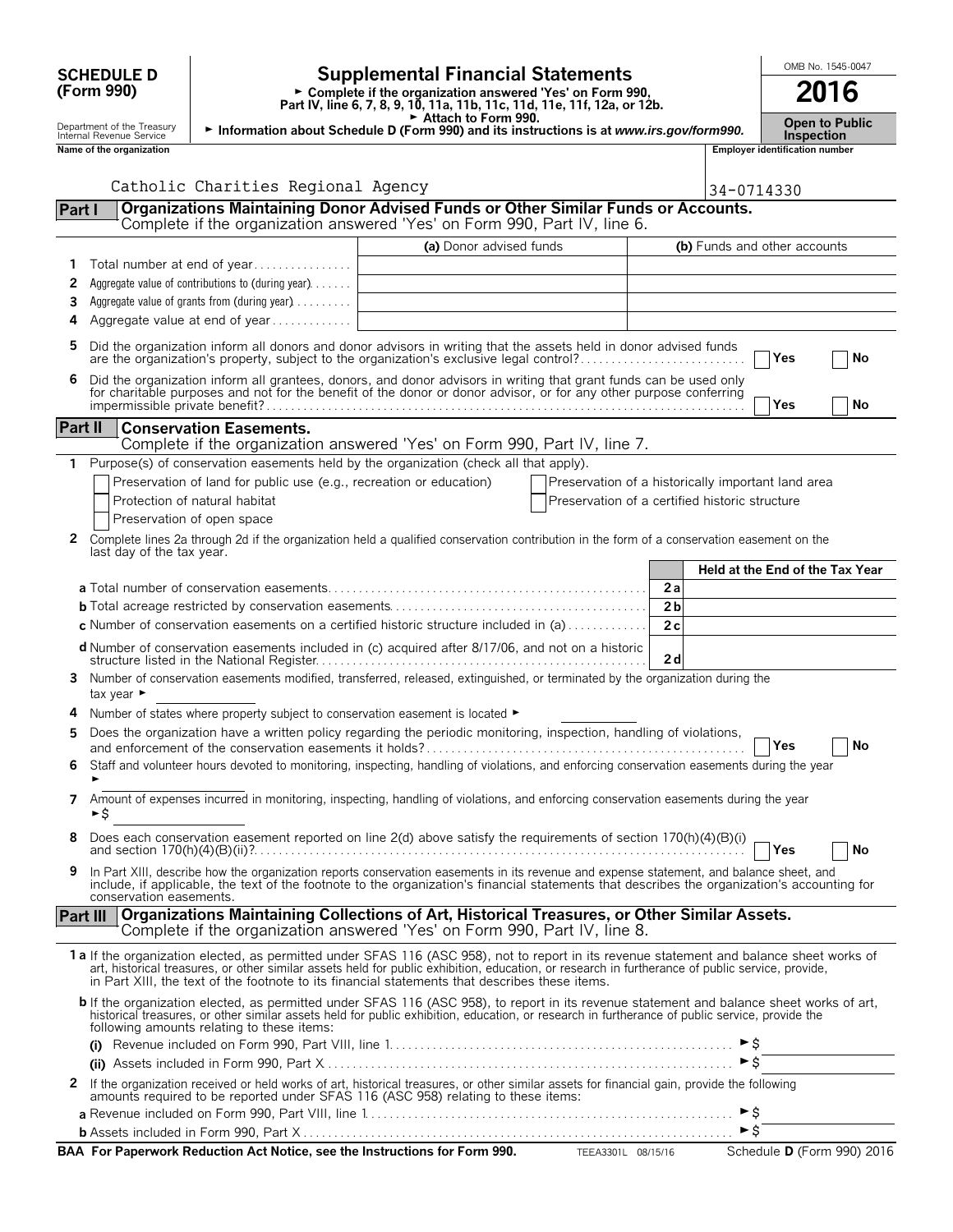| Schedule D (Form 990) 2016 Catholic Charities Regional Agency                                                                                                                                                                     |                  |                                         |                                    | 34-0714330                      | Page 2                     |
|-----------------------------------------------------------------------------------------------------------------------------------------------------------------------------------------------------------------------------------|------------------|-----------------------------------------|------------------------------------|---------------------------------|----------------------------|
| Organizations Maintaining Collections of Art, Historical Treasures, or Other Similar Assets (continued)<br><b>Part III</b>                                                                                                        |                  |                                         |                                    |                                 |                            |
| Using the organization's acquisition, accession, and other records, check any of the following that are a significant use of its collection<br>3<br>items (check all that apply):                                                 |                  |                                         |                                    |                                 |                            |
| Public exhibition<br>a                                                                                                                                                                                                            |                  | d                                       | Loan or exchange programs          |                                 |                            |
| Scholarly research<br>b                                                                                                                                                                                                           |                  | Other<br>е                              |                                    |                                 |                            |
| Preservation for future generations<br>C                                                                                                                                                                                          |                  |                                         |                                    |                                 |                            |
| Provide a description of the organization's collections and explain how they further the organization's exempt purpose in<br>4<br>Part XIII.                                                                                      |                  |                                         |                                    |                                 |                            |
| During the year, did the organization solicit or receive donations of art, historical treasures, or other similar assets<br>5<br>to be sold to raise funds rather than to be maintained as part of the organization's collection? |                  |                                         |                                    |                                 | Yes<br>No                  |
| <b>Escrow and Custodial Arrangements.</b> Complete if the organization answered 'Yes' on Form 990, Part IV,<br><b>Part IV</b><br>line 9, or reported an amount on Form 990, Part X, line 21.                                      |                  |                                         |                                    |                                 |                            |
| 1a Is the organization an agent, trustee, custodian or other intermediary for contributions or other assets not included                                                                                                          |                  |                                         |                                    |                                 | Yes<br>No                  |
| <b>b</b> If 'Yes,' explain the arrangement in Part XIII and complete the following table:                                                                                                                                         |                  |                                         |                                    |                                 |                            |
|                                                                                                                                                                                                                                   |                  |                                         |                                    |                                 | Amount                     |
|                                                                                                                                                                                                                                   |                  |                                         |                                    | 1 с                             |                            |
|                                                                                                                                                                                                                                   |                  |                                         |                                    | 1 d                             |                            |
|                                                                                                                                                                                                                                   |                  |                                         |                                    | 1 e                             |                            |
|                                                                                                                                                                                                                                   |                  |                                         |                                    | 1f                              |                            |
| 2a Did the organization include an amount on Form 990, Part X, line 21, for escrow or custodial account liability?                                                                                                                |                  |                                         |                                    |                                 | Yes<br>No                  |
|                                                                                                                                                                                                                                   |                  |                                         |                                    |                                 |                            |
|                                                                                                                                                                                                                                   |                  |                                         |                                    |                                 |                            |
| <b>Part V</b><br>Endowment Funds. Complete if the organization answered 'Yes' on Form 990, Part IV, line 10.                                                                                                                      |                  |                                         |                                    |                                 |                            |
|                                                                                                                                                                                                                                   | (a) Current year | (b) Prior year                          | (c) Two years back                 | (d) Three years back            | (e) Four years back        |
| <b>1 a</b> Beginning of year balance                                                                                                                                                                                              | 146,660.         | 115, 437.                               | 116,824.                           | 104,364.                        | 96,443.                    |
| $b$ Contributions                                                                                                                                                                                                                 |                  | 35,740.                                 |                                    |                                 |                            |
|                                                                                                                                                                                                                                   |                  |                                         |                                    |                                 |                            |
| c Net investment earnings, gains,                                                                                                                                                                                                 | 12,814.          | $-1, 712.$                              | 4,145.                             | 17,755.                         | 7,921.                     |
| <b>d</b> Grants or scholarships $\ldots \ldots$                                                                                                                                                                                   |                  |                                         |                                    |                                 |                            |
|                                                                                                                                                                                                                                   |                  |                                         |                                    |                                 |                            |
| <b>e</b> Other expenditures for facilities<br>and programs                                                                                                                                                                        |                  | 2,805.                                  | 5,532.                             | 5,295.                          |                            |
| f Administrative expenses                                                                                                                                                                                                         |                  |                                         |                                    |                                 |                            |
| <b>g</b> End of year balance $\dots\dots\dots\dots$                                                                                                                                                                               | 159,474.         | 146,660.                                | 115,437.                           | 116,824.                        | 104,364.                   |
| 2 Provide the estimated percentage of the current year end balance (line 1g, column (a)) held as:                                                                                                                                 |                  |                                         |                                    |                                 |                            |
| a Board designated or quasi-endowment $\blacktriangleright$                                                                                                                                                                       |                  | 3.00 <sup>8</sup>                       |                                    |                                 |                            |
| <b>b</b> Permanent endowment ►                                                                                                                                                                                                    | $97.00*$         |                                         |                                    |                                 |                            |
| c Temporarily restricted endowment ►                                                                                                                                                                                              |                  | °                                       |                                    |                                 |                            |
| The percentages on lines 2a, 2b, and 2c should equal 100%.                                                                                                                                                                        |                  |                                         |                                    |                                 |                            |
|                                                                                                                                                                                                                                   |                  |                                         |                                    |                                 |                            |
| 3a Are there endowment funds not in the possession of the organization that are held and administered for the<br>organization by:                                                                                                 |                  |                                         |                                    |                                 | Yes<br>No                  |
|                                                                                                                                                                                                                                   |                  |                                         |                                    |                                 | X<br>3a(i)                 |
|                                                                                                                                                                                                                                   |                  |                                         |                                    |                                 | 3a(ii)<br>Χ                |
|                                                                                                                                                                                                                                   |                  |                                         |                                    |                                 | X<br>3 <sub>b</sub>        |
| Describe in Part XIII the intended uses of the organization's endowment funds. See Part XIII<br>4                                                                                                                                 |                  |                                         |                                    |                                 |                            |
| Part VI   Land, Buildings, and Equipment.                                                                                                                                                                                         |                  |                                         |                                    |                                 |                            |
| Complete if the organization answered 'Yes' on Form 990, Part IV, line 11a. See Form 990, Part X, line 10.                                                                                                                        |                  |                                         |                                    |                                 |                            |
|                                                                                                                                                                                                                                   |                  |                                         |                                    |                                 |                            |
| Description of property                                                                                                                                                                                                           |                  | (a) Cost or other basis<br>(investment) | (b) Cost or other<br>basis (other) | (c) Accumulated<br>depreciation | (d) Book value             |
|                                                                                                                                                                                                                                   |                  |                                         |                                    |                                 |                            |
|                                                                                                                                                                                                                                   |                  |                                         |                                    |                                 |                            |
| c Leasehold improvements                                                                                                                                                                                                          |                  |                                         | 130,593.                           | 34,048.                         | 96,545.                    |
|                                                                                                                                                                                                                                   |                  |                                         | 278,590.                           | 241,230.                        | 37,360.                    |
|                                                                                                                                                                                                                                   |                  |                                         | 32,647                             | 21,955.                         | 10,692.                    |
|                                                                                                                                                                                                                                   |                  |                                         |                                    |                                 | 144,597.                   |
| <b>BAA</b>                                                                                                                                                                                                                        |                  |                                         |                                    |                                 | Schedule D (Form 990) 2016 |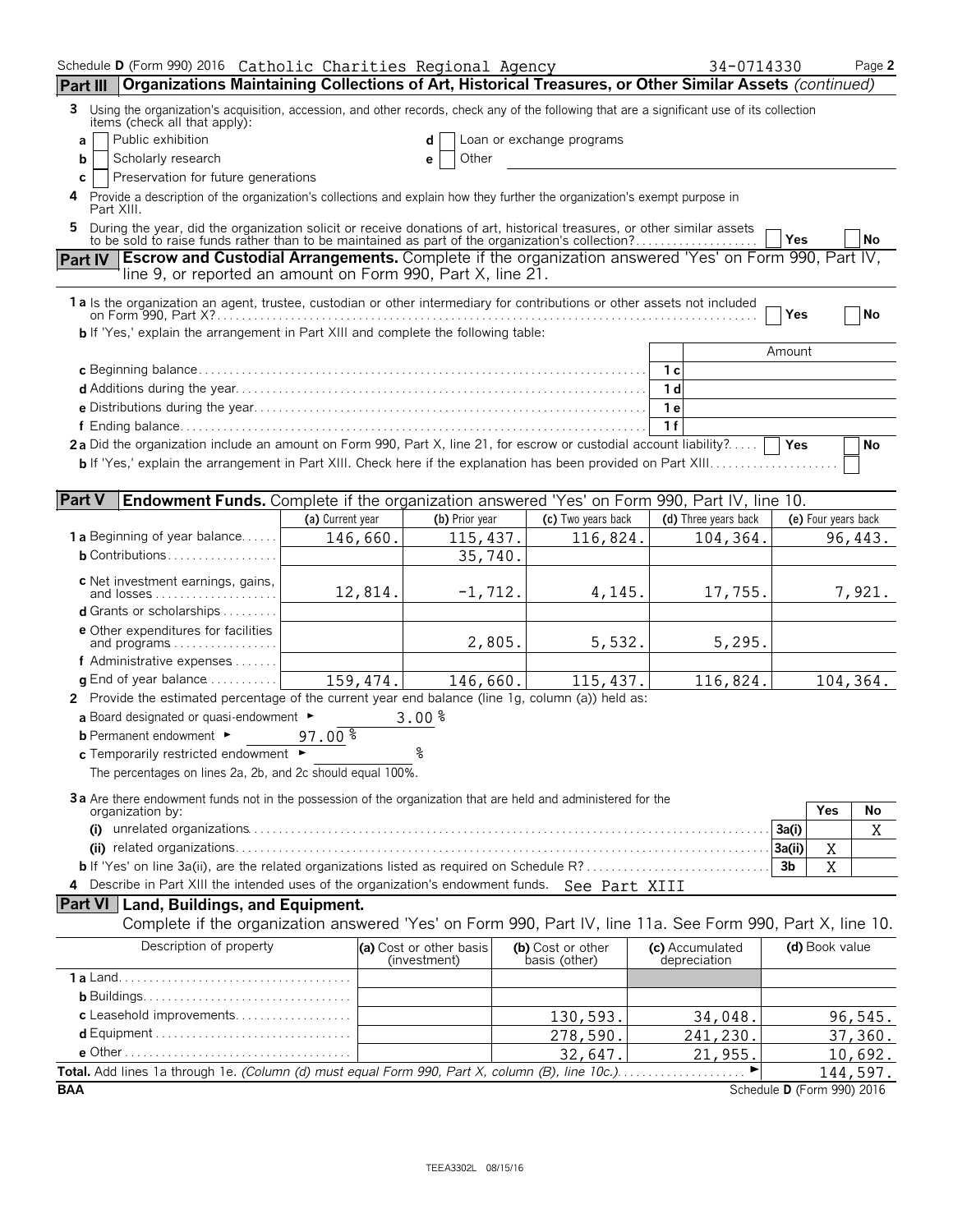| Schedule D (Form 990) 2016 Catholic Charities Regional Agency                                                                                                                               |                 |     | 34-0714330                                                | Page 3 |
|---------------------------------------------------------------------------------------------------------------------------------------------------------------------------------------------|-----------------|-----|-----------------------------------------------------------|--------|
| <b>Part VII</b><br><b>Investments - Other Securities.</b>                                                                                                                                   |                 | N/A |                                                           |        |
| Complete if the organization answered 'Yes' on Form 990, Part IV, line 11b. See Form 990, Part X, line 12.<br>(a) Description of security or category (including name of security)          | (b) Book value  |     | (c) Method of valuation: Cost or end-of-year market value |        |
|                                                                                                                                                                                             |                 |     |                                                           |        |
| (2) Closely-held equity interests                                                                                                                                                           |                 |     |                                                           |        |
| (3) Other                                                                                                                                                                                   |                 |     |                                                           |        |
| (A)                                                                                                                                                                                         |                 |     |                                                           |        |
| (B)                                                                                                                                                                                         |                 |     |                                                           |        |
| $\underline{(C)}$                                                                                                                                                                           |                 |     |                                                           |        |
| (D)                                                                                                                                                                                         |                 |     |                                                           |        |
| (E)                                                                                                                                                                                         |                 |     |                                                           |        |
| (F)                                                                                                                                                                                         |                 |     |                                                           |        |
| (G)<br>(H)                                                                                                                                                                                  |                 |     |                                                           |        |
| $($ l $)$                                                                                                                                                                                   |                 |     |                                                           |        |
| Total. (Column (b) must equal Form 990, Part X, column (B) line 12.). $\Box$                                                                                                                |                 |     |                                                           |        |
| <b>Investments - Program Related.</b><br><b>Part VIII</b>                                                                                                                                   |                 | N/A |                                                           |        |
| Complete if the organization answered 'Yes' on Form 990, Part IV, line 11c. See Form 990, Part X, line 13.<br>(a) Description of investment                                                 | (b) Book value  |     | (c) Method of valuation: Cost or end-of-year market value |        |
|                                                                                                                                                                                             |                 |     |                                                           |        |
| (1)<br>(2)                                                                                                                                                                                  |                 |     |                                                           |        |
| (3)                                                                                                                                                                                         |                 |     |                                                           |        |
| (4)                                                                                                                                                                                         |                 |     |                                                           |        |
| (5)                                                                                                                                                                                         |                 |     |                                                           |        |
| (6)                                                                                                                                                                                         |                 |     |                                                           |        |
| (7)                                                                                                                                                                                         |                 |     |                                                           |        |
| (8)                                                                                                                                                                                         |                 |     |                                                           |        |
| (9)                                                                                                                                                                                         |                 |     |                                                           |        |
| (10)<br>Total. (Column (b) must equal Form 990, Part X, column (B) line 13.).                                                                                                               |                 |     |                                                           |        |
| <b>Part IX</b><br><b>Other Assets.</b>                                                                                                                                                      | N/A             |     |                                                           |        |
| Complete if the organization answered 'Yes' on Form 990, Part IV, line 11d. See Form 990, Part X, line 15.                                                                                  |                 |     |                                                           |        |
| (1)                                                                                                                                                                                         | (a) Description |     | (b) Book value                                            |        |
| (2)                                                                                                                                                                                         |                 |     |                                                           |        |
| (3)                                                                                                                                                                                         |                 |     |                                                           |        |
| (4)                                                                                                                                                                                         |                 |     |                                                           |        |
| (5)<br>(6)                                                                                                                                                                                  |                 |     |                                                           |        |
| (7)                                                                                                                                                                                         |                 |     |                                                           |        |
| (8)                                                                                                                                                                                         |                 |     |                                                           |        |
| (9)                                                                                                                                                                                         |                 |     |                                                           |        |
| (10)                                                                                                                                                                                        |                 |     |                                                           |        |
| Total. (Column (b) must equal Form 990, Part X, column (B) line 15.)                                                                                                                        |                 |     | ▶                                                         |        |
| Part X<br><b>Other Liabilities.</b><br>Complete if the organization answered 'Yes' on Form 990, Part IV, line 11e or 11f. See Form 990, Part X, line 25                                     |                 |     |                                                           |        |
| (a) Description of liability                                                                                                                                                                | (b) Book value  |     |                                                           |        |
| (1) Federal income taxes                                                                                                                                                                    |                 |     |                                                           |        |
| (2)                                                                                                                                                                                         |                 |     |                                                           |        |
| (3)<br>(4)                                                                                                                                                                                  |                 |     |                                                           |        |
| (5)                                                                                                                                                                                         |                 |     |                                                           |        |
| (6)                                                                                                                                                                                         |                 |     |                                                           |        |
| (7)                                                                                                                                                                                         |                 |     |                                                           |        |
| (8)                                                                                                                                                                                         |                 |     |                                                           |        |
| $\overline{(9)}$<br>(10)                                                                                                                                                                    |                 |     |                                                           |        |
| (11)                                                                                                                                                                                        |                 |     |                                                           |        |
| Total. (Column (b) must equal Form 990, Part X, column (B) line 25.).                                                                                                                       |                 |     |                                                           |        |
| 2. Liability for uncertain tax positions. In Part XIII, provide the text of the footnote to the organization's financial statements that reports the organization's liability for uncertain |                 |     |                                                           |        |
|                                                                                                                                                                                             |                 |     | See Part XIII X                                           |        |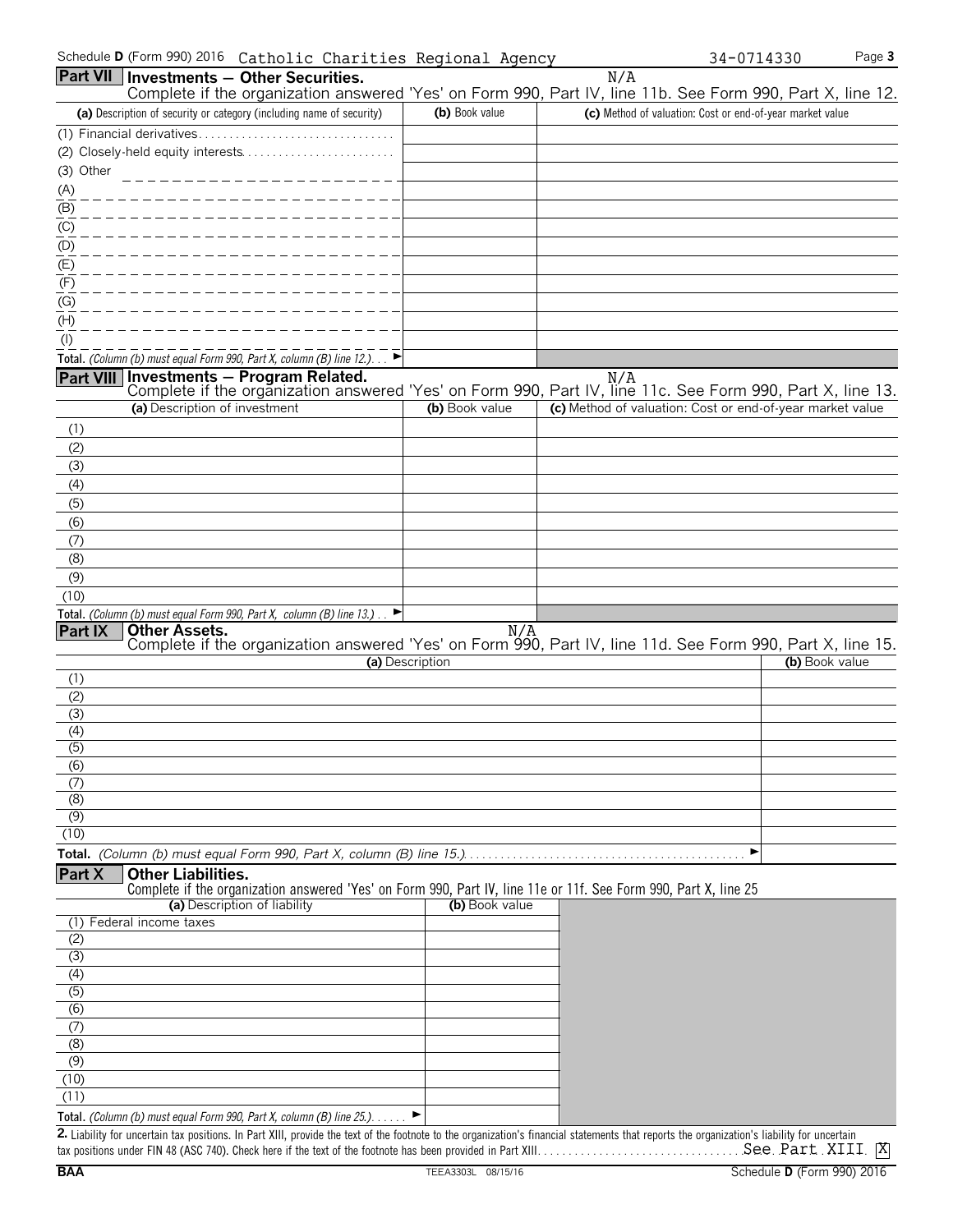| Schedule D (Form 990) 2016 Catholic Charities Regional Agency                                      | 34-0714330     | Page 4          |
|----------------------------------------------------------------------------------------------------|----------------|-----------------|
| <b>Part XI</b> Reconciliation of Revenue per Audited Financial Statements With Revenue per Return. |                |                 |
| Complete if the organization answered 'Yes' on Form 990, Part IV, line 12a.                        |                |                 |
| $\mathbf{1}$                                                                                       | $\mathbf{1}$   | 2,104,606.      |
| Amounts included on line 1 but not on Form 990, Part VIII, line 12:<br>$\mathbf{2}$                |                |                 |
|                                                                                                    |                |                 |
| 2 <sub>b</sub><br>10,000.                                                                          |                |                 |
|                                                                                                    |                |                 |
|                                                                                                    |                |                 |
|                                                                                                    | 2e             | 10,000.         |
| 3                                                                                                  | $\mathbf{3}$   | 2,094,606.      |
| Amounts included on Form 990, Part VIII, line 12, but not on line 1:                               |                |                 |
| a Investment expenses not included on Form 990, Part VIII, line 7b. 4a                             |                |                 |
| 4 <sub>h</sub>                                                                                     |                |                 |
|                                                                                                    | 4 c            |                 |
| 5 Total revenue. Add lines 3 and 4c. (This must equal Form 990, Part I, line 12.)                  | 5              | 2,094,606.      |
| Part XII   Reconciliation of Expenses per Audited Financial Statements With Expenses per Return.   |                |                 |
| Complete if the organization answered 'Yes' on Form 990, Part IV, line 12a.                        |                |                 |
|                                                                                                    | $\mathbf{1}$   | 2,084,773.      |
| Amounts included on line 1 but not on Form 990, Part IX, line 25:<br>$\mathbf{2}$                  |                |                 |
| 10,000.                                                                                            |                |                 |
| 2 <sub>b</sub>                                                                                     |                |                 |
|                                                                                                    |                |                 |
|                                                                                                    |                |                 |
|                                                                                                    | 2e             | <u> 10,000.</u> |
| 3                                                                                                  | 3              | 2,074,773.      |
| Amounts included on Form 990, Part IX, line 25, but not on line 1:<br>4                            |                |                 |
| a Investment expenses not included on Form 990, Part VIII, line 7b. 4a                             |                |                 |
|                                                                                                    |                |                 |
|                                                                                                    | 4 c            |                 |
|                                                                                                    | $\overline{5}$ | 2,074,773.      |
| Part XIII Supplemental Information.                                                                |                |                 |

Provide the descriptions required for Part II, lines 3, 5, and 9; Part III, lines 1a and 4; Part IV, lines 1b and 2b; Part V,

line 4; Part X, line 2; Part XI, lines 2d and 4b; and Part XII, lines 2d and 4b. Also complete this part to provide any additional information.

#### **Part V, Line 4 - Intended Uses Of Endowment Fund**

These endowment funds are used to further the programs that the Agency supports in

furtherance of their exempt purpose.

#### **Part X - FIN 48 Footnote**

Effective January 1, 2009, generally accepted accounting principles require the

organization to evaluate the level of uncertainty related to whether tax positions

taken will be sustained upon examination. Any positions taken that do not meet the

**BAA** Schedule **D** (Form 990) 2016 more-likely-than-not threshold must be quantified and recorded as a liability for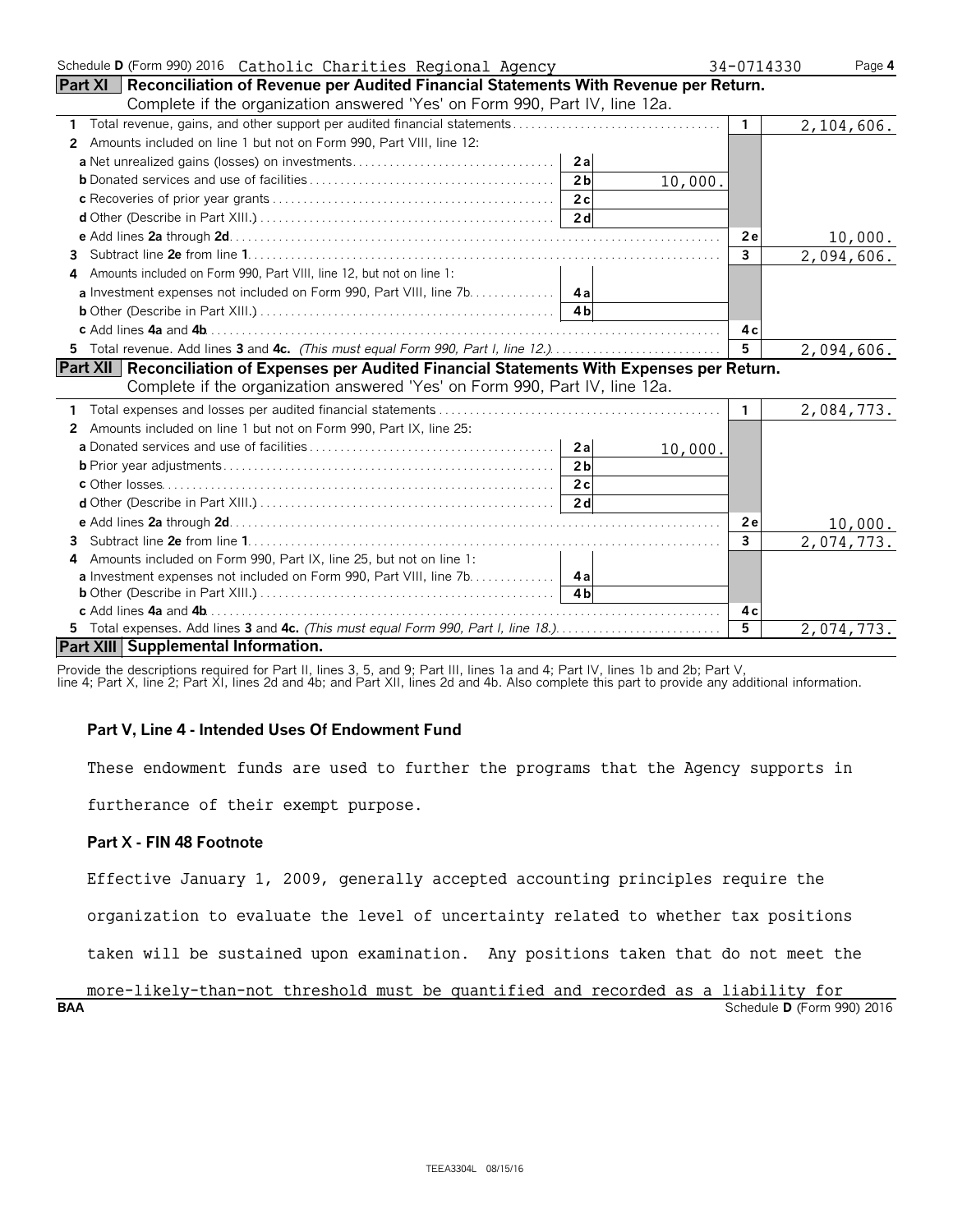#### **Part X - FIN 48 Footnote (continued)**

unrecognized tax benefits in the accompanying balance sheet along with any associated interest and penalties that would be payable to the taxing authorities upon examination. Interest and penalties associated with unrecognized tax benefits would be classified as additional income taxes in the statement of income. The organization believes that none of the tax positions taken would materially impact the financial statements and no such liabilities have been recorded.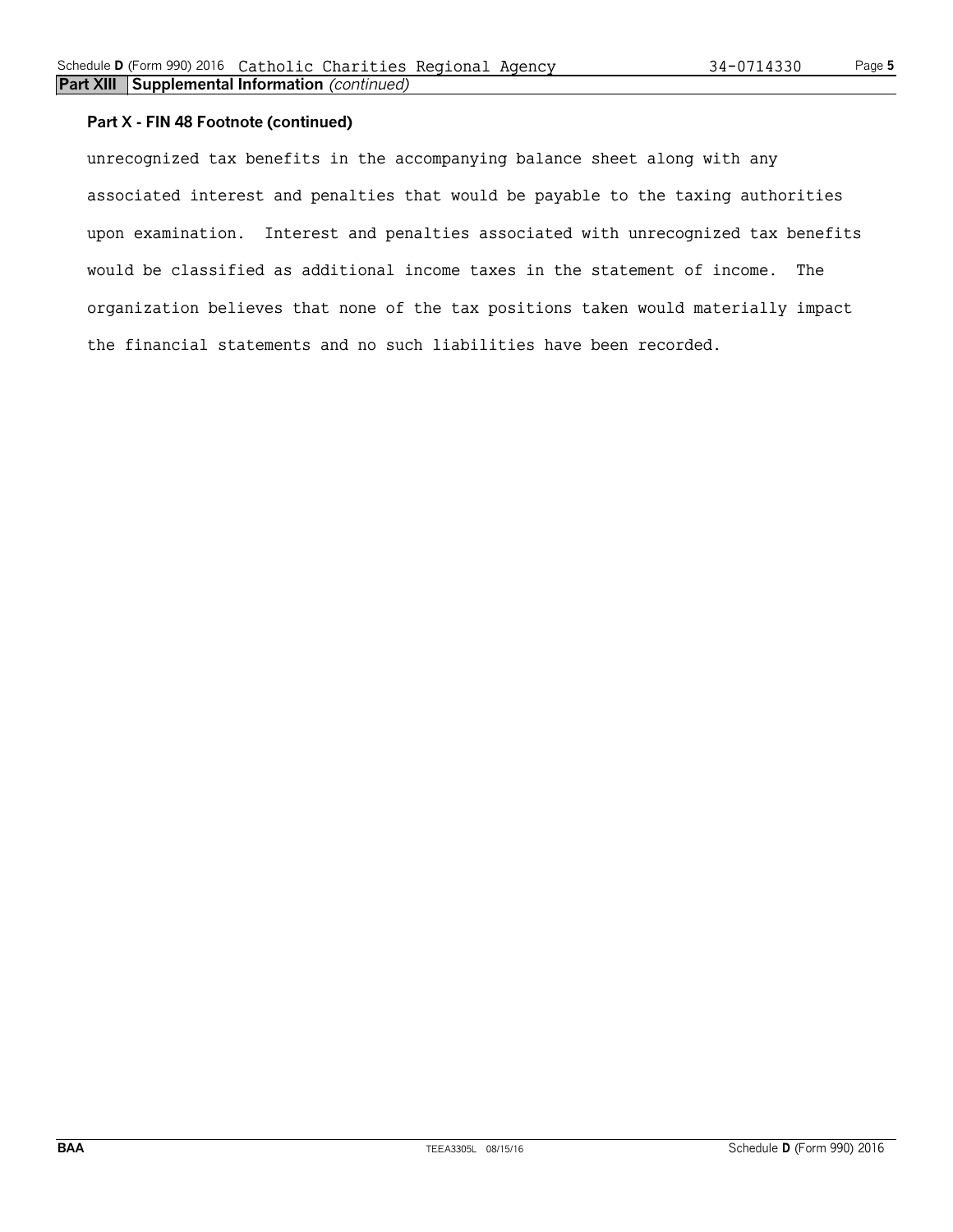|                                                                                                                                                                                                                                                                                                                                                                                   |               |     |                                                                      | Supplemental Information Regarding Fundraising or Gaming Activities                                                                                                 |                                                                              | OMB No. 1545-0047                                       |
|-----------------------------------------------------------------------------------------------------------------------------------------------------------------------------------------------------------------------------------------------------------------------------------------------------------------------------------------------------------------------------------|---------------|-----|----------------------------------------------------------------------|---------------------------------------------------------------------------------------------------------------------------------------------------------------------|------------------------------------------------------------------------------|---------------------------------------------------------|
| <b>SCHEDULE G</b><br>(Form 990 or 990-EZ)                                                                                                                                                                                                                                                                                                                                         |               |     |                                                                      | Complete if the organization answered 'Yes' on Form 990, Part IV, line 17, 18, or 19, or if the<br>organization entered more than \$15,000 on Form 990-EZ, line 6a. |                                                                              | 2016                                                    |
| Department of the Treasury<br>►<br>Internal Revenue Service                                                                                                                                                                                                                                                                                                                       |               |     |                                                                      | Attach to Form 990 or Form 990-EZ.<br>Information about Schedule G (Form 990 or 990-EZ) and its instructions is at www.irs.gov/form990.                             |                                                                              | <b>Open to Public</b><br><b>Inspection</b>              |
| Name of the organization<br>Catholic Charities Regional Agency                                                                                                                                                                                                                                                                                                                    |               |     |                                                                      |                                                                                                                                                                     | <b>Employer identification number</b><br>34-0714330                          |                                                         |
| Fundraising Activities. Complete if the organization answered 'Yes' on Form 990, Part IV, line 17.<br>Part I<br>Form 990-EZ filers are not required to complete this part.                                                                                                                                                                                                        |               |     |                                                                      |                                                                                                                                                                     |                                                                              |                                                         |
| Indicate whether the organization raised funds through any of the following activities. Check all that apply.<br>1                                                                                                                                                                                                                                                                |               |     |                                                                      |                                                                                                                                                                     |                                                                              |                                                         |
| Mail solicitations<br>a                                                                                                                                                                                                                                                                                                                                                           |               |     | e l                                                                  | Solicitation of non-government grants                                                                                                                               |                                                                              |                                                         |
| Internet and email solicitations<br>b<br>Phone solicitations<br>с                                                                                                                                                                                                                                                                                                                 |               |     | f<br>q                                                               | Solicitation of government grants<br>Special fundraising events                                                                                                     |                                                                              |                                                         |
| In-person solicitations<br>d                                                                                                                                                                                                                                                                                                                                                      |               |     |                                                                      |                                                                                                                                                                     |                                                                              |                                                         |
| 2a Did the organization have a written or oral agreement with any individual (including officers, directors, trustees, or key<br>employees listed in Form 990, Part VII) or entity in connection with professional fundraising services?<br>b If 'Yes,' list the 10 highest paid individuals or entities (fundraisers) pursuant to agreements under which the fundraiser is to be |               |     |                                                                      |                                                                                                                                                                     |                                                                              | $ X $ No<br>Yes                                         |
| compensated at least \$5,000 by the organization.                                                                                                                                                                                                                                                                                                                                 |               |     |                                                                      |                                                                                                                                                                     |                                                                              |                                                         |
| (i) Name and address of individual<br>or entity (fundraiser)                                                                                                                                                                                                                                                                                                                      | (ii) Activity |     | (iii) Did fundraiser<br>have custody or control<br>of contributions? | (iv) Gross receipts<br>from activity                                                                                                                                | (v) Amount paid to<br>(or retained by)<br>fundraiser listed in<br>column (i) | (vi) Amount paid to<br>(or retained by)<br>organization |
|                                                                                                                                                                                                                                                                                                                                                                                   |               | Yes | No                                                                   |                                                                                                                                                                     |                                                                              |                                                         |
| 1                                                                                                                                                                                                                                                                                                                                                                                 |               |     |                                                                      |                                                                                                                                                                     |                                                                              |                                                         |
| 2                                                                                                                                                                                                                                                                                                                                                                                 |               |     |                                                                      |                                                                                                                                                                     |                                                                              |                                                         |
|                                                                                                                                                                                                                                                                                                                                                                                   |               |     |                                                                      |                                                                                                                                                                     |                                                                              |                                                         |
| 3                                                                                                                                                                                                                                                                                                                                                                                 |               |     |                                                                      |                                                                                                                                                                     |                                                                              |                                                         |
| 4                                                                                                                                                                                                                                                                                                                                                                                 |               |     |                                                                      |                                                                                                                                                                     |                                                                              |                                                         |
| 5                                                                                                                                                                                                                                                                                                                                                                                 |               |     |                                                                      |                                                                                                                                                                     |                                                                              |                                                         |
| 6                                                                                                                                                                                                                                                                                                                                                                                 |               |     |                                                                      |                                                                                                                                                                     |                                                                              |                                                         |
| 7                                                                                                                                                                                                                                                                                                                                                                                 |               |     |                                                                      |                                                                                                                                                                     |                                                                              |                                                         |
| 8                                                                                                                                                                                                                                                                                                                                                                                 |               |     |                                                                      |                                                                                                                                                                     |                                                                              |                                                         |
| 9                                                                                                                                                                                                                                                                                                                                                                                 |               |     |                                                                      |                                                                                                                                                                     |                                                                              |                                                         |
| 10                                                                                                                                                                                                                                                                                                                                                                                |               |     |                                                                      |                                                                                                                                                                     |                                                                              |                                                         |
|                                                                                                                                                                                                                                                                                                                                                                                   |               |     |                                                                      |                                                                                                                                                                     |                                                                              | 0.                                                      |
| List all states in which the organization is registered or licensed to solicit contributions or has been notified it is exempt from registration<br>3<br>or licensing.                                                                                                                                                                                                            |               |     |                                                                      |                                                                                                                                                                     |                                                                              |                                                         |
|                                                                                                                                                                                                                                                                                                                                                                                   |               |     |                                                                      |                                                                                                                                                                     |                                                                              |                                                         |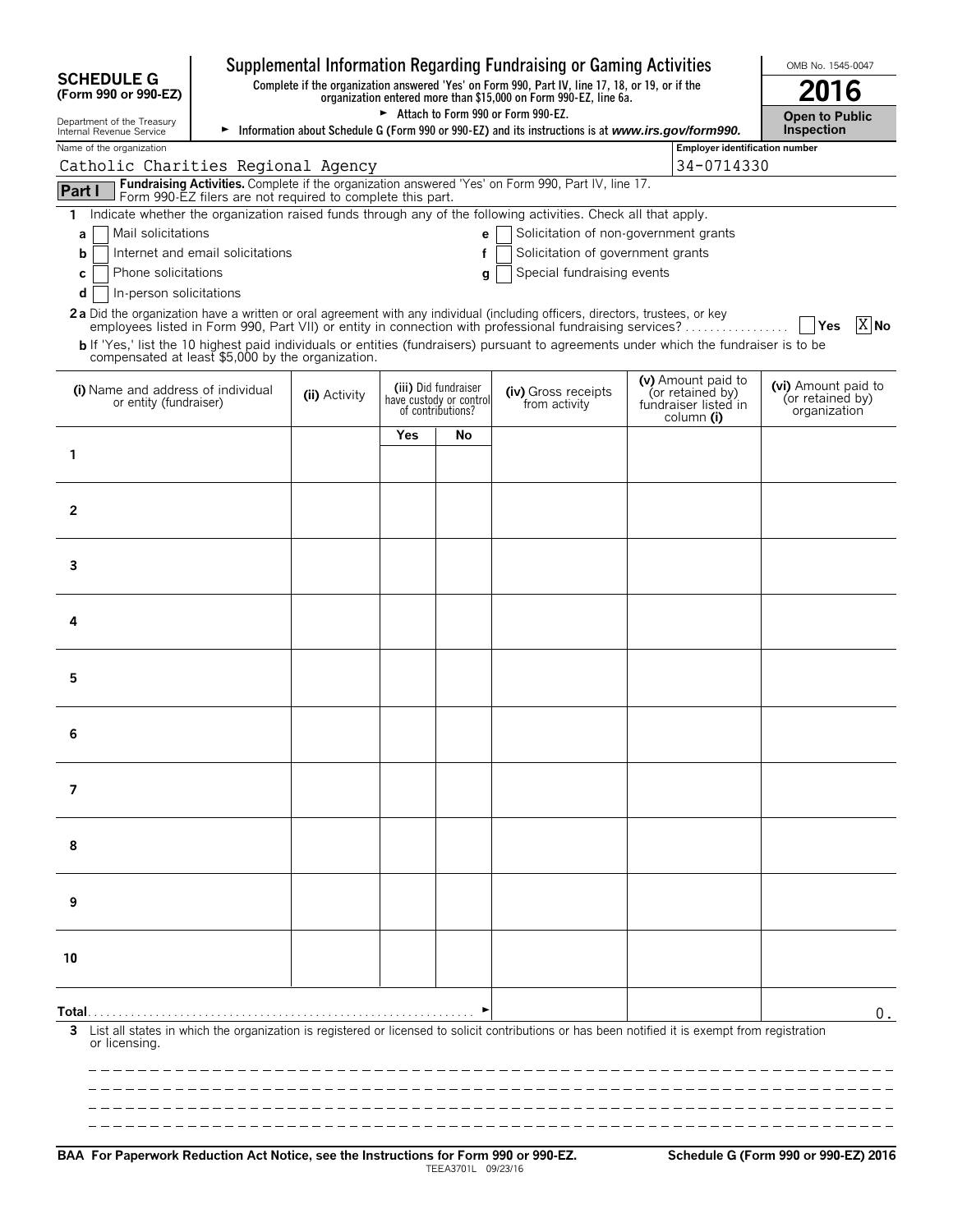#### Schedule G (Form 990 or 990-EZ) 2016 Catholic Charities Regional Agency 34-0714330 Page **2**

**Part II Fundraising Events.** Complete if the organization answered 'Yes' on Form 990, Part IV, line 18, or reported more than \$15,000 of fundraising event contributions and gross income on Form 990-EZ, lines 1 and 6b. List events with gross receipts greater than \$5,000.

|                                                                                                                          |                                   | List events with gross receipts greater than \$5,000.                                                                                                         |                                                |                                                     |                                            |                                                             |  |  |  |  |
|--------------------------------------------------------------------------------------------------------------------------|-----------------------------------|---------------------------------------------------------------------------------------------------------------------------------------------------------------|------------------------------------------------|-----------------------------------------------------|--------------------------------------------|-------------------------------------------------------------|--|--|--|--|
|                                                                                                                          |                                   |                                                                                                                                                               | (a) Event $#1$<br>Men Who Cook<br>(event type) | (b) Event $#2$<br>(event type)                      | (c) Other events<br>None<br>(total number) | (d) Total events<br>(add column (a)<br>through column $(c)$ |  |  |  |  |
|                                                                                                                          |                                   |                                                                                                                                                               |                                                |                                                     |                                            |                                                             |  |  |  |  |
| トロンドルス                                                                                                                   | 1                                 |                                                                                                                                                               | 46,861.                                        |                                                     |                                            | 46,861.                                                     |  |  |  |  |
|                                                                                                                          | 2                                 | Less: Contributions                                                                                                                                           | 24,601.                                        |                                                     |                                            | 24,601.                                                     |  |  |  |  |
|                                                                                                                          | 3                                 | Gross income (line 1 minus line 2)                                                                                                                            | 22,260.                                        |                                                     |                                            | 22,260.                                                     |  |  |  |  |
|                                                                                                                          | 4                                 | Cash prizes                                                                                                                                                   |                                                |                                                     |                                            |                                                             |  |  |  |  |
| D                                                                                                                        | 5.                                | Noncash prizes                                                                                                                                                | 259.                                           |                                                     |                                            | 259.                                                        |  |  |  |  |
| $\mathbf{I}$                                                                                                             | 6                                 | Rent/facility costs                                                                                                                                           | 164.                                           |                                                     |                                            | 164.                                                        |  |  |  |  |
| R<br>E<br>C<br>T                                                                                                         | 7                                 | Food and beverages                                                                                                                                            | 4,921.                                         |                                                     |                                            | 4,921.                                                      |  |  |  |  |
|                                                                                                                          | 8                                 |                                                                                                                                                               | 350.                                           |                                                     |                                            | 350.                                                        |  |  |  |  |
| <b>EXPENSES</b>                                                                                                          | 9                                 | Other direct expenses                                                                                                                                         | 4,286.                                         |                                                     |                                            | 4,286.                                                      |  |  |  |  |
|                                                                                                                          | 10                                |                                                                                                                                                               |                                                |                                                     |                                            | 9,980.                                                      |  |  |  |  |
|                                                                                                                          | 11                                |                                                                                                                                                               |                                                |                                                     |                                            | 12,280.                                                     |  |  |  |  |
|                                                                                                                          |                                   | <b>Part III Gaming.</b> Complete if the organization answered 'Yes' on Form 990, Part IV, line 19, or reported more than<br>\$15,000 on Form 990-EZ, line 6a. |                                                |                                                     |                                            |                                                             |  |  |  |  |
| <b>REVENDE</b>                                                                                                           |                                   |                                                                                                                                                               | (a) Bingo                                      | (b) Pull tabs/instant<br>bingo/progressive<br>bingo | (c) Other gaming                           | (d) Total gaming<br>(add column (a)<br>through column $(c)$ |  |  |  |  |
|                                                                                                                          |                                   | Gross revenue                                                                                                                                                 |                                                |                                                     |                                            |                                                             |  |  |  |  |
|                                                                                                                          |                                   | 2 Cash prizes                                                                                                                                                 |                                                |                                                     |                                            |                                                             |  |  |  |  |
|                                                                                                                          | 3                                 | Noncash prizes                                                                                                                                                |                                                |                                                     |                                            |                                                             |  |  |  |  |
|                                                                                                                          | 4                                 | Rent/facility costs                                                                                                                                           |                                                |                                                     |                                            |                                                             |  |  |  |  |
|                                                                                                                          |                                   | 5 Other direct expenses                                                                                                                                       |                                                |                                                     |                                            |                                                             |  |  |  |  |
|                                                                                                                          | 6                                 | Volunteer labor                                                                                                                                               | ०७<br>Yes<br>No                                | %<br>Yes<br>No                                      | %<br>Yes<br><b>No</b>                      |                                                             |  |  |  |  |
|                                                                                                                          | 7                                 |                                                                                                                                                               |                                                |                                                     |                                            |                                                             |  |  |  |  |
|                                                                                                                          | 8                                 |                                                                                                                                                               |                                                |                                                     |                                            |                                                             |  |  |  |  |
| Enter the state(s) in which the organization conducts gaming activities:<br>9<br><b>No</b><br><b>b</b> If 'No,' explain: |                                   |                                                                                                                                                               |                                                |                                                     |                                            |                                                             |  |  |  |  |
|                                                                                                                          | No<br><b>b</b> If 'Yes,' explain: |                                                                                                                                                               |                                                |                                                     |                                            |                                                             |  |  |  |  |

**BAA** TEEA3702L 09/23/16 **Schedule G (Form 990 or 990-EZ) 2016**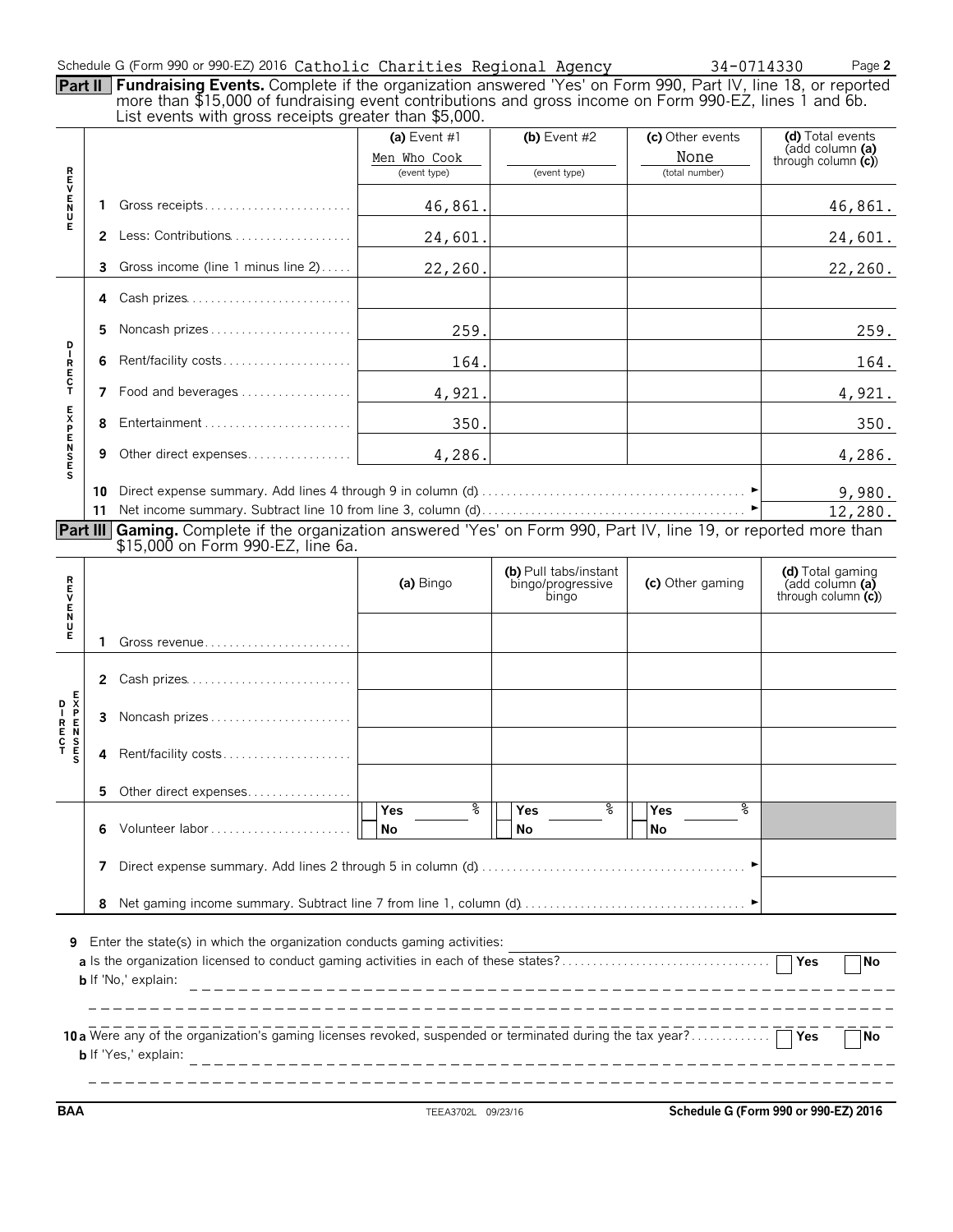|    | Schedule G (Form 990 or 990-EZ) 2016 Catholic Charities Regional Agency                                                                                                                                                                                                                                                                                                                                                                                                                                                                                     | 34-0714330      | Page 3    |
|----|-------------------------------------------------------------------------------------------------------------------------------------------------------------------------------------------------------------------------------------------------------------------------------------------------------------------------------------------------------------------------------------------------------------------------------------------------------------------------------------------------------------------------------------------------------------|-----------------|-----------|
|    |                                                                                                                                                                                                                                                                                                                                                                                                                                                                                                                                                             | Yes             | No        |
|    | 12 Is the organization a grantor, beneficiary or trustee of a trust, or a member of a partnership or other entity formed to                                                                                                                                                                                                                                                                                                                                                                                                                                 | Yes             | No        |
|    | <b>13</b> Indicate the percentage of gaming activity conducted in:                                                                                                                                                                                                                                                                                                                                                                                                                                                                                          |                 |           |
|    |                                                                                                                                                                                                                                                                                                                                                                                                                                                                                                                                                             | 13a             | ႜ         |
|    |                                                                                                                                                                                                                                                                                                                                                                                                                                                                                                                                                             | 13 <sub>b</sub> | ৡ         |
|    | 14 Enter the name and address of the person who prepares the organization's gaming/special events books and records:                                                                                                                                                                                                                                                                                                                                                                                                                                        |                 |           |
|    | Name $\blacktriangleright$                                                                                                                                                                                                                                                                                                                                                                                                                                                                                                                                  |                 |           |
|    | Address ►                                                                                                                                                                                                                                                                                                                                                                                                                                                                                                                                                   |                 |           |
|    | 15a Does the organization have a contract with a third party from whom the organization receives gaming revenue?<br><b>b</b> If 'Yes,' enter the amount of gaming revenue received by the organization $\frac{1}{2}$ $\frac{1}{2}$ = $\frac{1}{2}$ = $\frac{1}{2}$ = $\frac{1}{2}$ = $\frac{1}{2}$ = $\frac{1}{2}$ = $\frac{1}{2}$ = $\frac{1}{2}$ = $\frac{1}{2}$ = $\frac{1}{2}$ = $\frac{1}{2}$ =<br>of gaming revenue retained by the third party $\blacktriangleright$ $\blacktriangleright$<br>c If 'Yes,' enter name and address of the third party: | and the amount  | <b>No</b> |
|    | Name $\blacktriangleright$                                                                                                                                                                                                                                                                                                                                                                                                                                                                                                                                  |                 |           |
|    | Address ►                                                                                                                                                                                                                                                                                                                                                                                                                                                                                                                                                   |                 |           |
| 16 | Gaming manager information:                                                                                                                                                                                                                                                                                                                                                                                                                                                                                                                                 |                 |           |
|    | Name $\blacktriangleright$<br>___________________________________                                                                                                                                                                                                                                                                                                                                                                                                                                                                                           |                 |           |
|    | Gaming manager compensation $\triangleright$ $\uparrow$ $\cdot$                                                                                                                                                                                                                                                                                                                                                                                                                                                                                             |                 |           |
|    | Description of services provided ►<br>___________________________________                                                                                                                                                                                                                                                                                                                                                                                                                                                                                   |                 |           |
|    | Director/officer<br>Employee<br>Independent contractor                                                                                                                                                                                                                                                                                                                                                                                                                                                                                                      |                 |           |
| 17 | Mandatory distributions                                                                                                                                                                                                                                                                                                                                                                                                                                                                                                                                     |                 |           |
|    | a Is the organization required under state law to make charitable distributions from the gaming proceeds to retain the<br>state gaming license?                                                                                                                                                                                                                                                                                                                                                                                                             | Yes             | No        |
|    | <b>b</b> Enter the amount of distributions required under state law to be distributed to other exempt organizations or spent in the                                                                                                                                                                                                                                                                                                                                                                                                                         |                 |           |
|    | organization's own exempt activities during the tax year $\blacktriangleright$ $\blacklozenge$                                                                                                                                                                                                                                                                                                                                                                                                                                                              |                 |           |
|    | <b>Supplemental Information.</b> Provide the explanations required by Part I, line 2b, columns (iii) and (v);<br><b>Part IV</b><br>and Part III, lines 9, 9b, 10b, 15b, 15c, 16, and 17b, as applicable. Also provide any additional<br>information. See instructions                                                                                                                                                                                                                                                                                       |                 |           |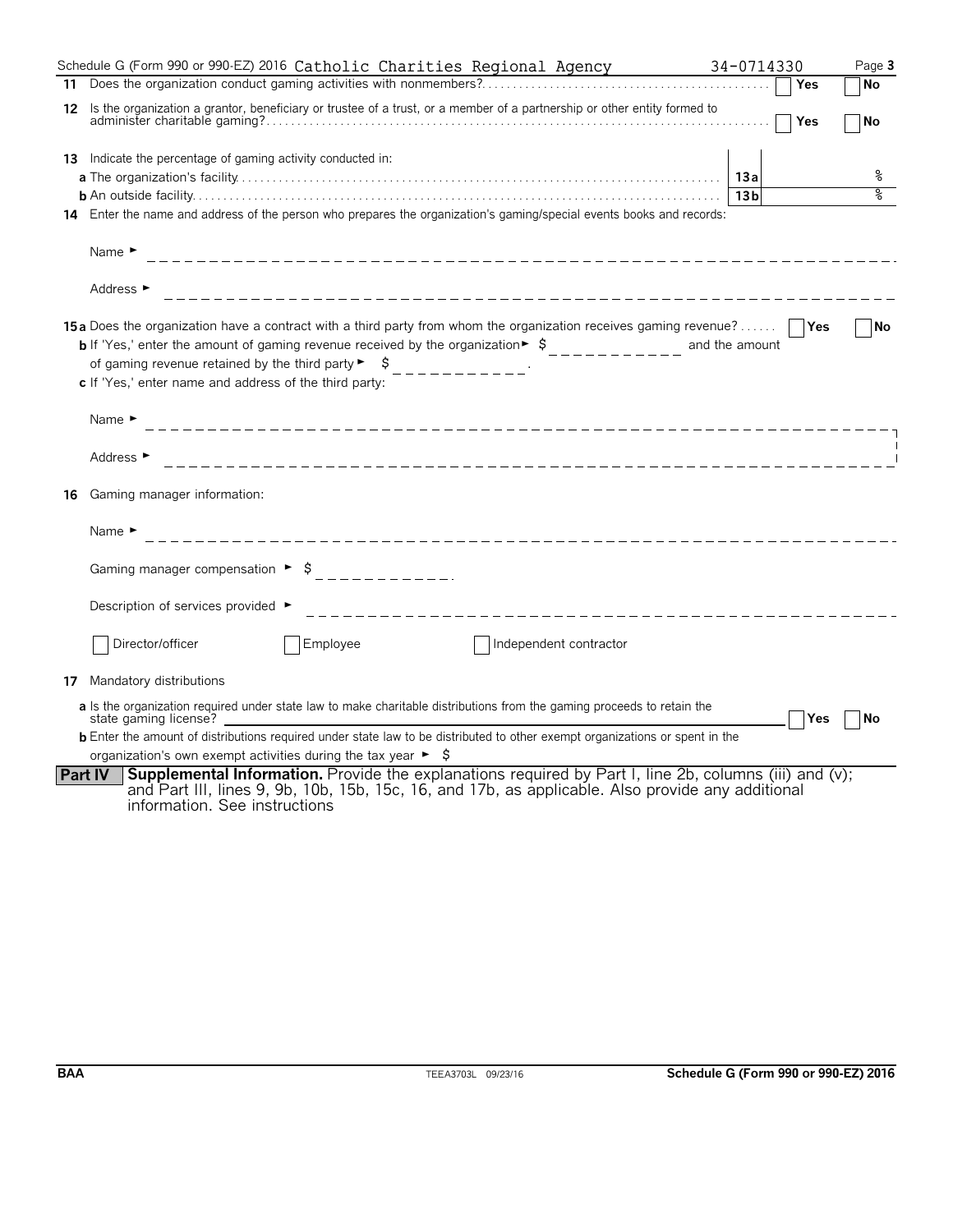| <b>SCHEDULE I</b>                                                                                                                             |              |                                    | <b>Grants and Other Assistance to Organizations,</b>                                                                                                       |                                      |                                                             |                                                     | OMB No. 1545-0047                     |
|-----------------------------------------------------------------------------------------------------------------------------------------------|--------------|------------------------------------|------------------------------------------------------------------------------------------------------------------------------------------------------------|--------------------------------------|-------------------------------------------------------------|-----------------------------------------------------|---------------------------------------|
| (Form 990)                                                                                                                                    |              |                                    | Governments, and Individuals in the United States                                                                                                          |                                      |                                                             |                                                     | 2016                                  |
| Department of the Treasury                                                                                                                    |              |                                    | Complete if the organization answered 'Yes' on Form 990, Part IV, line 21 or 22.<br>► Attach to Form 990.                                                  |                                      |                                                             |                                                     | <b>Open to Public</b>                 |
| Internal Revenue Service                                                                                                                      |              |                                    | Information about Schedule I (Form 990) and its instructions is at www.irs.gov/form990.                                                                    |                                      |                                                             |                                                     | Inspection                            |
| Name of the organization<br>Catholic Charities Regional Agency                                                                                |              |                                    |                                                                                                                                                            |                                      |                                                             | <b>Employer identification number</b><br>34-0714330 |                                       |
| <b>Part I</b> General Information on Grants and Assistance                                                                                    |              |                                    |                                                                                                                                                            |                                      |                                                             |                                                     |                                       |
| 1.                                                                                                                                            |              |                                    | Does the organization maintain records to substantiate the amount of the grants or assistance, the grantees' eligibility for the grants or assistance, and |                                      |                                                             |                                                     | X <sub>Yes</sub><br><b>No</b>         |
|                                                                                                                                               |              |                                    | 2 Describe in Part IV the organization's procedures for monitoring the use of grant funds in the United States.                                            |                                      |                                                             | See Part IV                                         |                                       |
| <b>Part II Grants and Other Assistance to Domestic Organizations and Domestic Governments.</b> Complete if the organization answered 'Yes' on |              |                                    | Form 990, Part IV, line 21, for any recipient that received more than \$5,000. Part II can be duplicated if additional space is needed.                    |                                      |                                                             |                                                     |                                       |
| 1 (a) Name and address of organization<br>or government                                                                                       | $(b)$ $E$ IN | (c) IRC section<br>(if applicable) | (d) Amount of cash grant                                                                                                                                   | (e) Amount of non-cash<br>assistance | (f) Method of valuation<br>(book, FMV, appraisal,<br>other) | (g) Description of<br>noncash assistance            | (h) Purpose of grant<br>or assistance |
| (1)                                                                                                                                           |              |                                    |                                                                                                                                                            |                                      |                                                             |                                                     |                                       |
|                                                                                                                                               |              |                                    |                                                                                                                                                            |                                      |                                                             |                                                     |                                       |
| (2)                                                                                                                                           |              |                                    |                                                                                                                                                            |                                      |                                                             |                                                     |                                       |
|                                                                                                                                               |              |                                    |                                                                                                                                                            |                                      |                                                             |                                                     |                                       |
| (3)                                                                                                                                           |              |                                    |                                                                                                                                                            |                                      |                                                             |                                                     |                                       |
|                                                                                                                                               |              |                                    |                                                                                                                                                            |                                      |                                                             |                                                     |                                       |
| (4)                                                                                                                                           |              |                                    |                                                                                                                                                            |                                      |                                                             |                                                     |                                       |
|                                                                                                                                               |              |                                    |                                                                                                                                                            |                                      |                                                             |                                                     |                                       |
| (5)                                                                                                                                           |              |                                    |                                                                                                                                                            |                                      |                                                             |                                                     |                                       |
|                                                                                                                                               |              |                                    |                                                                                                                                                            |                                      |                                                             |                                                     |                                       |
| (6)                                                                                                                                           |              |                                    |                                                                                                                                                            |                                      |                                                             |                                                     |                                       |
|                                                                                                                                               |              |                                    |                                                                                                                                                            |                                      |                                                             |                                                     |                                       |
| (7)                                                                                                                                           |              |                                    |                                                                                                                                                            |                                      |                                                             |                                                     |                                       |
|                                                                                                                                               |              |                                    |                                                                                                                                                            |                                      |                                                             |                                                     |                                       |
| (8)                                                                                                                                           |              |                                    |                                                                                                                                                            |                                      |                                                             |                                                     |                                       |
|                                                                                                                                               |              |                                    |                                                                                                                                                            |                                      |                                                             |                                                     |                                       |
|                                                                                                                                               |              |                                    |                                                                                                                                                            |                                      |                                                             |                                                     |                                       |
|                                                                                                                                               |              |                                    |                                                                                                                                                            |                                      |                                                             |                                                     |                                       |
| BAA For Paperwork Reduction Act Notice, see the Instructions for Form 990.                                                                    |              |                                    |                                                                                                                                                            | TEEA3901L 11/03/16                   |                                                             |                                                     | Schedule I (Form 990) (2016)          |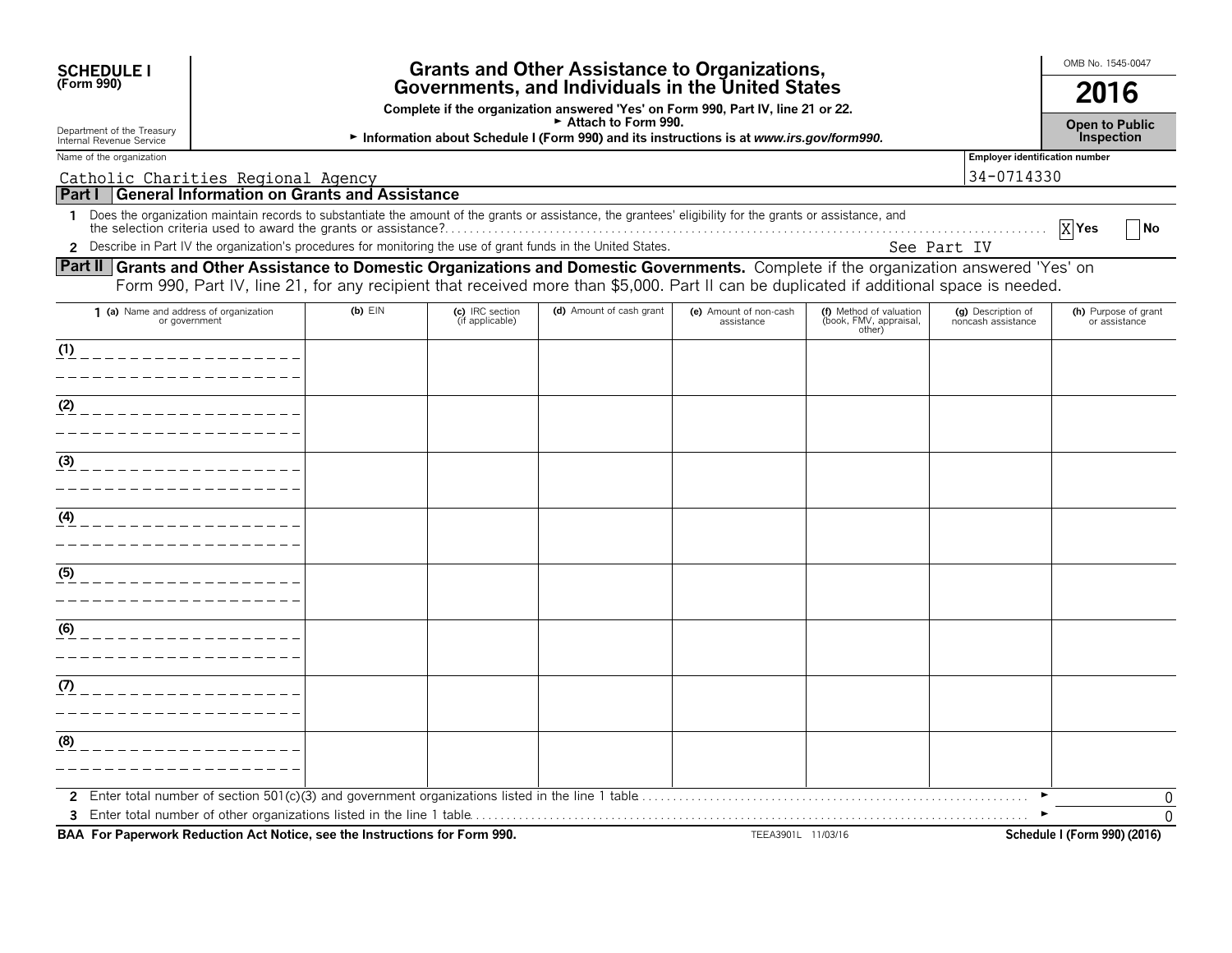**Part III** Grants and Other Assistance to Domestic Individuals. Complete if the organization answered 'Yes' on Form 990, Part IV, line 22. Part III can be duplicated if additional space is needed.

| (a) Type of grant or assistance                                                                                                                             | (b) Number of<br>recipients | (c) Amount of<br>cash grant | (d) Amount of<br>noncash assistance | (e) Method of valuation (book,<br>FMV, appraisal, other) | (f) Description of noncash assistance |
|-------------------------------------------------------------------------------------------------------------------------------------------------------------|-----------------------------|-----------------------------|-------------------------------------|----------------------------------------------------------|---------------------------------------|
| Utility, medical, housing,<br>etc                                                                                                                           |                             |                             |                                     | Indirect Cash<br>346, 939. Assistance                    | Subsidies                             |
|                                                                                                                                                             |                             |                             |                                     |                                                          |                                       |
|                                                                                                                                                             |                             |                             |                                     |                                                          |                                       |
|                                                                                                                                                             |                             |                             |                                     |                                                          |                                       |
| 5                                                                                                                                                           |                             |                             |                                     |                                                          |                                       |
| -6                                                                                                                                                          |                             |                             |                                     |                                                          |                                       |
|                                                                                                                                                             |                             |                             |                                     |                                                          |                                       |
| <b>Part IV</b><br>Supplemental Information. Provide the information required in Part I, line 2; Part III, column (b); and any other additional information. |                             |                             |                                     |                                                          |                                       |

#### **Part I, Line 2 - Procedures for Monitoring Use of Grants Funds in U.S.**

The Organization makes payments on behalf of the clients that are eligible to receive

assistance based upon a review and / or application process.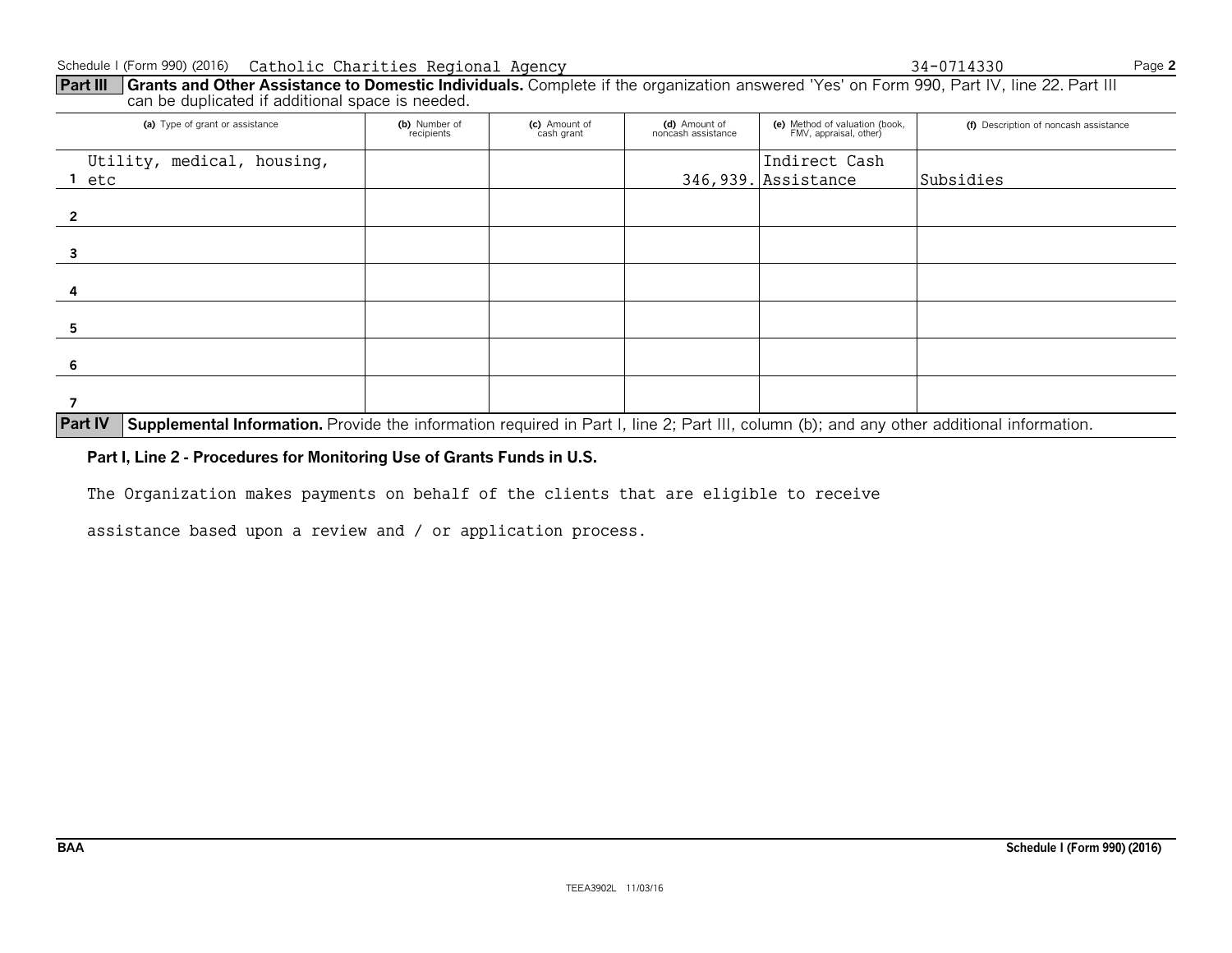Attach to Form 990 or 990-EZ. <sup>G</sup>**Open to Public** Department of the Treasury **Information about Schedule O (Form 990 or 990-EZ) and its instructions is** Internal Revenue Service **Inspection at** *www.irs.gov/form990.*

Name of the organization **Employer identification number Employer identification number** 

| Catholic Charities Regional Agency |  | $ 34 - 0714330$ |
|------------------------------------|--|-----------------|
|                                    |  |                 |

#### **Form 990, Page 1, Part I, Line 6**

Catholic Charities Regional Agency received over 4,000 hours of services donated by various volunteers.

### **Form 990, Part III, Line 4d - Other Program Services Description**

The Agency has a senior support program that provides assistance to individuals at risk in the community through the provision of home based social work, counseling and advocacy services. The program also provides transportation to medical appointments and errands. They attempt to ensure that the frail, elderly and disabled of Mahoning, Trumbull, and Columbiana counties who fall under their care are treated with dignity and respect. They have assisted 576 people providing 3,605 units of service.

The Agency has a First Step pregnancy support program, a social work program to help young girls who are pregnant and need support and assistance preparing or raising their child. In 2016, the Agency assisted in the completion of 8 adoption search, 4 step-parent home studies, and 1,328 First Step clients with case management and material assitance.

The Agency assists families in danger of foreclosure of their homes and provides pre and post purchase housing counseling through their HUD approved Housing Counseling Program. 215 households were assisted.

The Agency provides social work counseling services for seniors and bereavement support upon request. Financial counseling is also available. Through family support, people are helped to work through problems and find solutions using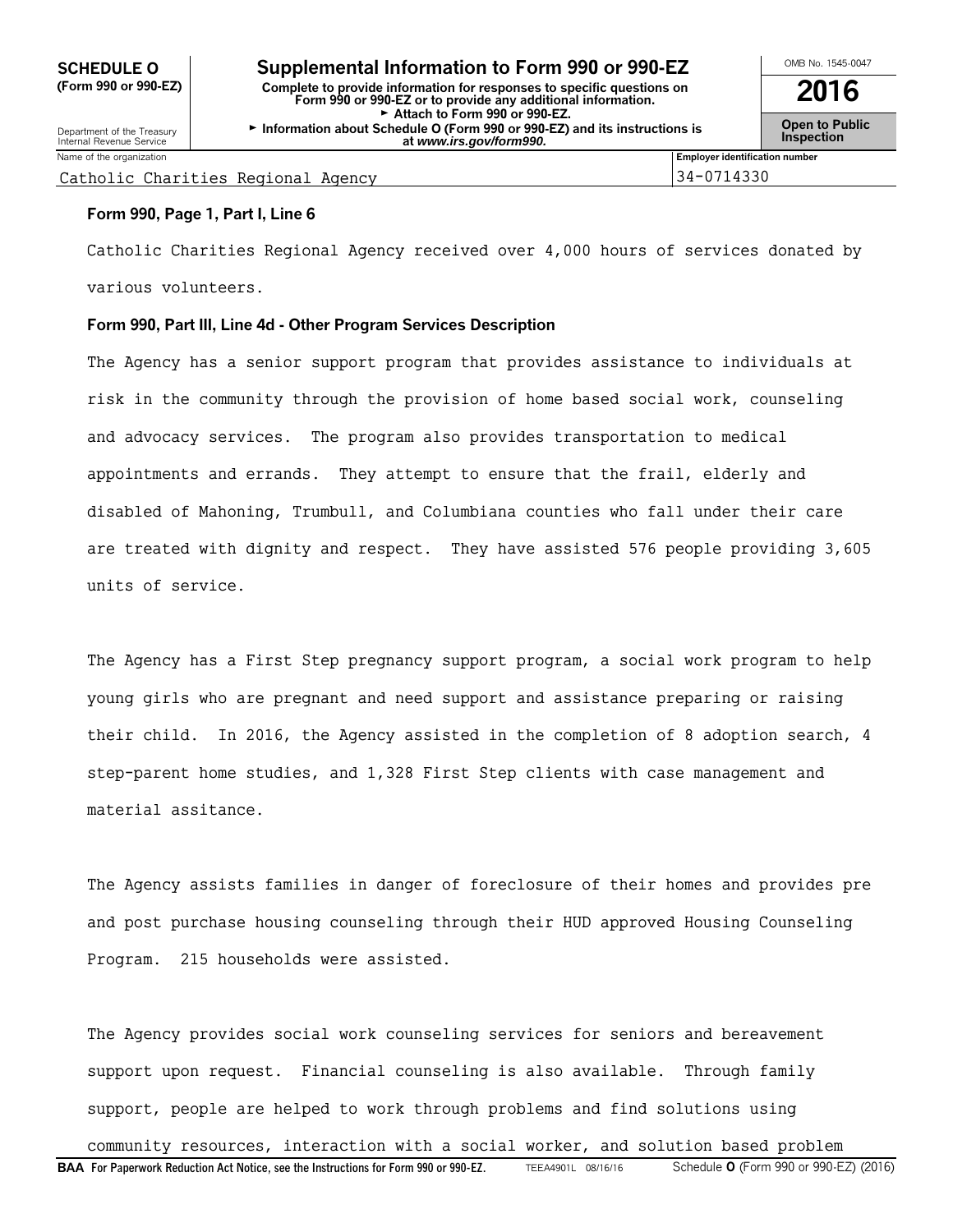#### **Form 990, Part III, Line 4d - Other Program Services Description**

solving. This program includes outreach, grief and stress groups at various locations as well as education regarding bullying at a local elementary school. The Agency handled 887 cases which encompassed 1,093 hours of service.

#### **Form 990, Part VI, Line 11b - Form 990 Review Process**

The tax return is given to the Finance Committee and Board for review before it is filed.

#### **Form 990, Part VI, Line 12c - Explanation of Monitoring and Enforcement of Conflicts**

The employees and Board are reminded on a regular basis to disclose any conflict that arises immediately if one occurs. Each board member and staff person signs an annual conflict of interest statement per policy.

#### **Form 990, Part VI, Line 15a - Compensation Review & Approval Process - CEO & Top Management**

The Executive Director's compensation is determined by the Board through a performance evaluation on a yearly basis, at which time, raises are recommended.

#### **Form 990, Part VI, Line 19 - Other Organization Documents Publicly Available**

These documents are made available upon request only. The 990 is posted on the Agency's website annually and available to view upon request.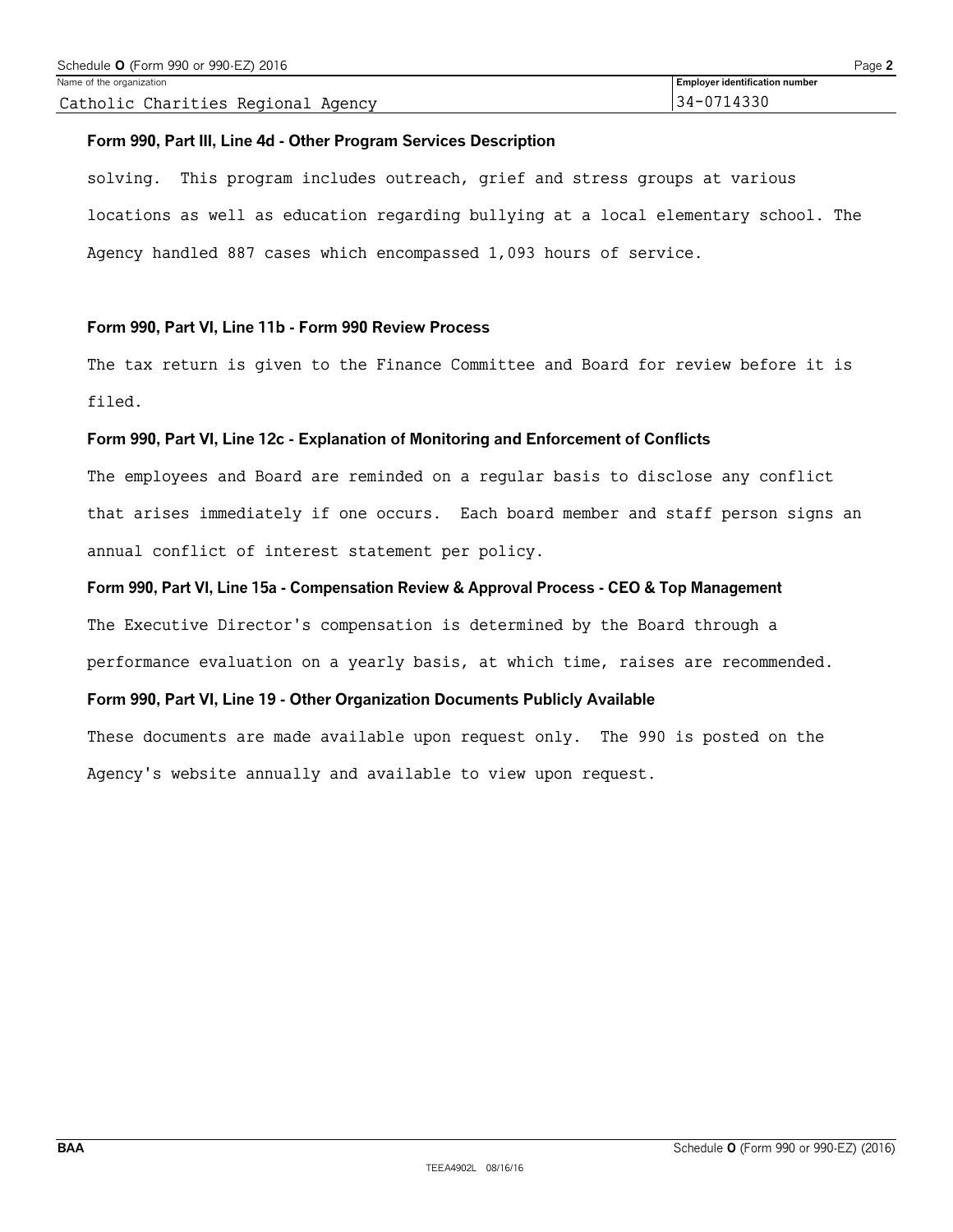# **SCHEDULE R Related Organizations and Unrelated Partnerships**<br>(Form 990) **Related Organizations and Unrelated Partnerships**

**Exercice of gamizations and om clated Tartificisings**<br>**■** Complete if the organization answered 'Yes' on Form 990, Part IV, line 33, 34, 35b, 36, or 37. ■ Attach to Form 990.

G **Open to Public** Department of the Treasury **Information about Schedule R (Form 990) and its instructions is at** *www.irs.gov/form990.* Internal Revenue Service **Inspection**

Catholic Charities Regional Agency 34-0714330

### **Part I Identification of Disregarded Entities.** Complete if the organization answered 'Yes' on Form 990, Part IV, line 33.

| (a)<br>Name, address, and EIN (if applicable) of disregarded entity                                                                                        | (b)<br>Primary activity | $\begin{array}{c} \textbf{(c)} \\ \text{Legal domicile (state)} \end{array}$<br>or foreign country) | (d)<br>Total income | (e)<br>End-of-year assets | (f)<br>Direct controlling<br>entity |
|------------------------------------------------------------------------------------------------------------------------------------------------------------|-------------------------|-----------------------------------------------------------------------------------------------------|---------------------|---------------------------|-------------------------------------|
| (1)                                                                                                                                                        |                         |                                                                                                     |                     |                           |                                     |
|                                                                                                                                                            |                         |                                                                                                     |                     |                           |                                     |
|                                                                                                                                                            |                         |                                                                                                     |                     |                           |                                     |
|                                                                                                                                                            |                         |                                                                                                     |                     |                           |                                     |
| (2)                                                                                                                                                        |                         |                                                                                                     |                     |                           |                                     |
|                                                                                                                                                            |                         |                                                                                                     |                     |                           |                                     |
|                                                                                                                                                            |                         |                                                                                                     |                     |                           |                                     |
|                                                                                                                                                            |                         |                                                                                                     |                     |                           |                                     |
|                                                                                                                                                            |                         |                                                                                                     |                     |                           |                                     |
| (3)                                                                                                                                                        |                         |                                                                                                     |                     |                           |                                     |
|                                                                                                                                                            |                         |                                                                                                     |                     |                           |                                     |
|                                                                                                                                                            |                         |                                                                                                     |                     |                           |                                     |
|                                                                                                                                                            |                         |                                                                                                     |                     |                           |                                     |
| <b>Part II Identification of Pelated Tay-Evempt Organizations</b> Complete if the organization answered 'Yes' on Form 990, Part IV, Jine 34 because it had |                         |                                                                                                     |                     |                           |                                     |

**Part II Identification of Related Tax-Exempt Organizations.** Complete if the organization answered 'Yes' on Form 990, Part IV, line 34 because it had one or more related tax-exempt organizations during the tax year.

| (a)<br>Name, address, and EIN of related organization                                     | (b)<br>Primary activity | (c)<br>Legal domicile (state<br>or foreign country) | (d)<br>Exempt Code<br>section | (e)<br>Public charity status<br>(if section $501(c)(3)$ ) | (f)<br>Direct controlling<br>entity | $(g)$<br>Sec 512(b)(13)<br>controlled entity? |    |
|-------------------------------------------------------------------------------------------|-------------------------|-----------------------------------------------------|-------------------------------|-----------------------------------------------------------|-------------------------------------|-----------------------------------------------|----|
|                                                                                           |                         |                                                     |                               |                                                           |                                     | <b>Yes</b>                                    | No |
| (1) Catholic Charities Diocese of Youn<br>144 W. Wood Street<br>Youngstown, OH 44503-1030 | Health & Welfare        |                                                     |                               |                                                           |                                     |                                               |    |
| 34-1896981                                                                                | Services                | OH                                                  | 501                           |                                                           | N/A                                 |                                               | Χ  |
| (2)                                                                                       |                         |                                                     |                               |                                                           |                                     |                                               |    |
| (3)                                                                                       |                         |                                                     |                               |                                                           |                                     |                                               |    |
| (4)                                                                                       |                         |                                                     |                               |                                                           |                                     |                                               |    |

**BAA For Paperwork Reduction Act Notice, see the Instructions for Form 990.** TEEA5001L 09/09/16 Schedule **R** (Form 990) 2016

OMB No. 1545-0047

Name of the organization **Employer identification number**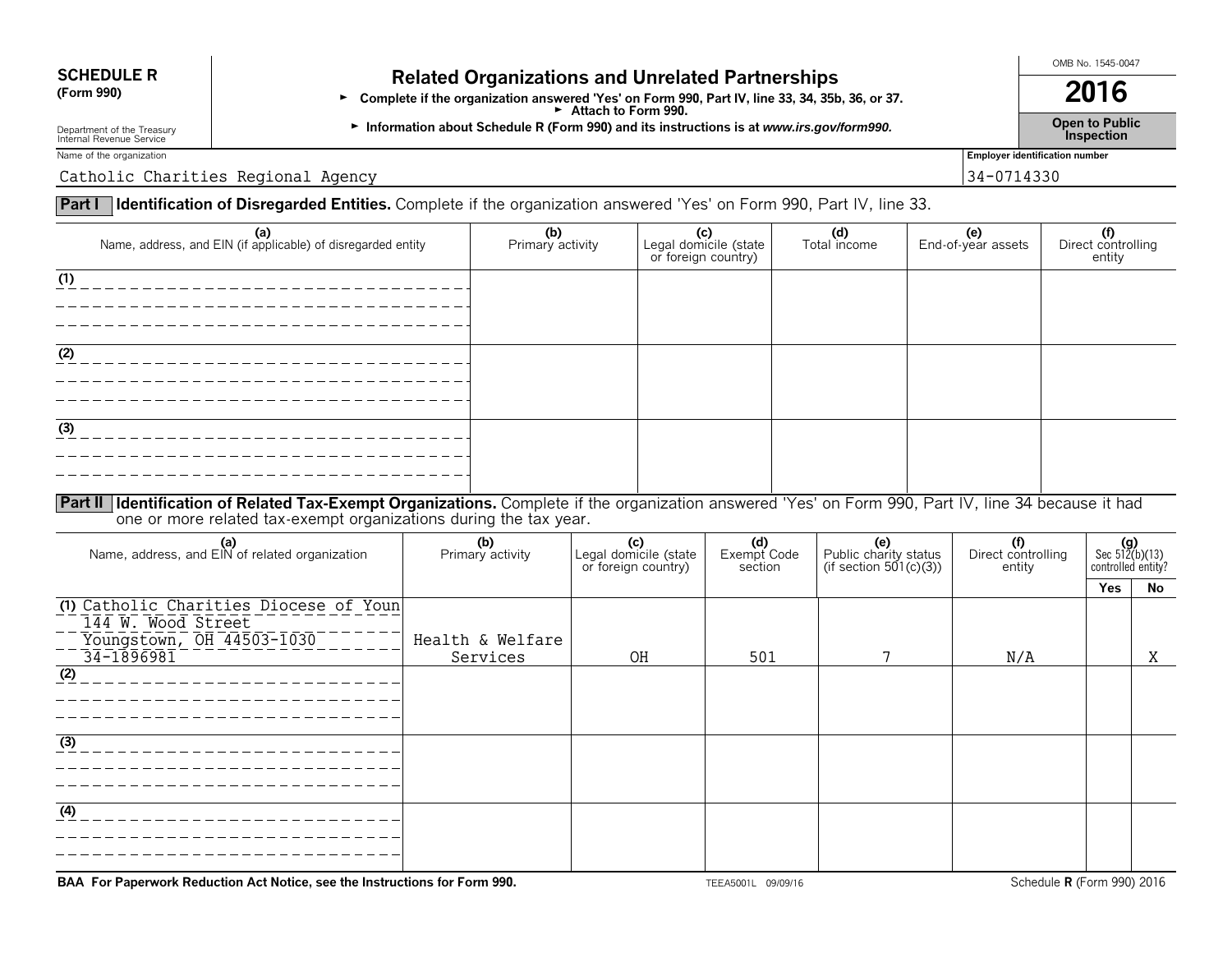#### Schedule **R** (Form 990) 2016 Page **2** Catholic Charities Regional Agency 34-0714330

Part III Identification of Related Organizations Taxable as a Partnership Complete if the organization answered 'Yes' on Form 990, Part IV, line 34<br>because it had one or more related organizations treated as a partnership

| (a)<br>Name, address, and EIN of<br>related organization | (b)<br>Primary activity                                                                                                                                                                                                       | (c)<br>Legal<br>domicile<br>(state or<br>foreign | (d)<br>Direct<br>controlling<br>entity | (e)<br>Predominant income<br>(related, unrelated,<br>excluded from tax<br>under sections | $\overline{(\text{f})}$<br>Share of total<br>income |                                           | (g)<br>Share of<br>end-of-year<br>assets |     | (h)<br>Dispropor-<br>tionate<br>allocations? | (i)<br>Code V-UBI<br>amount in box<br>20 of Schedule<br>K-1 (Form<br>1065) | managing<br>partner? | (j)<br>General or | (k)<br>Percentage<br>ownership |
|----------------------------------------------------------|-------------------------------------------------------------------------------------------------------------------------------------------------------------------------------------------------------------------------------|--------------------------------------------------|----------------------------------------|------------------------------------------------------------------------------------------|-----------------------------------------------------|-------------------------------------------|------------------------------------------|-----|----------------------------------------------|----------------------------------------------------------------------------|----------------------|-------------------|--------------------------------|
|                                                          |                                                                                                                                                                                                                               | country)                                         |                                        | $512 - 514$                                                                              |                                                     |                                           |                                          | Yes | <b>No</b>                                    |                                                                            | Yes                  | No                |                                |
| (1)<br>$- - - - - - - - - -$                             |                                                                                                                                                                                                                               |                                                  |                                        |                                                                                          |                                                     |                                           |                                          |     |                                              |                                                                            |                      |                   |                                |
|                                                          |                                                                                                                                                                                                                               |                                                  |                                        |                                                                                          |                                                     |                                           |                                          |     |                                              |                                                                            |                      |                   |                                |
|                                                          |                                                                                                                                                                                                                               |                                                  |                                        |                                                                                          |                                                     |                                           |                                          |     |                                              |                                                                            |                      |                   |                                |
| $\frac{(2)}{2}$ - - - - - - - - - - - -                  |                                                                                                                                                                                                                               |                                                  |                                        |                                                                                          |                                                     |                                           |                                          |     |                                              |                                                                            |                      |                   |                                |
|                                                          |                                                                                                                                                                                                                               |                                                  |                                        |                                                                                          |                                                     |                                           |                                          |     |                                              |                                                                            |                      |                   |                                |
|                                                          |                                                                                                                                                                                                                               |                                                  |                                        |                                                                                          |                                                     |                                           |                                          |     |                                              |                                                                            |                      |                   |                                |
|                                                          |                                                                                                                                                                                                                               |                                                  |                                        |                                                                                          |                                                     |                                           |                                          |     |                                              |                                                                            |                      |                   |                                |
| (3)                                                      |                                                                                                                                                                                                                               |                                                  |                                        |                                                                                          |                                                     |                                           |                                          |     |                                              |                                                                            |                      |                   |                                |
|                                                          |                                                                                                                                                                                                                               |                                                  |                                        |                                                                                          |                                                     |                                           |                                          |     |                                              |                                                                            |                      |                   |                                |
|                                                          |                                                                                                                                                                                                                               |                                                  |                                        |                                                                                          |                                                     |                                           |                                          |     |                                              |                                                                            |                      |                   |                                |
| <b>Part IV</b>                                           |                                                                                                                                                                                                                               |                                                  |                                        |                                                                                          |                                                     |                                           |                                          |     |                                              |                                                                            |                      |                   |                                |
|                                                          | Identification of Related Organizations Taxable as a Corporation or Trust Complete if the organization answered 'Yes' on Form 990, Part IV, line 34 because it had one or more related organizations treated as a corporation |                                                  |                                        |                                                                                          |                                                     |                                           |                                          |     |                                              |                                                                            |                      |                   |                                |
| (a)<br>Name, address, and EIN of related organization    |                                                                                                                                                                                                                               |                                                  | (b)<br>Primary activity                | (c)<br>Legal domicile                                                                    | (d)<br>Direct                                       | (e)<br>Type of entity<br>(C corp, S corp, | (f)<br>Share of                          |     |                                              | (g)<br>Share of end-of-                                                    | (h)<br>Percentage    |                   | (i)<br>Sec $5!2(b)(13)$        |
|                                                          |                                                                                                                                                                                                                               |                                                  |                                        | (state or foreign<br>country)                                                            | controlling<br>entity                               | or trust)                                 | total income                             |     |                                              | year assets                                                                | ownership            |                   | controlled entity?             |
| (1)                                                      |                                                                                                                                                                                                                               |                                                  |                                        |                                                                                          |                                                     |                                           |                                          |     |                                              |                                                                            |                      |                   | Yes<br>No                      |
| ______________________                                   |                                                                                                                                                                                                                               |                                                  |                                        |                                                                                          |                                                     |                                           |                                          |     |                                              |                                                                            |                      |                   |                                |
|                                                          |                                                                                                                                                                                                                               |                                                  |                                        |                                                                                          |                                                     |                                           |                                          |     |                                              |                                                                            |                      |                   |                                |
|                                                          |                                                                                                                                                                                                                               |                                                  |                                        |                                                                                          |                                                     |                                           |                                          |     |                                              |                                                                            |                      |                   |                                |
| (2)                                                      |                                                                                                                                                                                                                               |                                                  |                                        |                                                                                          |                                                     |                                           |                                          |     |                                              |                                                                            |                      |                   |                                |
|                                                          |                                                                                                                                                                                                                               |                                                  |                                        |                                                                                          |                                                     |                                           |                                          |     |                                              |                                                                            |                      |                   |                                |
|                                                          |                                                                                                                                                                                                                               |                                                  |                                        |                                                                                          |                                                     |                                           |                                          |     |                                              |                                                                            |                      |                   |                                |
| (3)<br>______________________                            |                                                                                                                                                                                                                               |                                                  |                                        |                                                                                          |                                                     |                                           |                                          |     |                                              |                                                                            |                      |                   |                                |
|                                                          |                                                                                                                                                                                                                               |                                                  |                                        |                                                                                          |                                                     |                                           |                                          |     |                                              |                                                                            |                      |                   |                                |
|                                                          |                                                                                                                                                                                                                               |                                                  |                                        |                                                                                          |                                                     |                                           |                                          |     |                                              |                                                                            |                      |                   |                                |
| <b>BAA</b>                                               |                                                                                                                                                                                                                               |                                                  |                                        |                                                                                          | TEEA5002L 09/09/16                                  |                                           |                                          |     |                                              |                                                                            |                      |                   | Schedule R (Form 990) 2016     |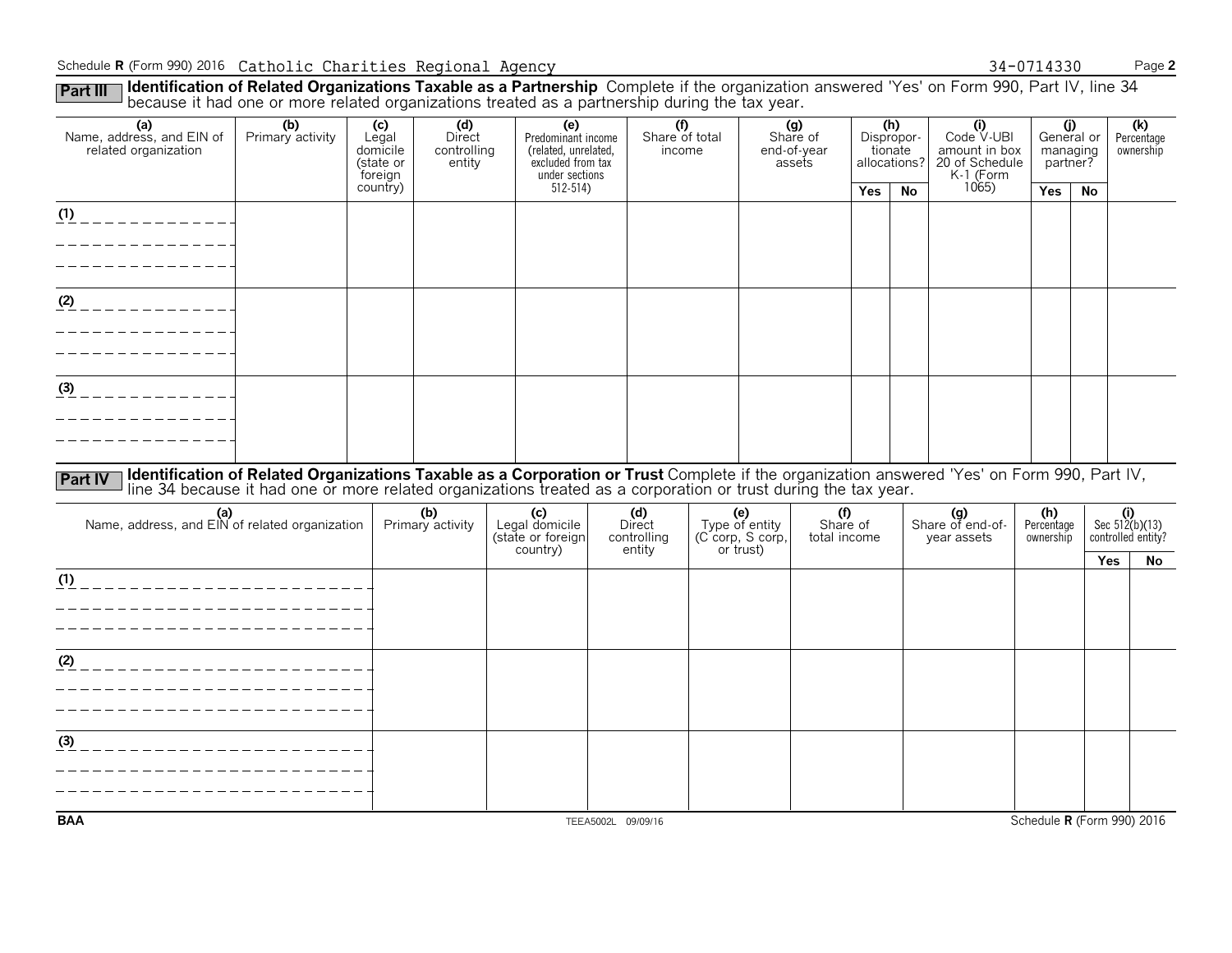# **Part V** Transactions With Related Organizations. Complete if the organization answered 'Yes' on Form 990, Part IV, line 34, 35b, or 36.

| <b>Note.</b> Complete line 1 if any entity is listed in Parts II, III, or IV of this schedule.                                                                                 |                                                                  |                        |                                        | Yes | No          |
|--------------------------------------------------------------------------------------------------------------------------------------------------------------------------------|------------------------------------------------------------------|------------------------|----------------------------------------|-----|-------------|
| During the tax year, did the organization engage in any of the following transactions with one or more related organizations listed in Parts II-IV?                            |                                                                  |                        |                                        |     |             |
|                                                                                                                                                                                |                                                                  |                        | - 1 a                                  |     | Χ           |
|                                                                                                                                                                                |                                                                  |                        | 1 <sub>b</sub>                         |     | X           |
|                                                                                                                                                                                |                                                                  |                        | 1 <sup>c</sup>                         | X   |             |
|                                                                                                                                                                                |                                                                  |                        | 1 <sub>d</sub>                         |     | X           |
|                                                                                                                                                                                |                                                                  |                        | 1 е                                    |     | X           |
|                                                                                                                                                                                |                                                                  |                        |                                        |     |             |
|                                                                                                                                                                                |                                                                  |                        | 1f                                     |     | X           |
|                                                                                                                                                                                |                                                                  |                        | 1 g                                    |     | X           |
|                                                                                                                                                                                |                                                                  |                        | 1 h                                    |     | $\mathbf X$ |
|                                                                                                                                                                                |                                                                  |                        | 1i                                     |     | X           |
|                                                                                                                                                                                |                                                                  |                        | 11                                     |     | X           |
|                                                                                                                                                                                |                                                                  |                        |                                        |     |             |
|                                                                                                                                                                                |                                                                  |                        | 1 k                                    |     | X           |
|                                                                                                                                                                                |                                                                  |                        | 11                                     |     | X           |
|                                                                                                                                                                                |                                                                  |                        | 1 <sub>m</sub>                         |     | X           |
|                                                                                                                                                                                |                                                                  |                        | 1n                                     |     | X           |
|                                                                                                                                                                                |                                                                  |                        | 1 <sub>o</sub>                         |     | X           |
|                                                                                                                                                                                |                                                                  |                        |                                        |     |             |
|                                                                                                                                                                                |                                                                  |                        | 1p                                     |     | X           |
|                                                                                                                                                                                |                                                                  |                        | 1 <sub>q</sub>                         |     | X           |
|                                                                                                                                                                                |                                                                  |                        |                                        |     |             |
|                                                                                                                                                                                |                                                                  |                        | 1r                                     |     | X           |
|                                                                                                                                                                                |                                                                  |                        | 1 <sub>s</sub>                         |     | X           |
| 2 If the answer to any of the above is 'Yes,' see the instructions for information on who must complete this line, including covered relationships and transaction thresholds. |                                                                  |                        |                                        |     |             |
| (a)<br>Name of related organization                                                                                                                                            | (b)<br>Transaction<br>$\mathbf{L}$ and $\mathbf{L}$ $\mathbf{L}$ | (c)<br>Amount involved | $\left  \right $ Method of determining |     |             |

| Name of related organization                 |                    | Transaction<br>type (a-s) | Amount involved | Method of determining<br>amount involved |
|----------------------------------------------|--------------------|---------------------------|-----------------|------------------------------------------|
| (1) Catholic Charities Diocese of Youngstown |                    | $\mathsf{C}$              | 633, 758.FMV    |                                          |
| (2)                                          |                    |                           |                 |                                          |
| (3)                                          |                    |                           |                 |                                          |
| (4)                                          |                    |                           |                 |                                          |
| (5)                                          |                    |                           |                 |                                          |
| (6)                                          |                    |                           |                 |                                          |
| <b>BAA</b>                                   | TEEA5003L 09/09/16 |                           |                 | Schedule R (Form 990) 2016               |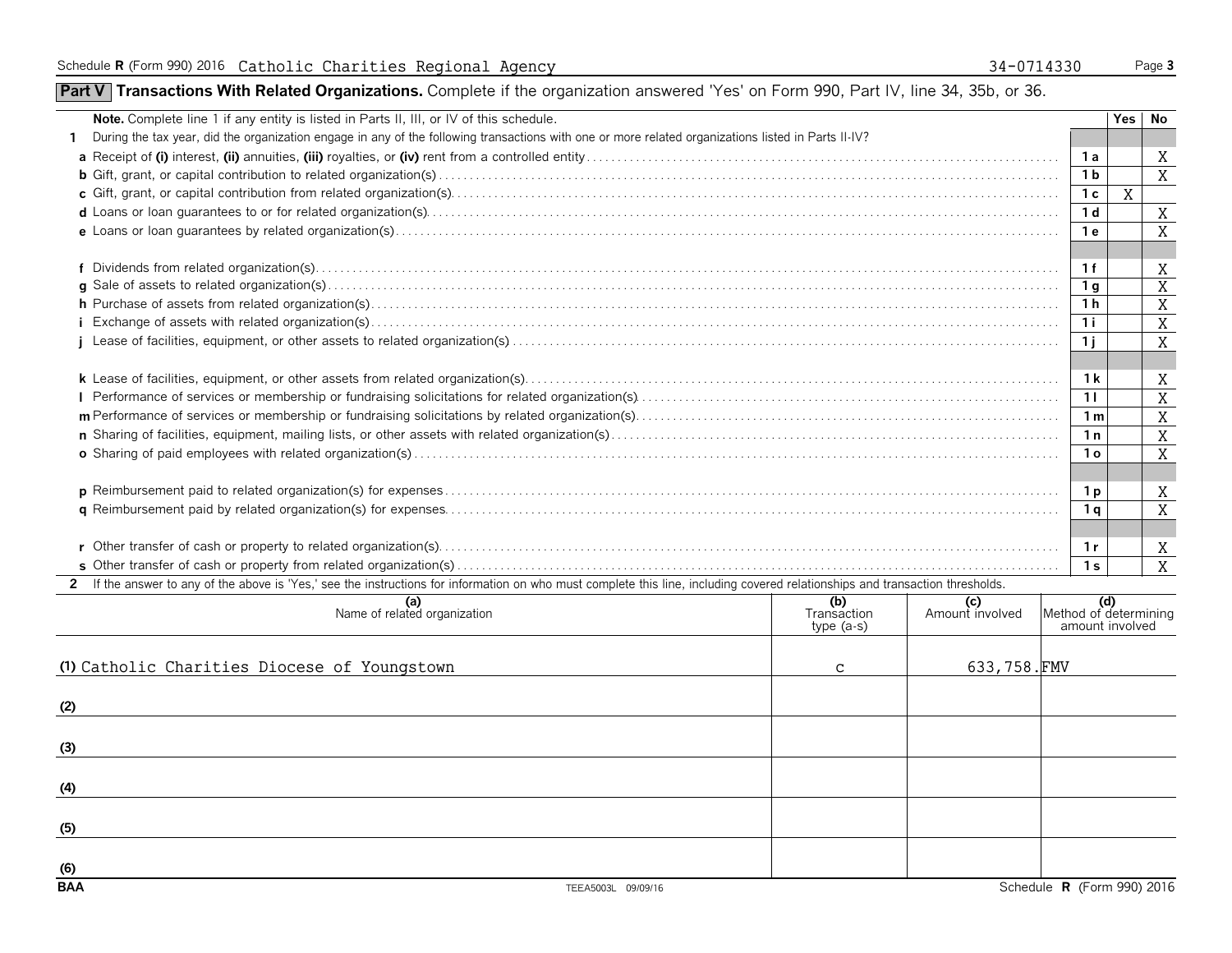#### **Part VI** Unrelated Organizations Taxable as a Partnership. Complete if the organization answered 'Yes' on Form 990, Part IV, line 37.

Provide the following information for each entity taxed as a partnership through which the organization conducted more than five percent of its activities (measured by total assets or gross revenue) that was not a related organization. See instructions regarding exclusion for certain investment partnerships.

| (a) (b)<br>Name, address, and EIN of entity Primary activity                                                                | (c)<br>Legal domicile<br>(state or foreign<br>country) | (d)<br>Predominant<br>income<br>(related, unre-<br>lated, excluded<br>from tax under |                    | (e)<br>Are all partners<br>section<br>501(c)(3)<br>organizations? | (f)<br>Share of<br>total income | (g)<br>Share of<br>end-of-year<br>assets |            | (h)<br>Dispropor-<br>tionate<br>allocations? | $\begin{array}{c} \textbf{(i)} \\ \text{Code V-UBI} \\ \text{amount in box} \\ \text{20 of Schedule} \\ \text{K-1.} \\ \text{C} \end{array}$<br>(Form 1065) | managing<br>partner? |    | General or Percentage<br>ownership |
|-----------------------------------------------------------------------------------------------------------------------------|--------------------------------------------------------|--------------------------------------------------------------------------------------|--------------------|-------------------------------------------------------------------|---------------------------------|------------------------------------------|------------|----------------------------------------------|-------------------------------------------------------------------------------------------------------------------------------------------------------------|----------------------|----|------------------------------------|
|                                                                                                                             |                                                        | sections $512-514$ )                                                                 | Yes                | No                                                                |                                 |                                          | <b>Yes</b> | No                                           |                                                                                                                                                             | Yes                  | No |                                    |
| (1)<br>. _ _ _ _ _ _ _ _ _ _ _ _ _ _ .                                                                                      |                                                        |                                                                                      |                    |                                                                   |                                 |                                          |            |                                              |                                                                                                                                                             |                      |    |                                    |
| $\sqrt{(2)}$<br>______________                                                                                              |                                                        |                                                                                      |                    |                                                                   |                                 |                                          |            |                                              |                                                                                                                                                             |                      |    |                                    |
| $\frac{(3)}{2}$<br>. _ _ _ _ _ _ _ _ _ _ _ _ _ _                                                                            |                                                        |                                                                                      |                    |                                                                   |                                 |                                          |            |                                              |                                                                                                                                                             |                      |    |                                    |
| $(4)$ _ _ _ _ _ _ _ _ _ _ _ _ _ _ _ _                                                                                       |                                                        |                                                                                      |                    |                                                                   |                                 |                                          |            |                                              |                                                                                                                                                             |                      |    |                                    |
| $\underline{(5)}$ _ _ _ _ _ _ _ _ _ _ _ _ _ _ _ _<br>_ _ _ _ _ _ _ _ _ _ _ _ _ _ _ _ _<br>_ _ _ _ _ _ _ _ _ _ _ _ _ _ _ _ _ |                                                        |                                                                                      |                    |                                                                   |                                 |                                          |            |                                              |                                                                                                                                                             |                      |    |                                    |
| <u>___________________</u>                                                                                                  |                                                        |                                                                                      |                    |                                                                   |                                 |                                          |            |                                              |                                                                                                                                                             |                      |    |                                    |
| (7)<br>_<br>_______________                                                                                                 |                                                        |                                                                                      |                    |                                                                   |                                 |                                          |            |                                              |                                                                                                                                                             |                      |    |                                    |
| (8)<br>____________                                                                                                         |                                                        |                                                                                      |                    |                                                                   |                                 |                                          |            |                                              |                                                                                                                                                             |                      |    |                                    |
| <b>BAA</b>                                                                                                                  |                                                        |                                                                                      | TEEA5004L 09/09/16 |                                                                   |                                 |                                          |            |                                              |                                                                                                                                                             |                      |    | Schedule R (Form 990) 2016         |